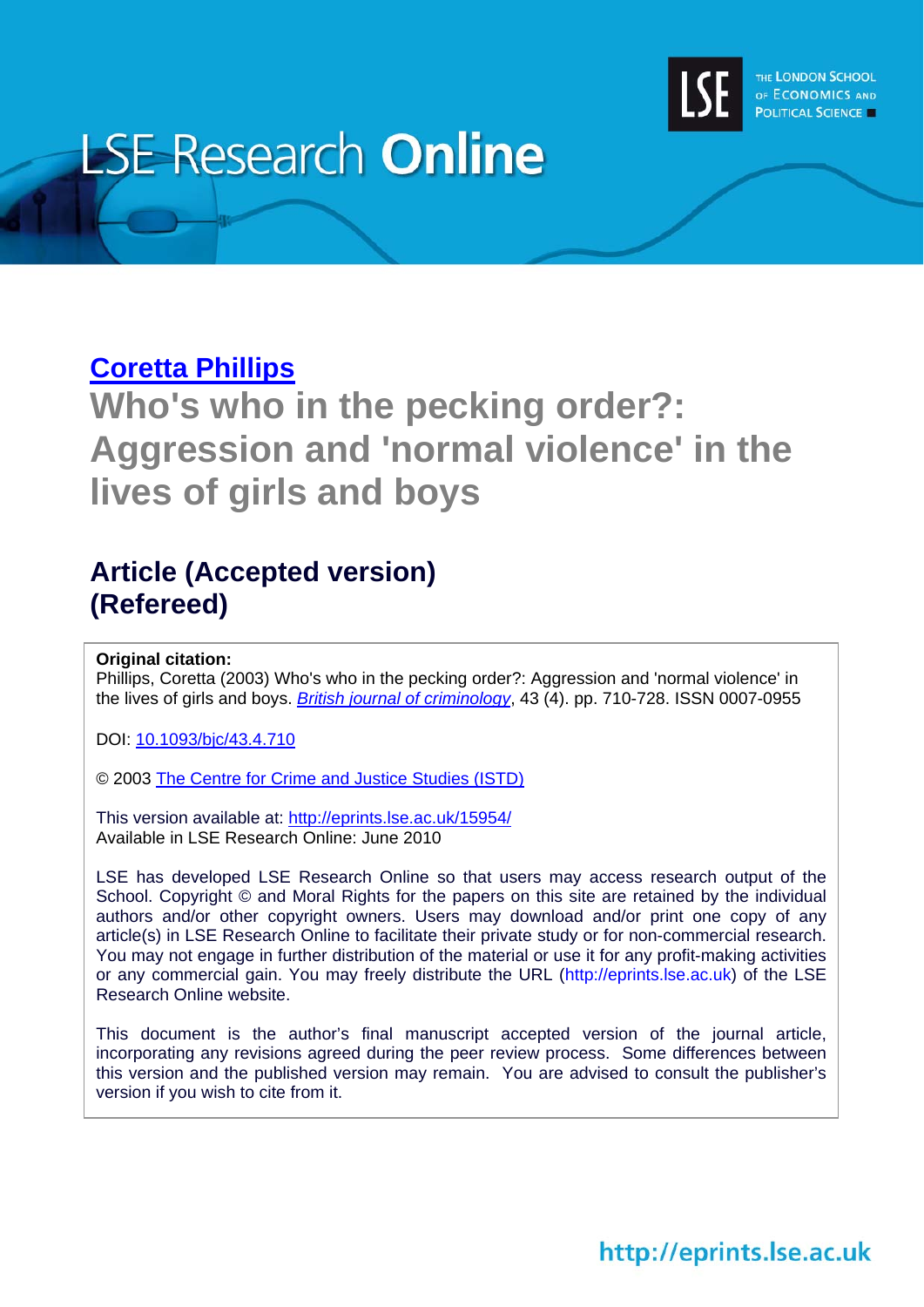## **WHO'S WHO IN THE PECKING ORDER? AGGRESSION AND 'NORMAL VIOLENCE' IN THE LIVES OF GIRLS AND BOYS**

**Coretta Phillips** 

**London School of Economics**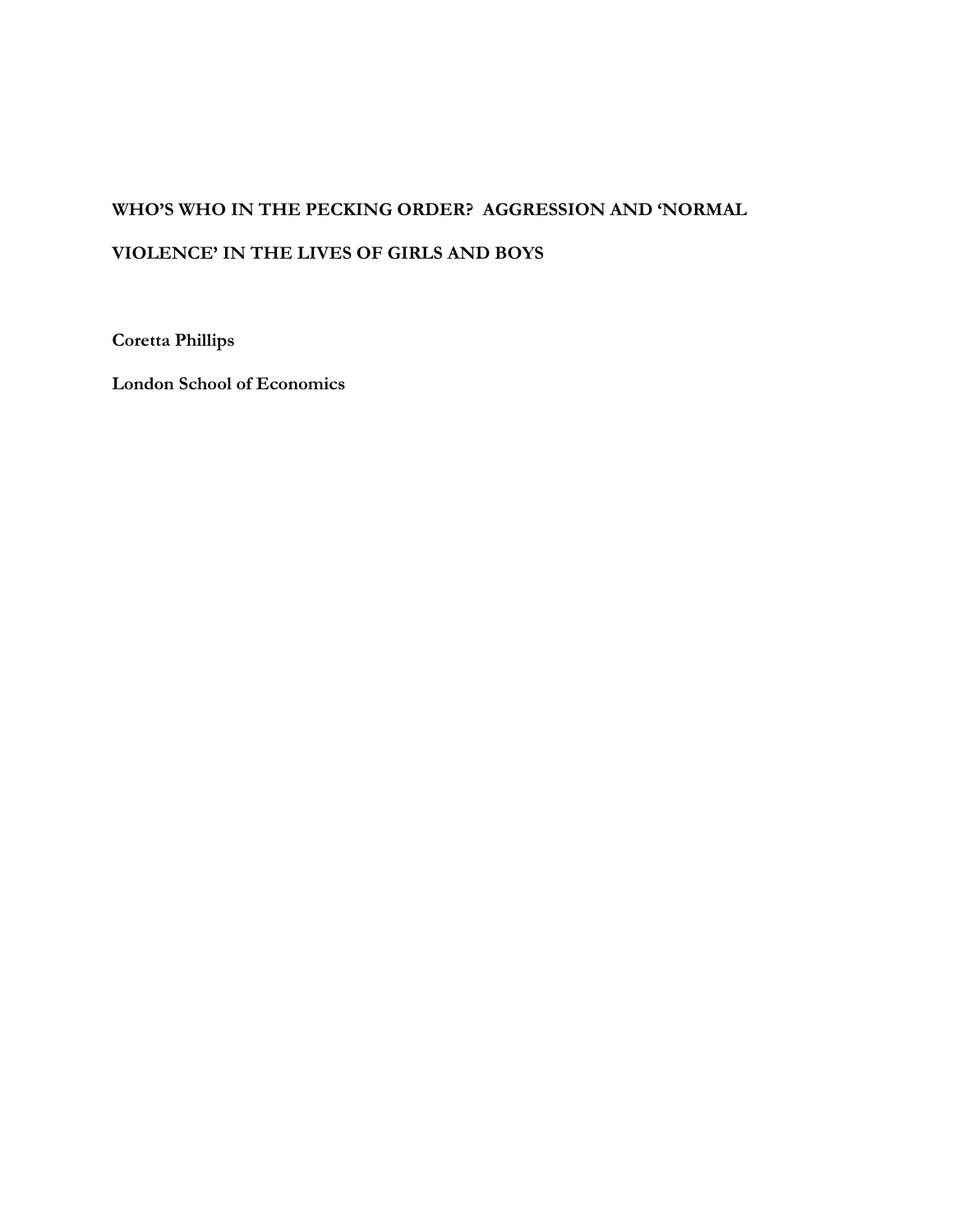#### **Abstract**

Recent research has focused on the aggression and violence experienced by young people in local schools and neighbourhoods. Self-report bullying, victimisation and offending studies have documented the pervasive nature of this violence in the lives of young people and the legitimacy that it has. This paper explores some emergent themes in this research which spans different disciplines, also drawing heavily on the findings from a small, exploratory study of girls' violence. The discussion centres on the social context of aggression and violence, the functionality of such behaviour, and its normalisation in adolescent life. The paper concludes by examining the implications of this body of work for theory, policy and practice.

#### **Acknowledgements**

I would like to thank Ben Bowling, Ken Pease, Judith Rumgay, Betsy Stanko and the two anonymous reviewers for their comments on an earlier draft of this paper.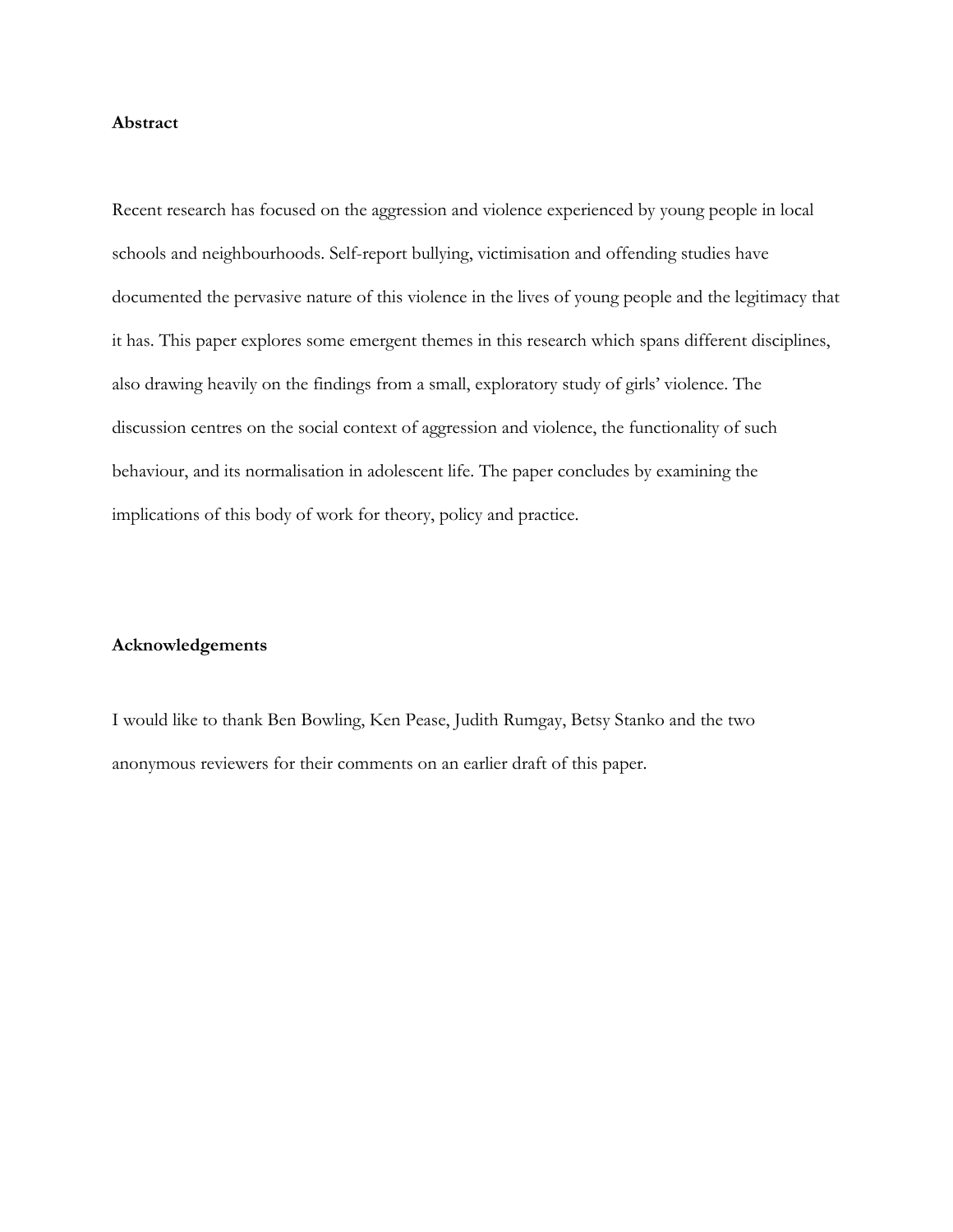#### **Introduction**

During the last two decades, research conducted within different disciplines, including education, psychology, sociology and criminology, has examined the extent and nature of aggressive and violent behaviour among children and adolescents. From the literatures on peer aggression, school bullying, and within victimology and criminology, drawing on findings from victimisation and self-report offending surveys of young people, it has become evident that both boys and girls are frequently involved in incidents which would fit the definition of violent criminal offences (see for example Cairns et al. 1988; Whitney and Smith 1993; Aye Maung 1995; Graham and Bowling 1995; Kershaw et al. 2000). The hitherto neglected area of girls' violence is also now receiving research attention (see Campbell 1984, 1986; Phillips 1994; Archer 1998; Davies 1999; Batchelor, Burman and Brown 2001).

The aim of this paper is to make connections between these somewhat disparate literatures by drawing out three themes which have emerged. The first concerns the relatively high prevalence rates of violence in schools and local neighbourhoods for both boys and girls. The second theme focuses on the functions that violence serves for both girls and boys. The third considers the 'normalisation' of aspects of abuse, harassment and violence in the lives of young people. In addition to reviewing the research literature, this paper will draw heavily on a small, exploratory study of girls' aggression and violence conducted in the early 1990s. It will conclude with a consideration of the implications of this body of work for theory, policy and practice.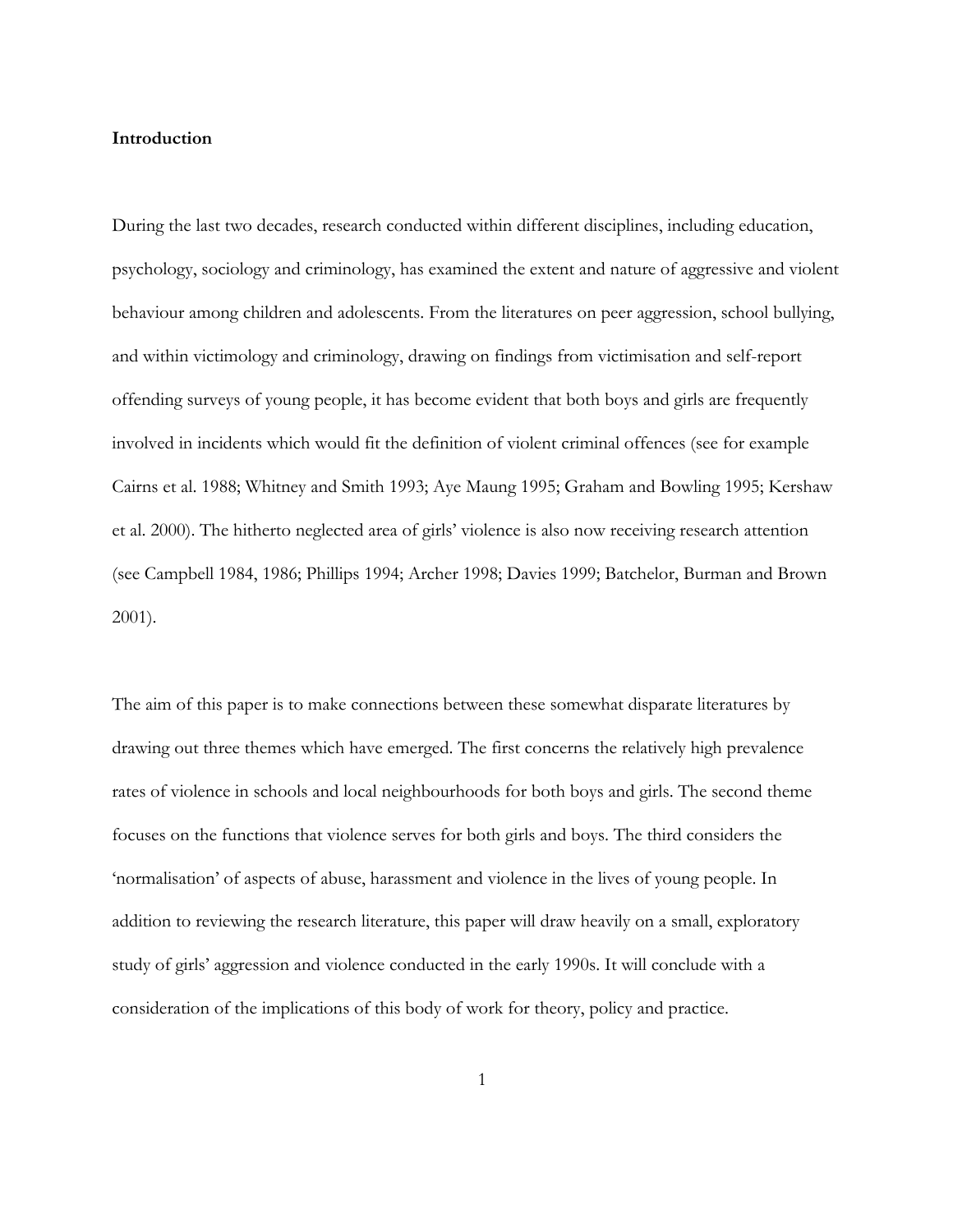#### **Aggression and violence in young people's lives**

#### *Patterns of school bullying*

The large-scale pioneering research which first attempted to quantify the extent of school bullying was carried out by Scandinavian researchers using anonymous self-report questionnaires and much of the British and Irish research has followed in this tradition. Whilst this research has provided an invaluable source of information about bullying and violence in schools, comparisons across studies are rather difficult. Studies have used different methodologies, different definitions of bullying, and different recall periods. For these reasons, the prevalence rates vary greatly, although the general trend is for higher victimisation rates in primary schools than secondary schools.

One of the largest UK studies (n=6758) conducted in Sheffield, found over a quarter of junior/middle school pupils had been bullied 'sometimes' or more often in the current school term (Whitney and Smith 1993). Similarly, individual interviews with primary school children (n=2377) in Hertfordshire and North London revealed a victimisation rate of around 30 per cent of pupils who said they were victimised frequently (four or more times) in the last six months (Wolke et al. 2001). In the Sheffield secondary schools, 10 per cent of pupils experienced bullying, which included physical, verbal and exclusionary forms of bullying. In the Sheffield schools the perpetration of bullying involved half the number of victims standing at 12 per cent in primary schools and 6 per cent in secondary schools (Whitney and Smith 1993). In contrast, Glover et al.'s (2000) research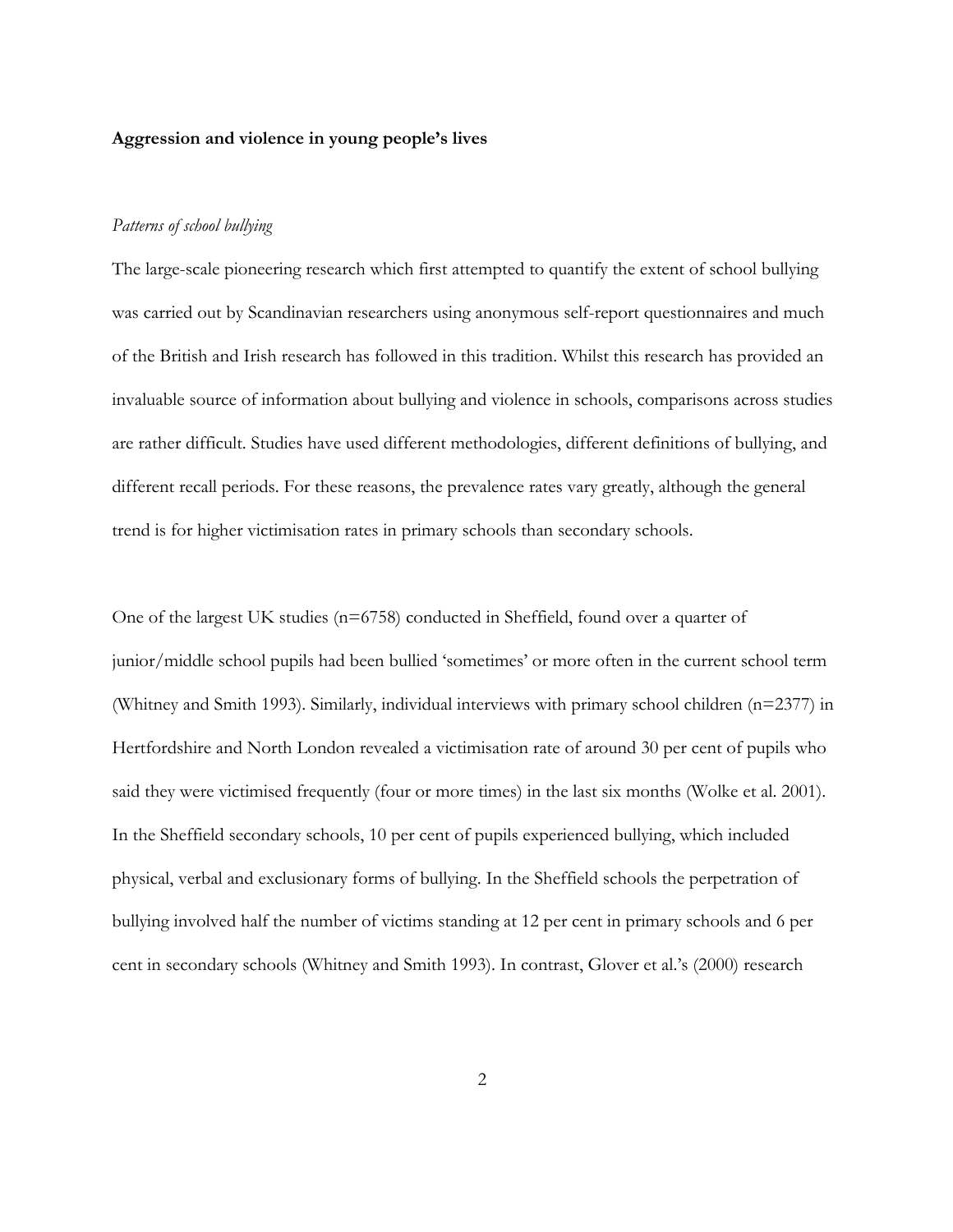with 4700 pupils in 25 secondary schools, found that physical bullying had affected around threequarters of pupils in the past school year, as victims and bullies.

Where there is more consensus in research findings is in the frequency with which bullying takes place in schools. Frequent and chronic bullying tends to affect a far smaller proportion of children, with rates ranging from 3 per cent to 12.5 per cent, although Wolke et al. (2001) found a quarter of primary school pupils were victimised every week or very frequently. The Sheffield study reported the repeated victimisation (bullied 'once a week' or more) of 10 per cent of pupils in junior and middle schools, dropping to 5 per cent of boys and 4 per cent of girls among secondary school pupils (Whitney and Smith 1993). Similarly, despite Glover et al.'s (2000) finding that the majority of secondary school pupils in their study had experienced physical bullying, this was reduced to 5% of pupils who had experienced more than seven physical bullying incidents.

The studies in Scandinavia, Britain, and Ireland have generally reported higher rates of school bullying among boys in primary and middle schools (Olweus, 1990; Chazan 1989; Stephenson and Smith 1989; O'Moore and Hillery 1989; Boulton and Underwood 1992) and in secondary schools (Siann et al. 1994; Dale 1992). However, in the Sheffield study undertaken by Whitney and Smith (1993), gender differences were not apparent in levels of victimisation, but boys were more likely than girls to be bullies. Moreover, boys were more subjected to direct bullying or open attacks, while girls were more susceptible to social isolation and exclusion from the peer group, a finding replicated in many, but not all, studies of bullying (see for example Siann et al. 1994; Stephenson and Smith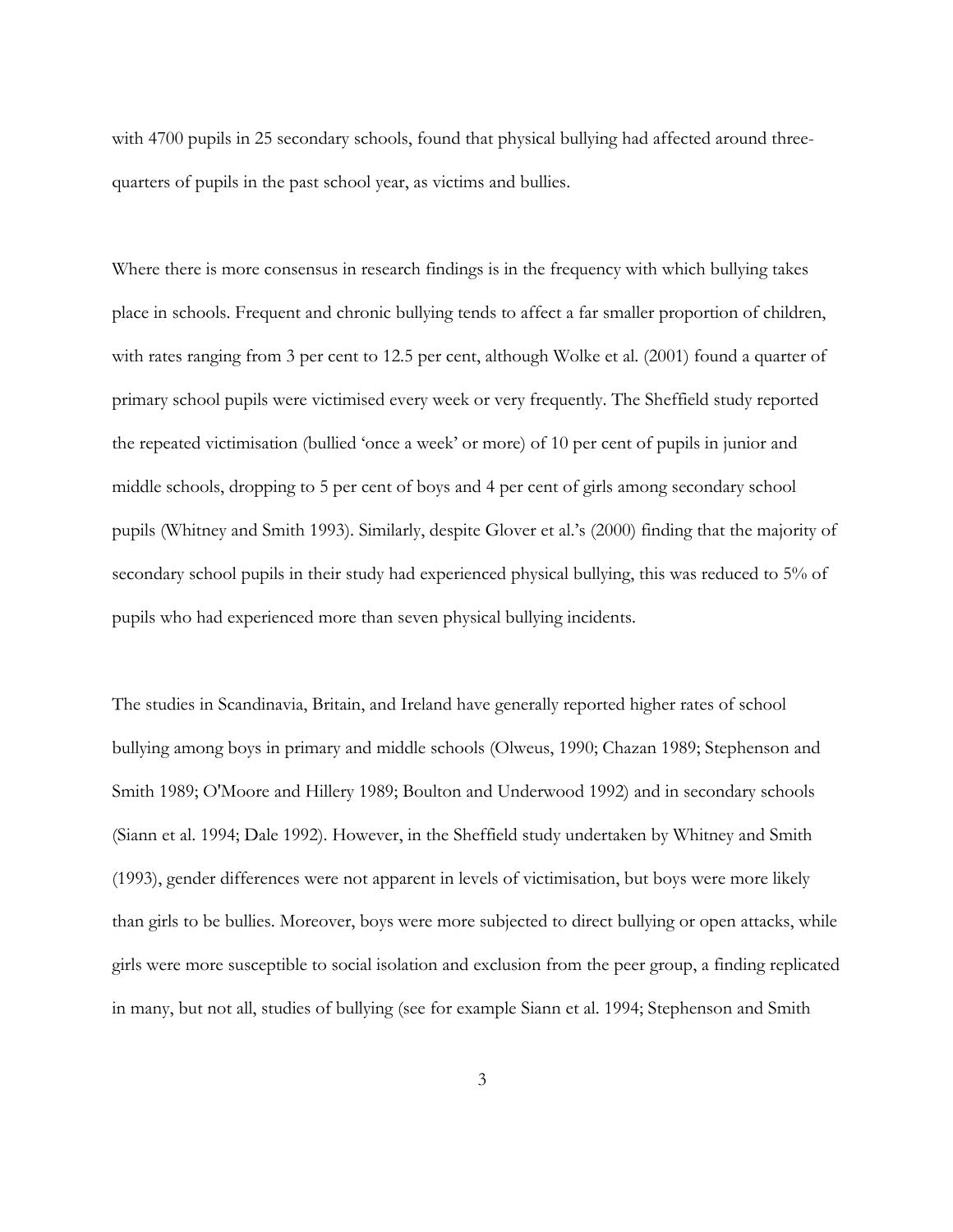1989 cf. Boulton and Underwood 1992; Arora and Thompson 1987; Keise 1992). Glover et al. (2000), found, for example, little difference in the proportion of boys and girls who physically bullied other pupils, but they found that fewer girls than boys retaliated when they were victimised.

#### *Victimisation and self-report offending research*

Further academic and policy interest in the victimisation of young people by peers (and adults) is evidenced by the administration of large-scale surveys in the 1990s. These studies have documented a high level of harassment and assaults in public places when compared with victimisation in the adult population. Anderson et al. (1994) surveyed young people (n=892) from four areas of Scotland and found that one half of boys in the sample reported being a victim of an assault, compared with 23 per cent of girls, and almost half said that they had been 'very' or 'quite frightened' by the incident. The vast majority of assaults were committed by other young people (90 per cent of perpetrators assaulting boys and 83 per cent of those assaulting girls were aged 20 years or younger).

The Scottish survey also revealed a relatively high violent offending rate with 23 per cent of boys and 7 per cent of girls having committed a serious violent offence (mainly assaults causing injury or street fights), frequently against someone of approximately the same age. Forty-three per cent of the sample had fought in the street, compared with 7 per cent of boys and 3 per cent of girls who admitted to fighting in a national study of 14 to 25 year-olds (Graham and Bowling 1995). A more recent study by Sutherland and Shepherd (2002), of 13,970 pupils at 47 secondary schools in England, reported 14% had been in a fight in the previous year, with significantly more boys (17 per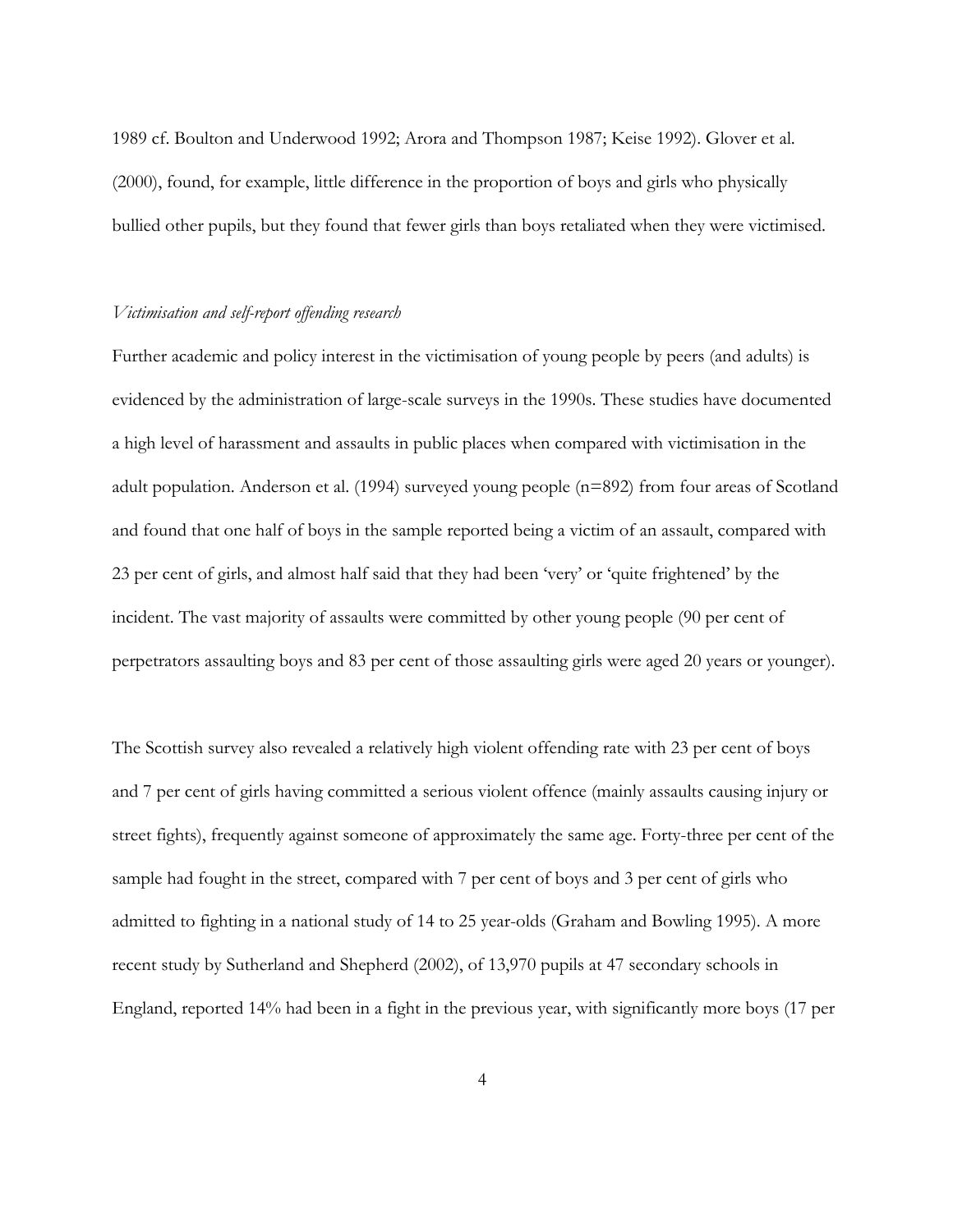cent) involved in incidents than girls (12 per cent).

The first national study of victimisation among young people in England and Wales was carried out by the Home Office in 1992 as part of the fourth sweep of the British Crime Survey. Forty per cent of boys and 23% of girls reported being assaulted in the previous six to eight months, and most of the incidents involved same-age and same-sex perpetrators. Repeated victimisation was also reported amongst a majority of victims. Comparison with adults surveyed by the BCS showed higher victimisation risks for 12-15 year olds compared with older adults aged 20-59 years, with similar risks for those aged 16-19 years (Aye Maung, 1995). In 2000, the BCS reported that 3.5 per cent of the sample (aged 16 years and over) had been the victim of a common assault or wounding with, as in previous sweeps, the risks highest for men aged 16-24 years (Kershaw et al. 2000).

In a study of neighbourhood bullying in two urban localities in the East Midlands, Percy-Smith and Matthews (2001) report the victimisation of 46% of young people (aged 10-15 years) in the inner area and 27% in the suburban area where the perpetrators were other young people. The bullying involved 'barging in' (disrupting younger children's games), 'extortion', intimidation for entertainment, and name-calling.

*Girls' violence*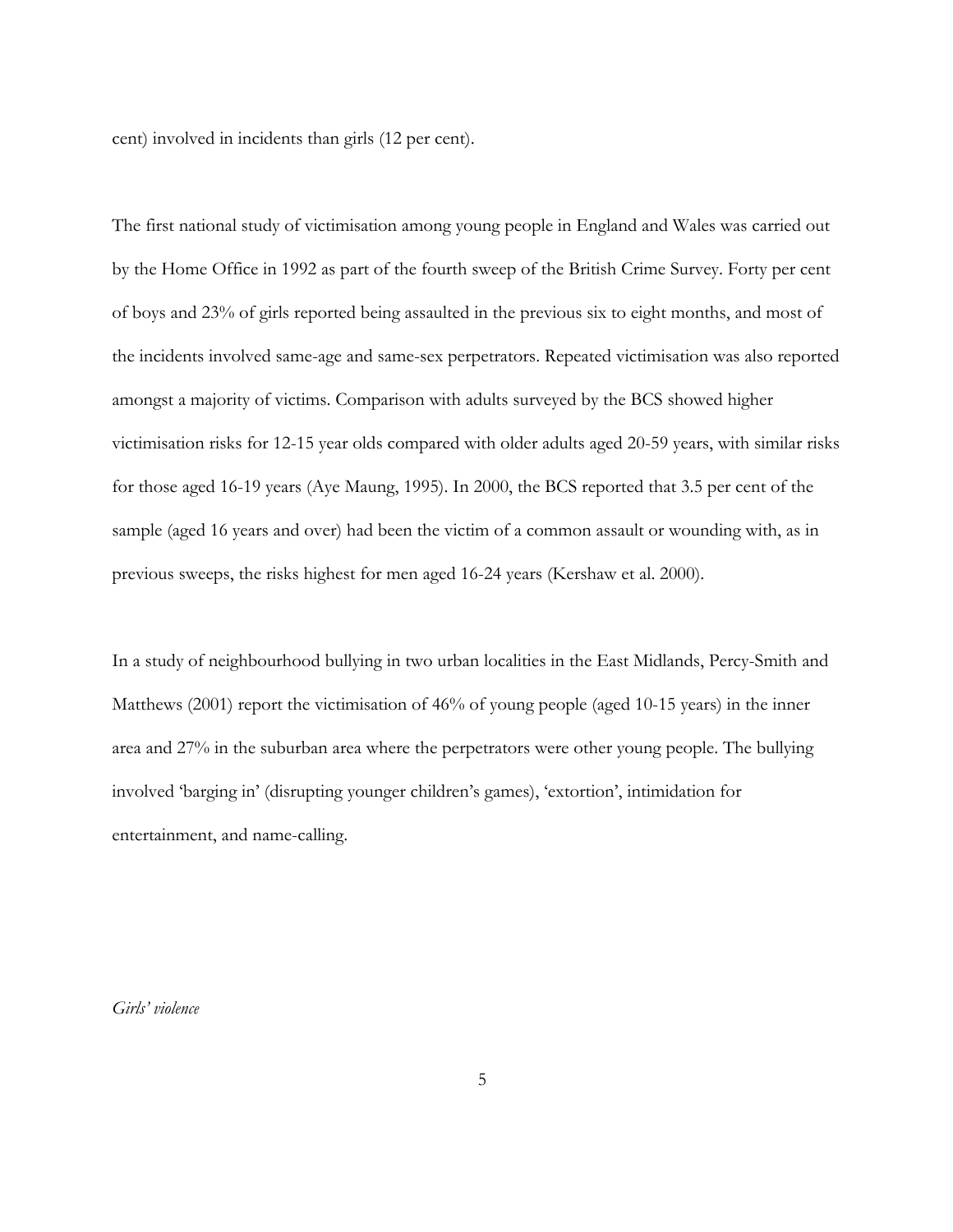Until recently, Anne Campbell's research conducted in the UK and the US in the 1980s has been the only work which focused exclusively on aggression and violence among girls and young women, including those not officially defined as violent. In one study, for example, schoolgirls in five areas were asked to self-report their involvement in fights. Eighty-nine percent of the sample had ever been involved in a fight, most often with a female opponent (Campbell 1986).

Campbell's work on female aggression and violence has been supplemented in the 1990s. Davies' (1999) historical analysis of gang violence in late Victorian Manchester and Salford, for example, used press information and court records to demonstrate that street fights among rival gangs were far from being a male-only preserve in working-class communities. Employed working-class women who were involved in street violence were referred to in the press and by magistrates as morally deficient 'viragoes', 'vixens' and 'Amazons'. A more recent multi-method study in Scotland by Batchelor, Burman and Brown (2001) sought to explore the everyday experiences of violence in a sample of around 800 teenage girls from a variety of socio-economic backgrounds. In their quantitative self-report survey, 30% of girls said that they had hit, punched or kicked someone, while 41 per cent had been victimised in this way. However, only one in ten girls were physically violent on a regular basis.

Taken together, this research shows that aggression and violence are not rare occurrences in the lives of young people, although such behaviour appears to be entrenched amongst only a small minority. Of note too is the finding that while girls appear to be less involved as victims and perpetrators of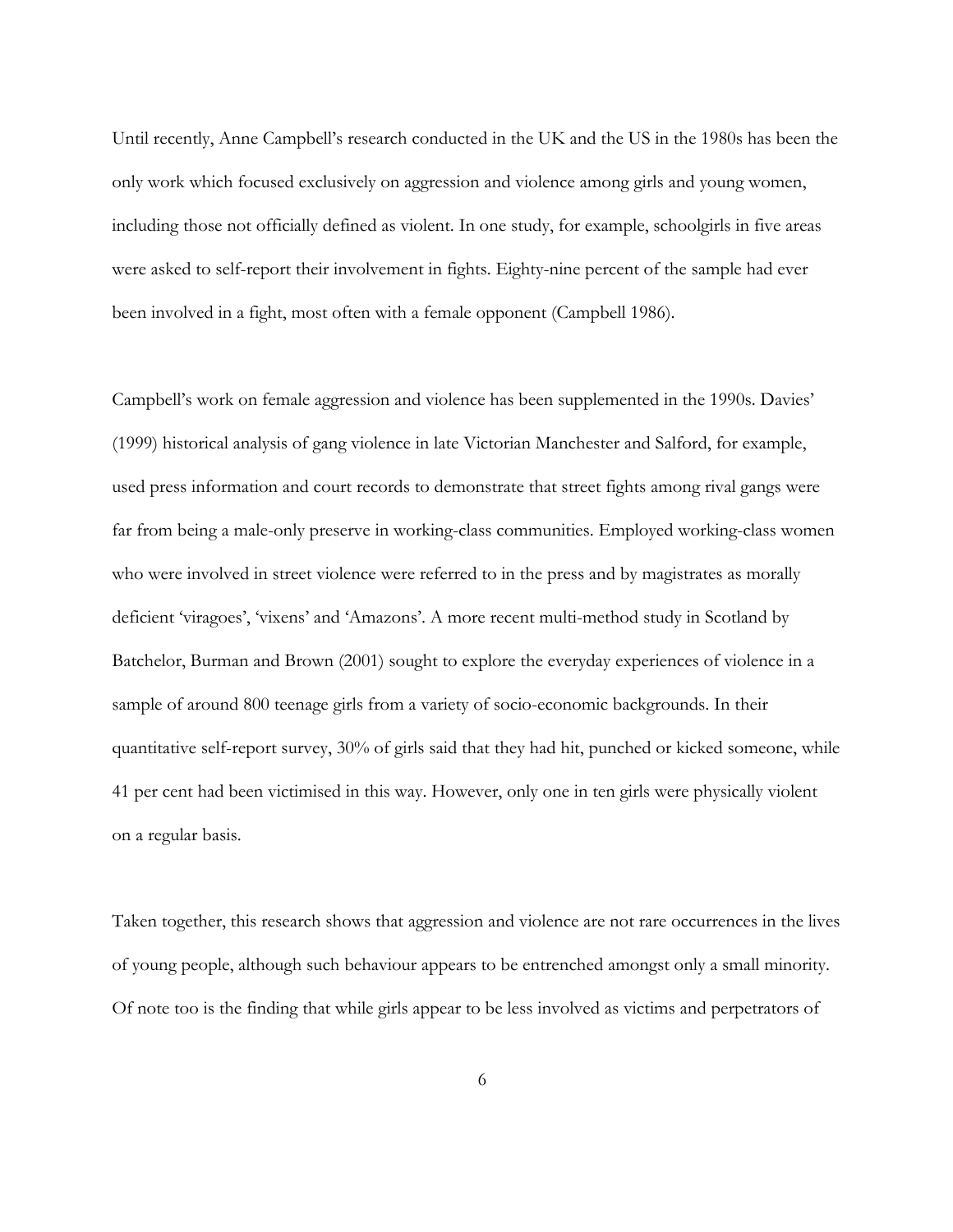aggression and violence, their involvement in physically aggressive behaviour seems to be rather more common than previous research would suggest. The early ethnographic research, for example, tended to focus on the violent behaviour of young men to the exclusion of young women, especially when examining physical fighting (see Patrick 1973; Corrigan 1976; Marsh, Rosser and Harré 1978; Robins and Cohen 1978).

#### **The social context of girls' aggression and violence: an exploratory study**

Informed by Campbell's work, the current study focused on examining the extent to which the use of physical aggression was a common occurrence in the lives of girls and young women, and as such was regarded as 'normal' and acceptable behaviour<sup>[1](#page-9-0)</sup>. This is clearly of relevance for understanding more about the nature of aggression and violence within educational settings from the perspective of young people themselves, but it also provides an insight into the way girls reflect on normative gendered behaviour.

Semi-structured interviews were undertaken with 31 young women attending a further education college in South London in the early 1990s<sup>[2](#page-9-1)</sup>. The sample broadly reflected the racial and social class origins of the college population. The sample was predominantly white  $(n=27)$ , but included two students of African-Caribbean origin, one of African origin, and one student of Bangladeshi origin.

<span id="page-9-0"></span><sup>&</sup>lt;sup>1</sup> The young women were asked about their experiences of physical, sexual and racial victimisation in the home. Underreporting may have explained why very few respondents reported they had been victimised in these ways.

<span id="page-9-1"></span><sup>2</sup> Two of the interviews were conducted at a further education college in an inner London borough in East London.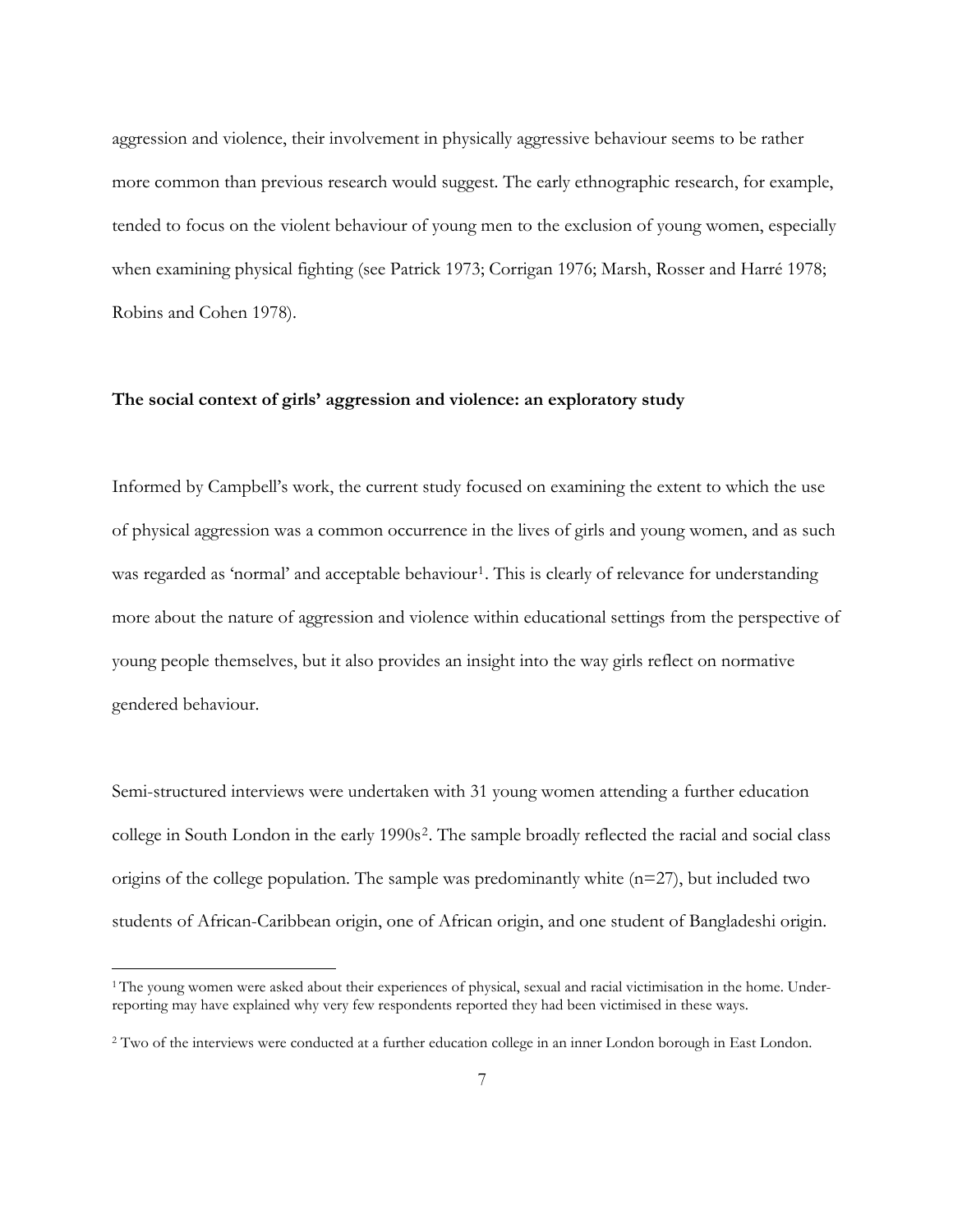The age range of the students was 16 to 22 years. The young women were predominantly lower middle-class and working-class. Because of the large catchment area of the college, some of the interviewees lived in affluent suburban areas, while others came from a neighbouring inner London borough. The young women had attended both mixed and single-sex state schools. At the time of interview, the young women were studying a wide range of academic and vocational courses.

The young women were asked to recall their secondary school and college experiences as victims, witnesses and perpetrators of aggressive and violent behaviour<sup>[3](#page-10-0)</sup>. This self-report method is necessarily dependent on respondents' honesty and willingness to divulge sensitive and negative information about themselves and in this case, their involvement in, what might be considered to be, 'gender-inappropriate' rather than traditionally feminine behaviour [4](#page-10-1). As extracts from the interviews of the young women will reveal, however, engaging in physically aggressive behaviour in school was not regarded as necessarily anti-social, thus suggesting that respondents were not especially susceptible to providing socially desirable responses. Indeed, Burman, Batchelor and Brown's (2001) methodological account of researching girls' violence and abuse in Scotland, pointed to the girls challenging the researchers' preconceptions about girls' violence and aggression.

*The 'pecking order'* 

<span id="page-10-0"></span><sup>&</sup>lt;sup>3</sup> A methodological weakness of the study was its reliance on voluntary participation. A small self-selected sample was unlikely to be representative of girls at college generally, and may have interested only those who had had a significant aggressive experience as victim or perpetrator. Further, locating the study in a further education college excluded those who had not continued their education (see also Phillips 1994).

<span id="page-10-1"></span><sup>4</sup> The study findings were also limited by the capacity of interviewees to remember - and avoid distorting - their recollections of violent incidents which may have occurred some years previously. However, there is some evidence to suggest that there is relative stability of recall in retrospective reports of school bullying among gay and bisexual men and women (Rivers 2001), and this may be true of heterosexual young women too.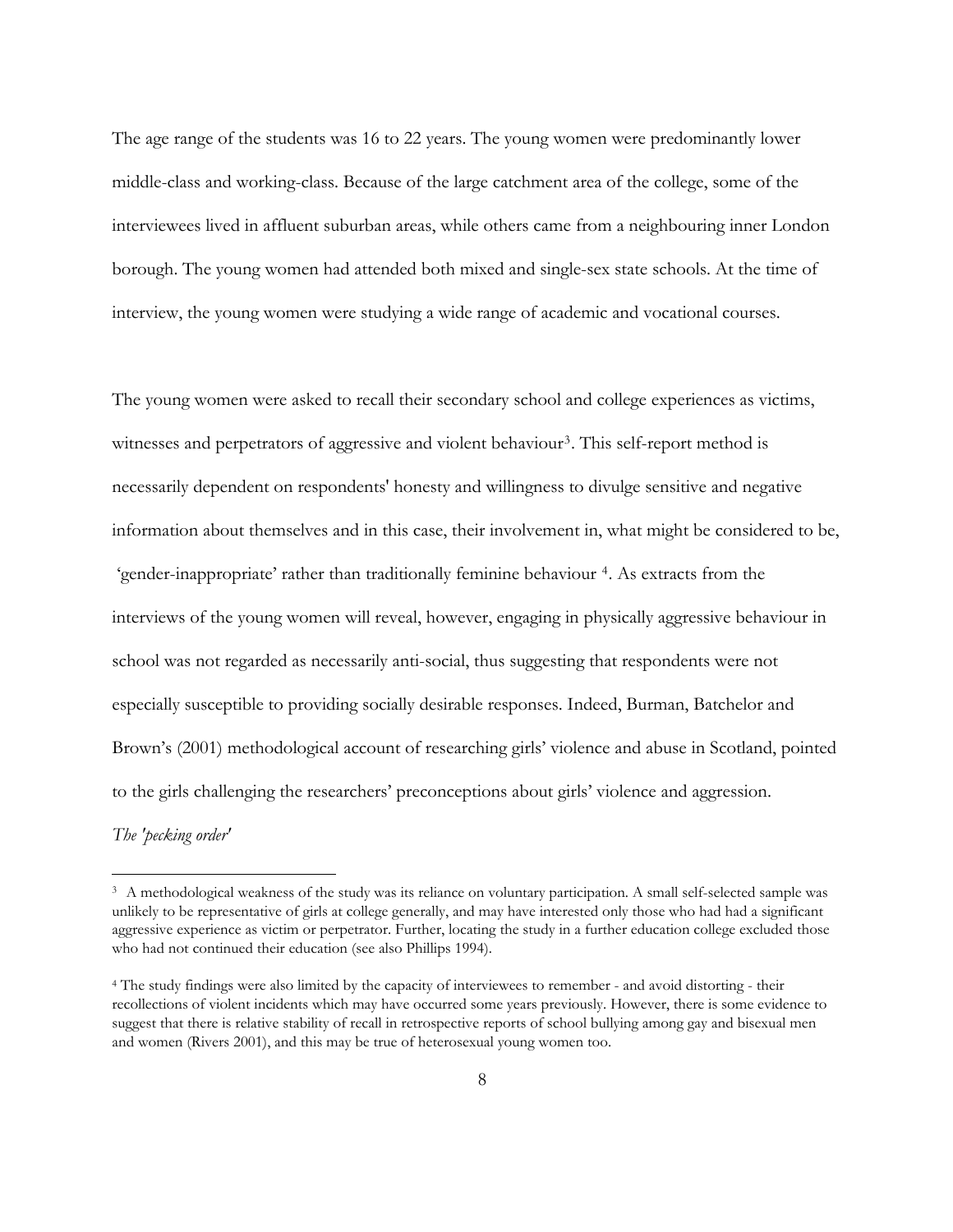The young women interviewed reported that school, for the most part, had been a reasonably trouble-free, and for some, an enjoyable experience. All of the young women had friends on whom they depended for social support. The majority of the young women could be said to have a 'proschool' attitude and many aspired to professional careers. Notwithstanding the positive experiences of the young women, the interviews revealed a backdrop of aggressive behaviour in the lives of the girls at school, evidenced by the reporting of a social order of girls in school, diamond in shape with the majority of pupils falling between the two extremes. At the top of the hierarchy was the 'in-group'.

The in-group was defined as a group of girls identified as leaders with a reputation for being 'hard' (powerful, tough and aggressive) people. For the most part, the in-group established and maintained their powerful position by verbally and physically bullying other girls, by using intimidation and picking fights with girls in the lower echelons of the hierarchy<sup>[5](#page-11-0)</sup>. A very precise definition of the hierarchy of the social order, termed a 'pecking order' was provided by one student (Darrannelle)<sup>[6](#page-11-1)</sup>. She described how Girl A was seen as the Top Cat or Top Dog; the main 'henpecker' or leader. She could hit Girl B, C or D, but they could not 'peck' the Top Cat/Dog. Girl A had reached her position by winning more fights than girls B, C and D. Campbell's (1981) research with Borstal girls also noted a pecking order among girls in school, established by physical fighting, and Glover et al's

<span id="page-11-1"></span><span id="page-11-0"></span><sup>5</sup> Even at college in-groups were in existence, although verbal aggression and intimidation were used more often than physical aggression to show who was the 'boss' of the college (see McDougall 1999 for a study of bullying at a further education college). The students also mentioned gangs outside school. These were usually mixed-sex gangs who 'ruled' local areas; effectively out-of-school 'in-groups'. The girls would usually just be involved in 'mouthing' to the girls in the other gang, criticising their territory (area), for example.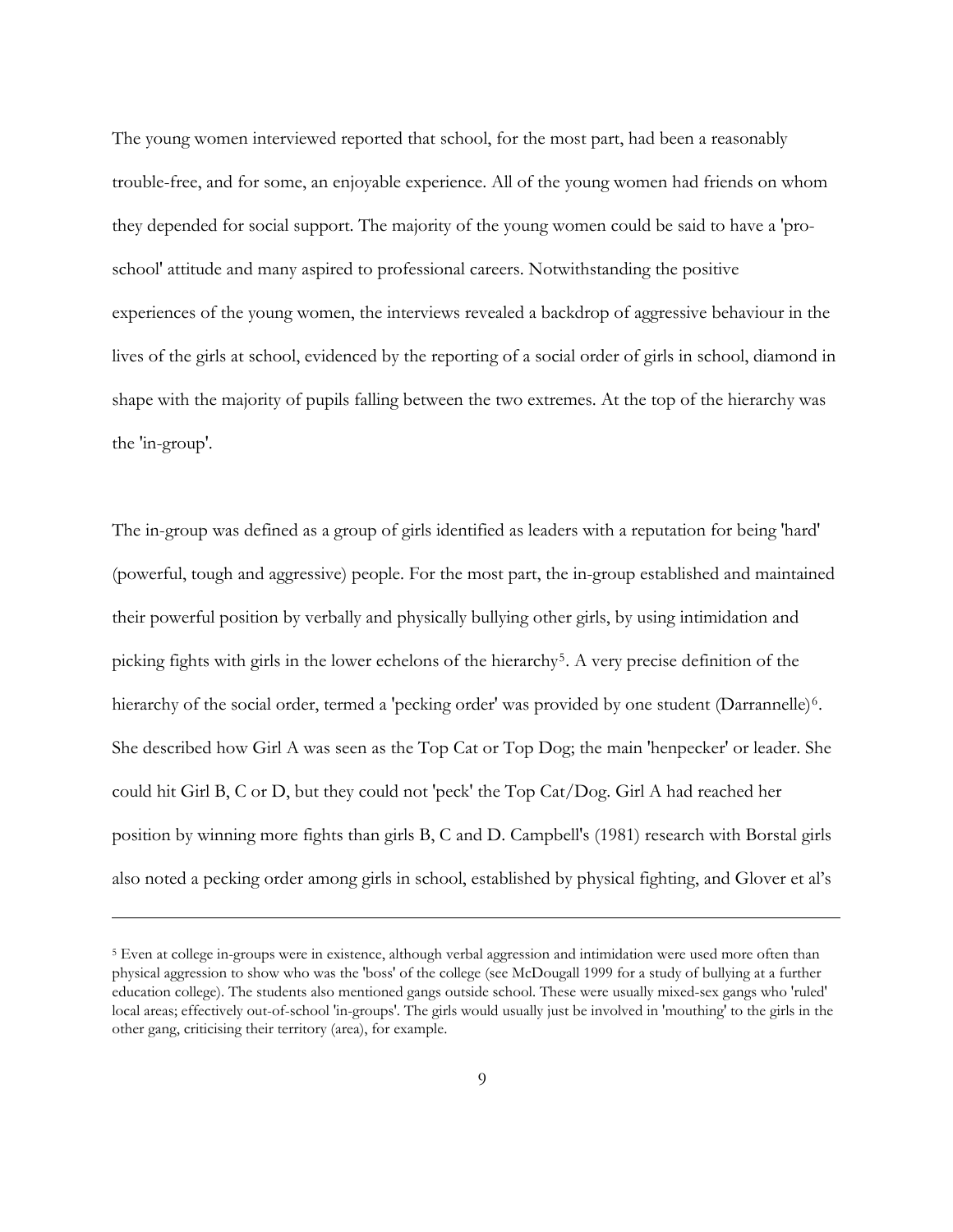interviews with secondary school pupils referred to 'gangs' of both 'hard' boys and girls, and pecking orders have been observed in residential settings (see for example Campbell 1986; Cawson et al. 2002).

The pecking order in school was maintained through the use of physical aggression and violence whereby physical strength and dominance were regarded as desirable qualities by many girls. Seemingly, many of the girls aspired to power, status, and reputation within social hierarchies in the same way that it has been suggested that boys, particularly working-class, boys do (Robins and Cohen 1978; Marsh, Rosser and Harré 1978; B. Campbell 1993; see also Messerschmidt 2000; Anderson et al. 1993; Canaan 1996). Indeed, one GCSE respondent actually described the in-group at her single-sex school as the 'lads of the school'.

However, it must be noted that there was not a consensus about the popularity of the girls who formed the in-group. For some respondents who were part of, or on the margins of the in-group, the in-group members were remembered as the popular and admired members of school. For others who were usually less prominent in school, the 'middlewomen' and the lowest echelon of the diamond, the in-group would be avoided wherever possible because they were viewed as troublemakers, but they were also regarded as being somewhat pathetic and cowardly since their position relied on acting as a member of a powerful group rather than as an individual. This fits well with the findings from studies of bullying, which reveal average or above average popularity ratings of bullies by peers, teachers, and in terms of bullies' own perceptions of self-worth (Johnson and Lewis 1999;

i<br>L

<sup>6</sup> Pseudonyms have been used to preserve anonymity.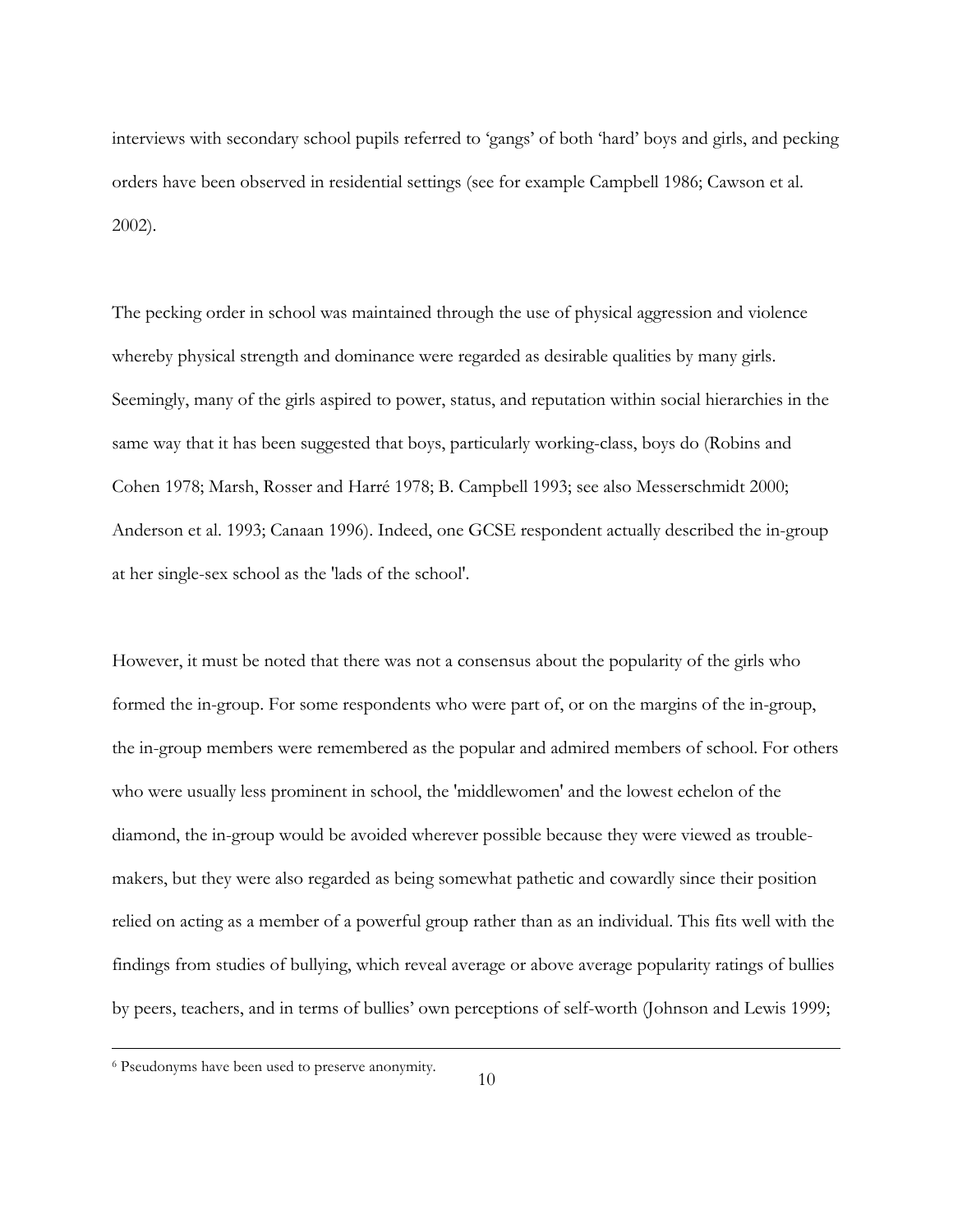Boulton and Smith 1994). The concept of the in-group or pecking order thus captures notions of violence and danger for outsiders, but also safety for the in-group or its supporters, as the in-group might also act as a source of protection to fend off attack.

Particularly significant, however, for conceptualising aggression amongst girls, was the finding that the use of aggression in school was not limited to the actions of the in-group, but instead tended to be rather more pervasive. The tactics used by the in-group were not their exclusive domain and they were also often used by other girls ranked in the middle of the pecking order to abuse and intimidate similarly-ranked girls or occasionally those at the bottom of the hierarchy. In the main, however, girls in the middle echelon were more likely to use aggressive behaviour in the context of disputes resulting from failed friendships.

Research on the gendered nature of school bullying has noted the way in which girls suffer when friendships break down (for example Besag 1989; Keise 1992) explained by the fact that friendship groups between girls are more close-knit and relations more intense than among boys (Meyenn 1980; Nilan 1991). Both Griffiths' (1995) and Hey's (1997) recent ethnographies of girls' friendship in school provide detailed insights into the methods that girls use to negotiate the difficult territory of social relations with other girls, and notes the fear and pain associated with upsetting friends. These close but fragile relationships may increase the potential for conflict leading to prolonged patterns of bullying and aggression (Maccoby 1986; Savin-Williams 1980; Campbell 1993; see also Burman et al. 2002).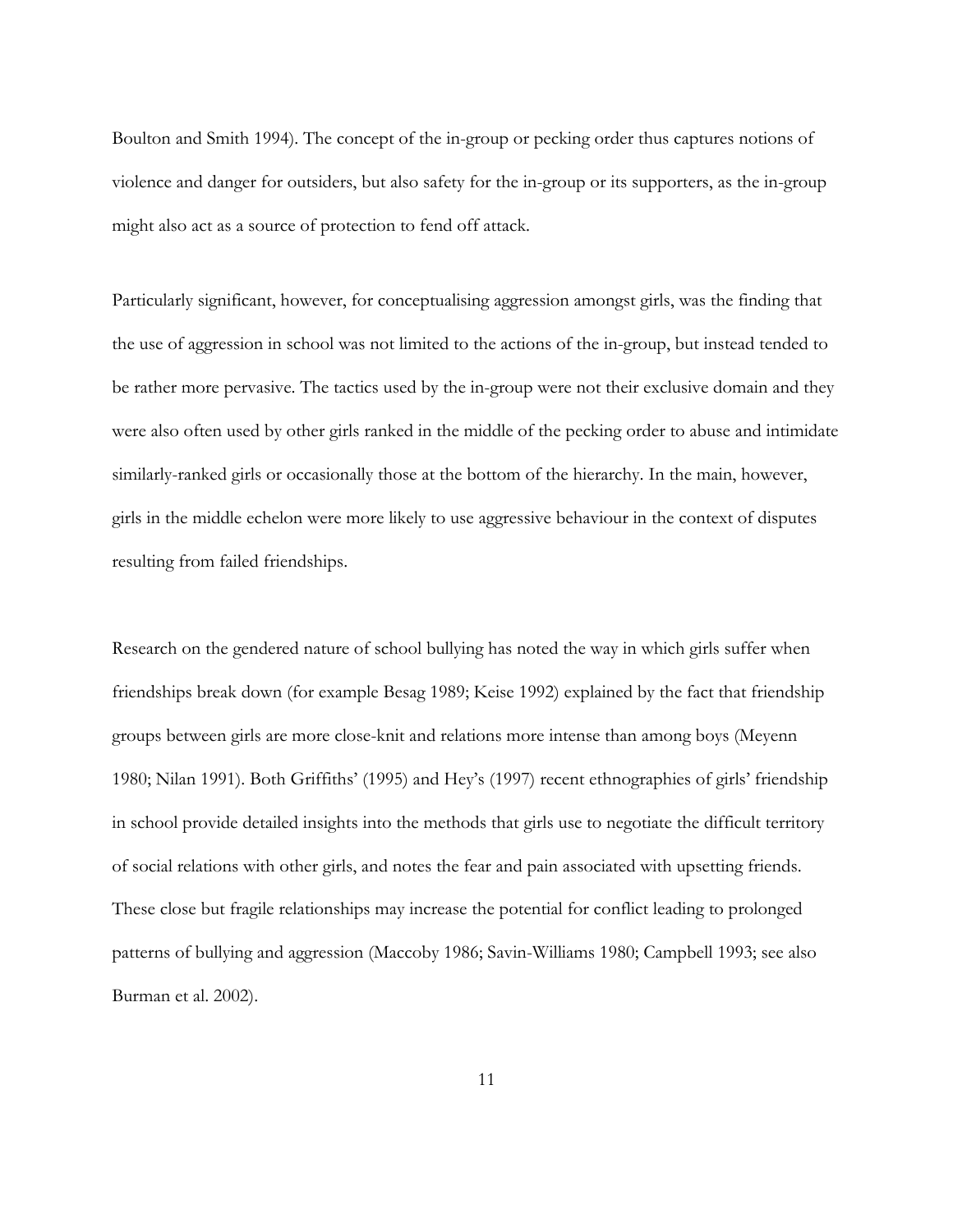Those on the lowest rung of the pecking order in schools were vulnerable to victimisation, particularly from the in-group. The configuration of the pecking order appeared to be similar in the schools that the interviewees attended, but differences were apparent in the basis for occupying different positions within the hierarchy. Mention was made of the pecking order being constructed along social class lines where 'posh' pupils were ranked at the bottom in one interviewee's account. In other accounts it appeared that those girls considered to be physically and emotionally immature found themselves in the lower echelons of the social order, whereas those who were more "streetwise and sophisticated", and often presenting behavioural problems for teachers, were able to occupy a higher position within the in-group. Moreover, although there was some fluidity in individual rankings within the pecking order with some renegotiation, there was a strong sense in which the girls knew their place within it.

#### *Verbal aggression and intimidation*

The young women's accounts revealed that the abuse and harassment of other pupils frequently involved the use of verbal aggression and intimidation, confirming the pattern identified in previous research on sex differences in aggression and school bullying (Maccoby and Jacklin 1974; Hyde 1984 and see earlier discussion on school bullying). Interviewees believed girls to be more 'bitchy' than boys, and that this behaviour was far more oppressive and hurtful than one-off incidents of physical violence. As one respondent, Helen, said "[a]lthough you get the physical pain when they hit you, it soon heals up and you don't get scarred. But emotional scars from bitchy fights lasts a lot longer." Bitchiness' is an all-encompassing term used to define a wide spectrum of behaviour such as name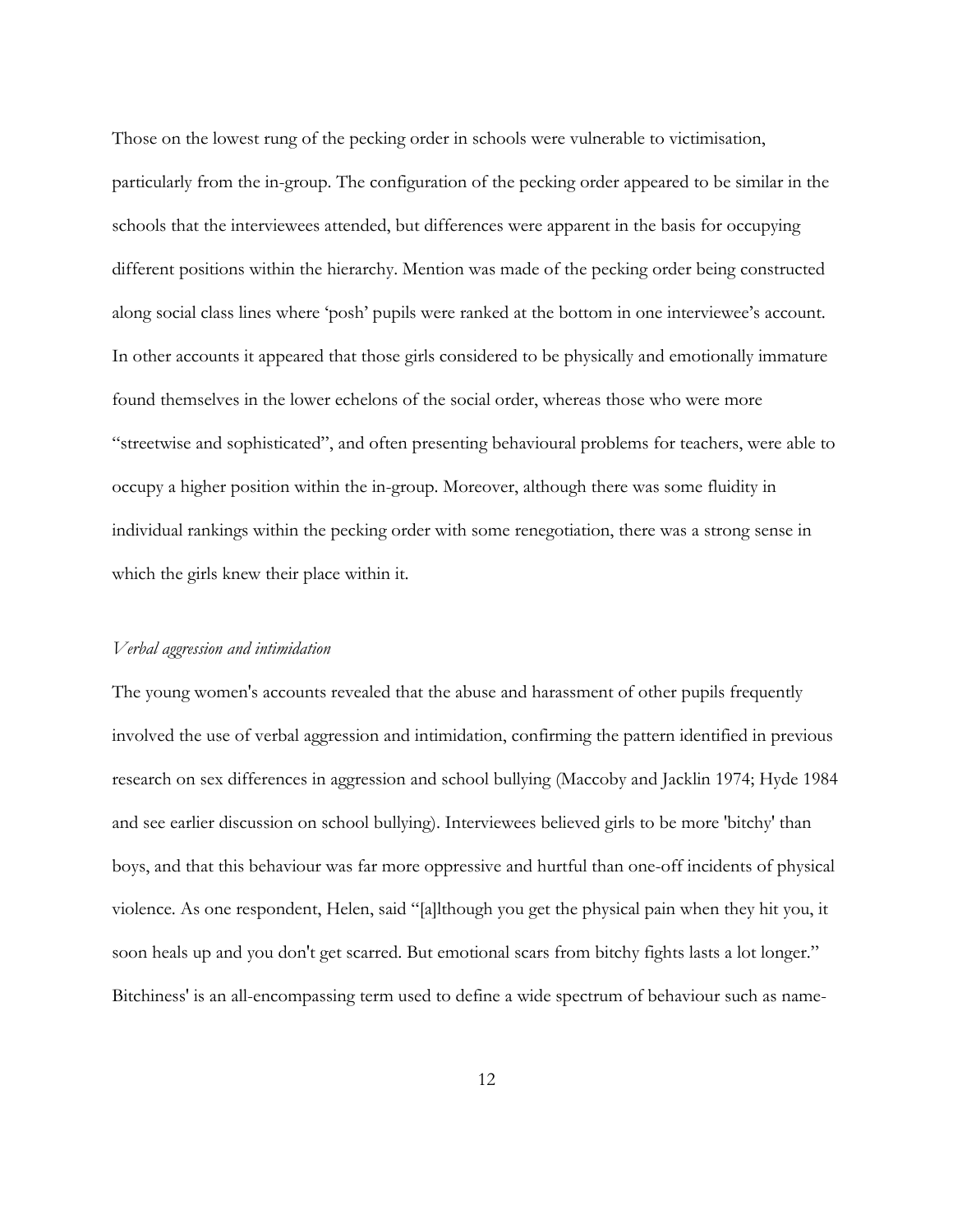calling, spreading rumours and talking about people behind their backs, giving 'dirty looks' (staring aggressively), and acting to secretly exclude others from common activities. Verbal abuse, ostracism and exclusionary tactics were used as 'weapons' in several disputes between friends, involving those in the in-group and those in the middle rank of the pecking order. Batchelor, Burman and Brown's (2001) research with Scottish girls similarly emphasised the regularity and significant effects of such abuse (see also Owens, Slee and Shute 2000).

The effects of being bullied by friends or other girls in school were frequently damaging. As would be expected, fear was common as the perpetrators were often regarded as powerful individuals within school. The girls sought to avoid victimisation where possible, and this often left them no option but to miss school, sometimes at a crucial stage in their educational careers. Previous research has pointed to other harmful effects of being bullied such as low self-esteem, school absenteeism and truancy, physical illness, nervousness, impaired concentration and possible self-harm (Olweus, 1990; Sharp, 1995).

#### *Physical aggression and violence*

Eight of the 31 interviewees admitted bullying other pupils at school, and one described herself as both a victim and a bully. The methods used by these girls tended to include both verbal and physical aggression. The two extracts presented below are representative of the types of incidents involving physical force: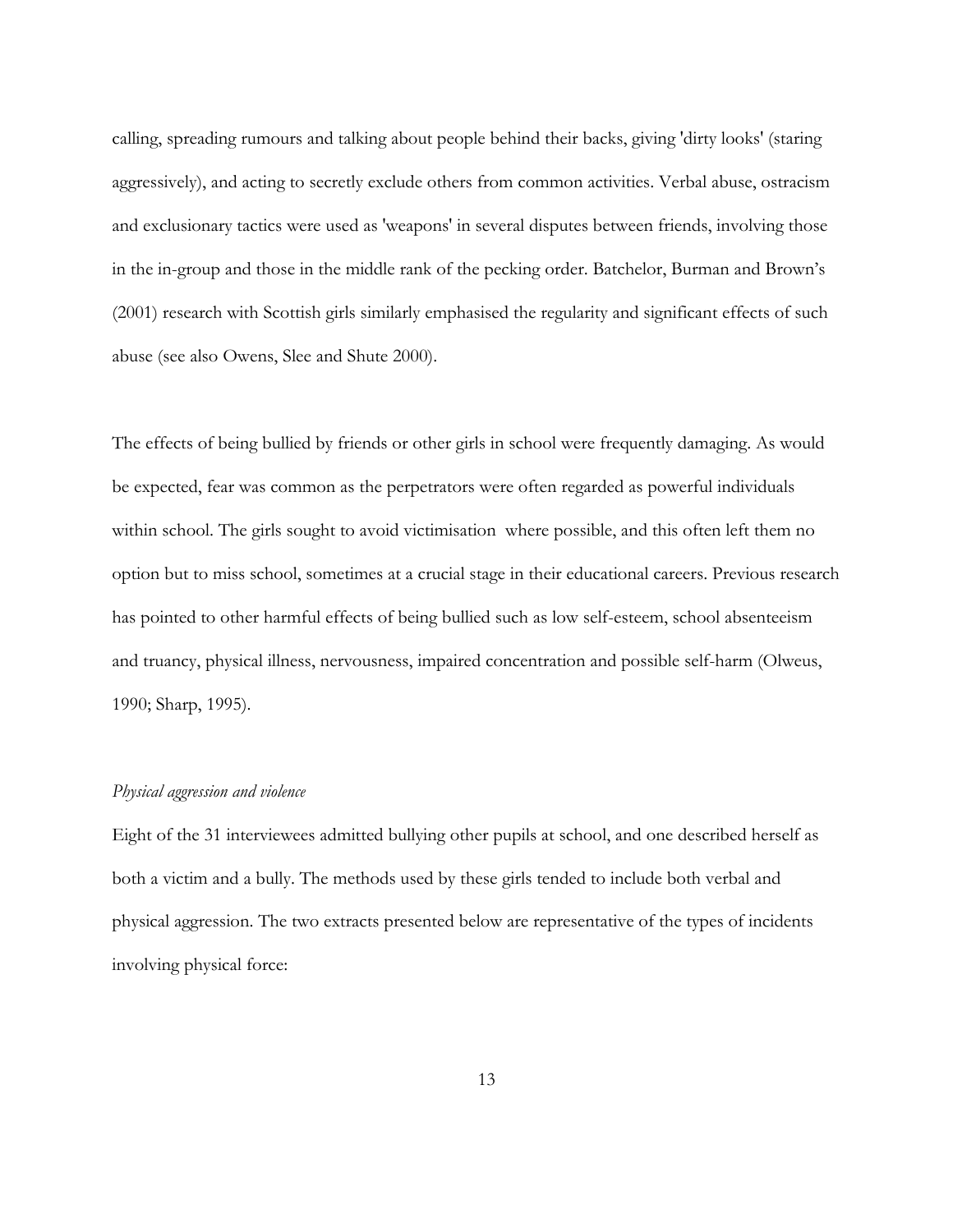… it was our area, you know, we were always there, everyone would expect to see us there. Anyway, one day we were there and these girls came along and said 'Fuck off this is our area, we don't want you here', I mean we refused to move... and it just started from there, they would come round and throw things at us...and you know if they were near enough, if they could walk past us and shove us without looking really obvious they would do it… ... I suppose they felt, I don't know, they had power, they could see two people squirming at what they were doing, so that's why they did it. (Angela)

Another student, part of the in-group in her school, recalled how she and a group of friends had been responsible for bullying a girl whom they felt was too 'mouthy':

... we just surrounded her and were pushing her around... There was a few Bengali boys who backed us and just stood there so nobody else could sort of interfere or muck in and try and stop it. We weren't actually hurting her, we were pushing her around and taking her shoe, throwing it from place to place and throwing it over the road and that. We did it until we actually got her into tears and then we left her. (Rehana)

Whilst the majority of the young women interviewed, three-quarters, had witnessed fights between girls, fewer of them (just under one half) had been directly involved in a physical fight whilst at secondary school. As found in much previous research on girls' violence, it was rare for girls to use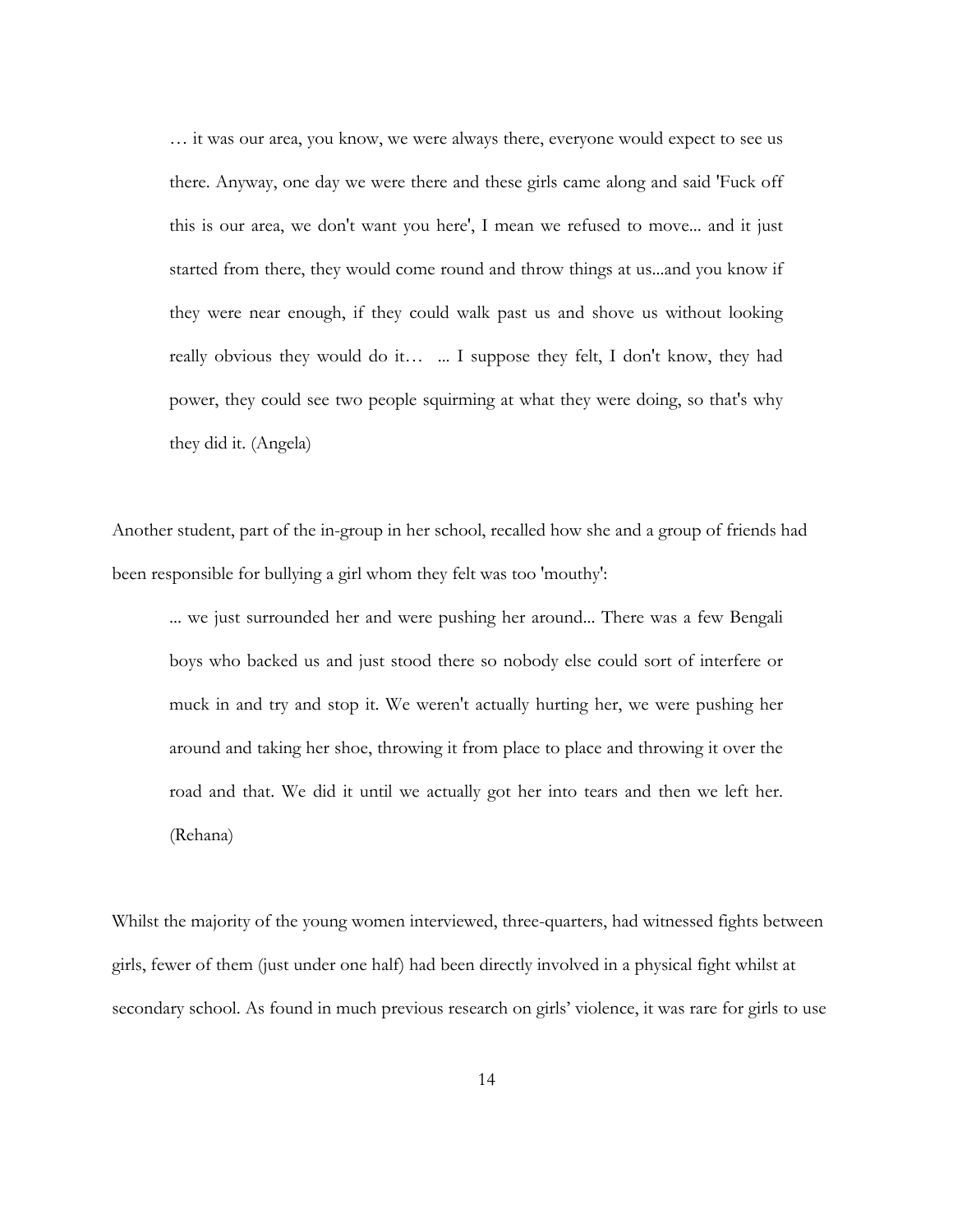physical violence on a regular basis, although verbal aggression and intimidation was much more commonplace in local neighbourhoods. The accounts showed that fights varied according to the level of consent and initiation involved, but they were most commonly started following derogatory comments being made about a girl, following the same pattern observed for boys and young men (see for example Polk 1994). Some fights were initiated by the respondents or engaged in enthusiastically following a challenge:

It was silly really, cos she, I wasn't in the class, but I left my bag in the classroom, she's come, like people told me that is what she done. She come in the classroom and my bag was in her way, and she said 'Who's bag is this?' and no-one answered her, so she just got it, bashed it on the side and things fell out and so she just got it picked it up and emptied it all out...I came back inside and everything was on the floor...no-one would say who it was...everyone was saying 'I'm not a grass'... the next morning everyone come up to me and said 'Don't say nothing, don't say that I said, but it was Juliet...so I just went up to her and beat her up... I punched her in the face...she hit me back and then I like punched her and she hit me and I hit her back...she was dragging me down onto the floor...People were saying that I won because when she left, like around the corner, she started crying (Karleen).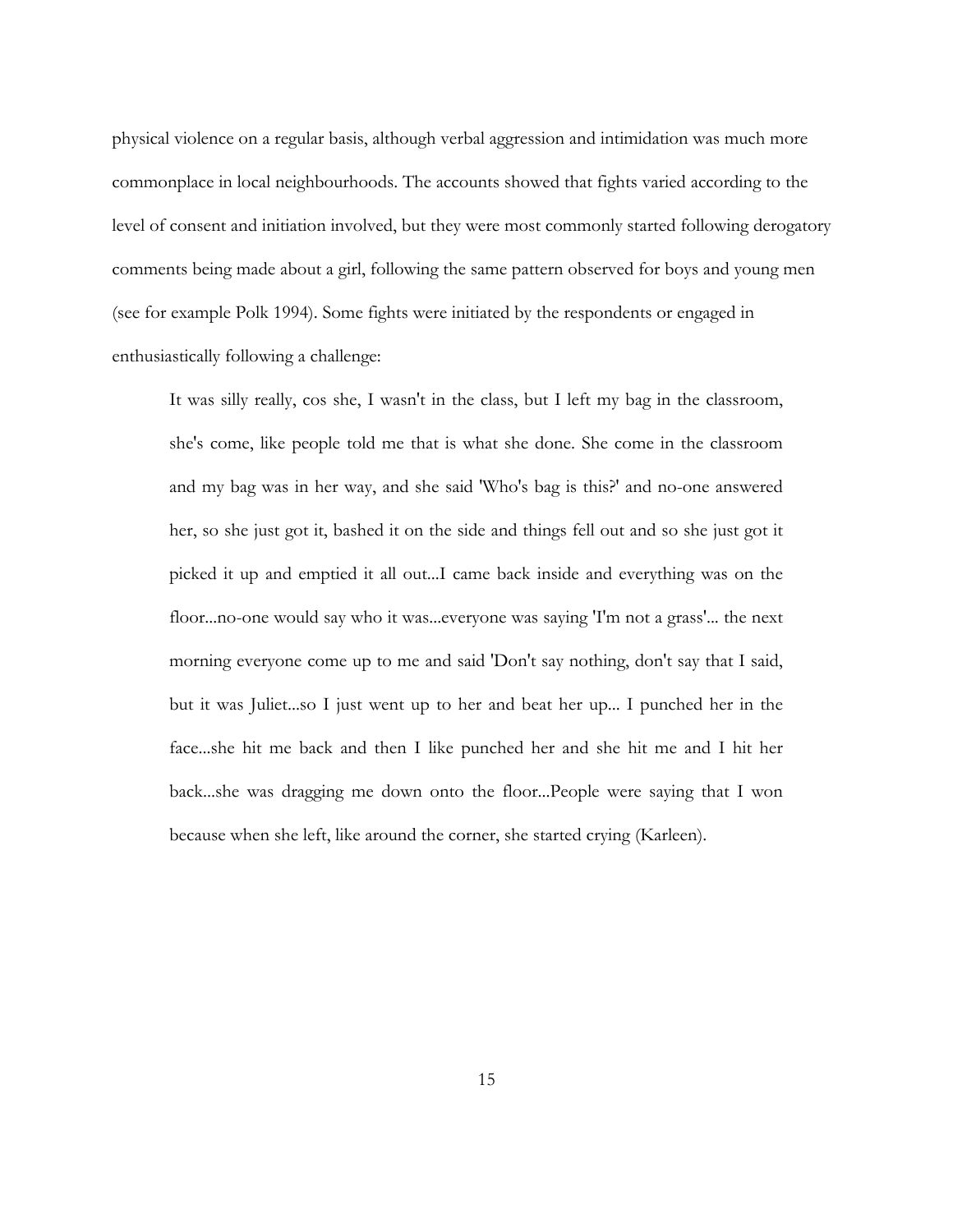In the following account, Nicole witnessed a fight between two girls which had racial overtones: There was just dirty looks going around the classroom, and then Lisa started on her and called her a Big Mama and that's why they had this fight lunchtime. ...She punched her on the face, got up and just like kicked her and then walked off. She had a few like bruises, cuts on her lip, but nothing else...

Other fights were consented to reluctantly where another girl had initiated the fight. Where this occurred, the young women reported being in a quandary: not fighting would lead them to lose their credibility or even if they did not have a reputation they would come to be seen as a 'wimp'; thus they felt forced into accepting the challenge even when they knew that their opponent was 'harder' than them. Reluctant fighting to protect a reputation has been referred to in the literature on boys and young men (see for example Robins and Cohen 1978; Marsh, Rosser and Harré 1978; Messerschmidt 2000). Similar views emerged in the study of Scottish girls, where 'sticking up for yourself' was of central importance in everyday life (Batchelor, Burman and Brown 2001). As is evident in the following account given by Angela, we should not underestimate the impact of peer pressure on girls to engage in violence (see also Campbell 1990):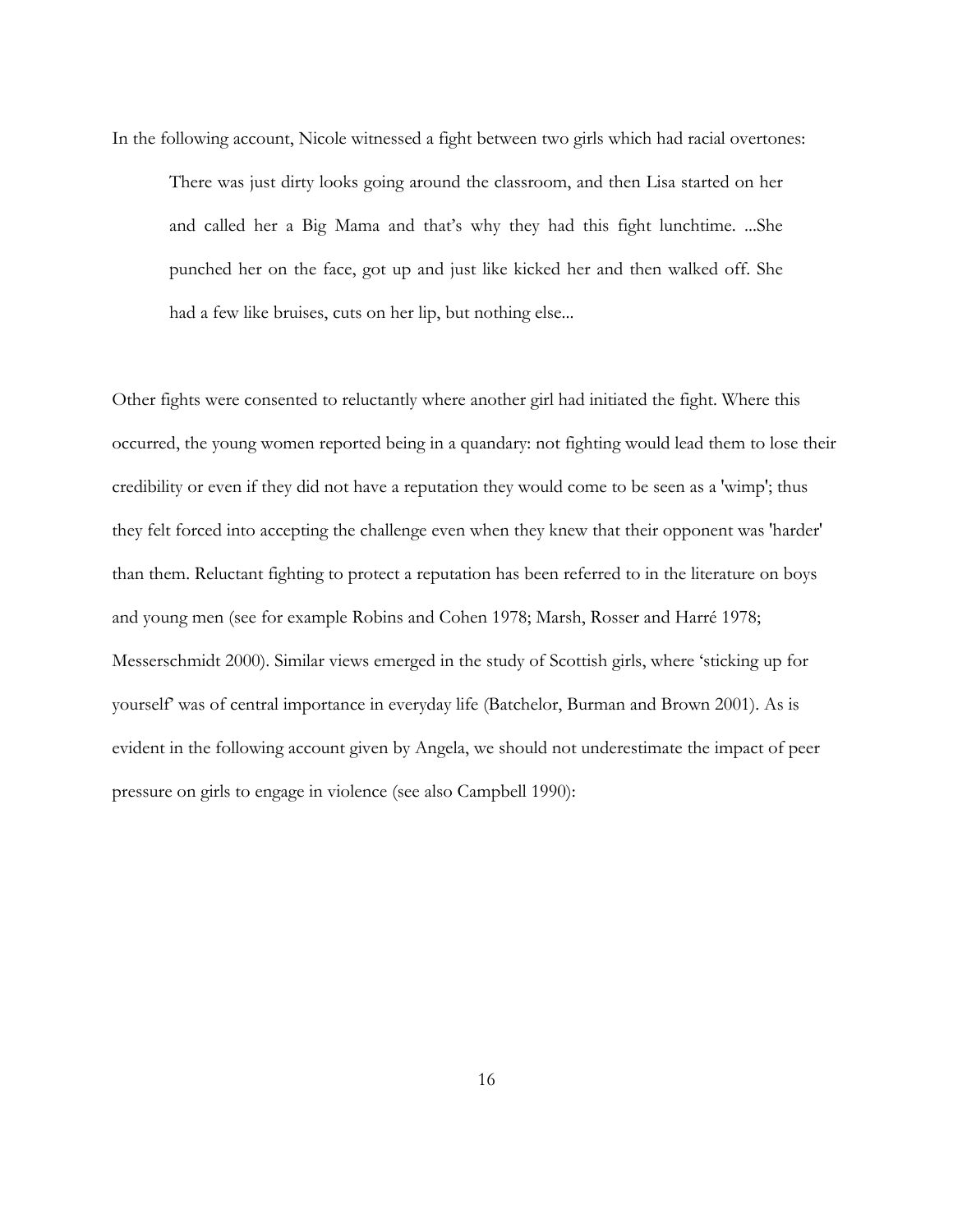... we decided we were going to fight after school and then we had to walk through this alley to get home and I met her there and we had a fight. It was cold and clinical and I upset everyone because I punched her in the nose and I wasn't supposed to do that... there was a lot of blood and a lot of screaming, she was pulling my head down, I punched upwards as she was hurting my head. I remember when I was having a bath my head felt like lead, it was horrible. These Fifth Formers split us up and said 'You're not supposed to do that, you're only First Years'…I wasn't fighting for anything…I was fighting because I said I was going to (Angela).

Fighting may also result when girls judge and police the sexual behaviour of other girls, as illustrated in a fight observed by Darrannelle:

... she was in the Fourth or Fifth Year Common Room and there was a whole crowd of kids...her and another girl just grabbed hold of this girl and they started beating her up, punching her in the face...they said she went under the garages with some boys...because of that they called her a slag and started hitting her and punching her.

**The functions of aggression and violence**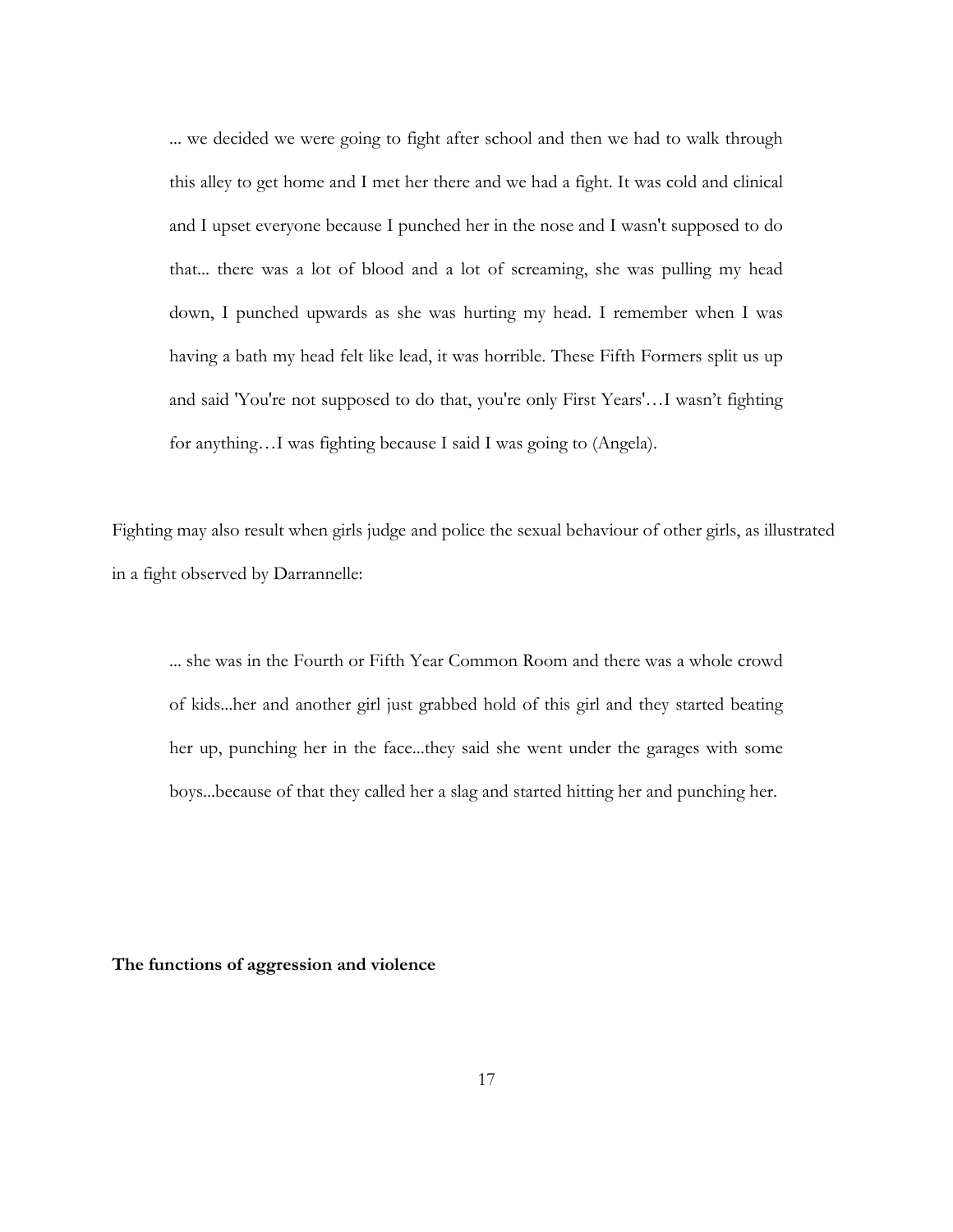In interpreting the narratives of the young women, the use of aggression and violence by girls can be seen to serve a function in their social worlds. Abusing other girls allowed the perpetrator to feel good, to show off how 'hard' they were, with the aim of enhancing their reputation and strengthening their position within the social hierarchy of the school. The interviews revealed too that fighting provided a means for defending or enhancing status by assuaging threats to personal integrity and image. The same finding has emerged in studies of gang violence involving young men and women, (see for example Fagan 1996; Campbell 1984; Joe Laidler and Hunt 2001), in accounts of hegemonic masculinities (for example Epstein et al. 2001; Canaan 1996), and in research on girls' and boys' violence (Campbell 1986; Anderson et al. 1994; Boulton 1993; Baskin and Sommers 1998). Batchelor, Burman and Brown (2001), for example, interviewed a minority of girls who perceived fighting to be a fundamental aspect of their self-identity with a 'hard' reputation being something to be proud of. Even for the majority who do not use physical violence with any regularity, it does seem evident that young people use physical, verbal, and psychological aggression in the process of negotiating and asserting their public identity in school and other local spaces.

Fighting appeared to serve a further purpose: it helped to release tension and frustration, a finding consistent with the early psychological research which emphasised the rational nature of aggressive behaviour as a response to a frustrating stimulus (Dollard et al. 1944). Fights were frequently considered as preferable to verbal confrontations and disputes which might brew for long periods of time. The devastating impact of verbal aggression and intimidation on the lives of girls previously referred to helps explain this finding.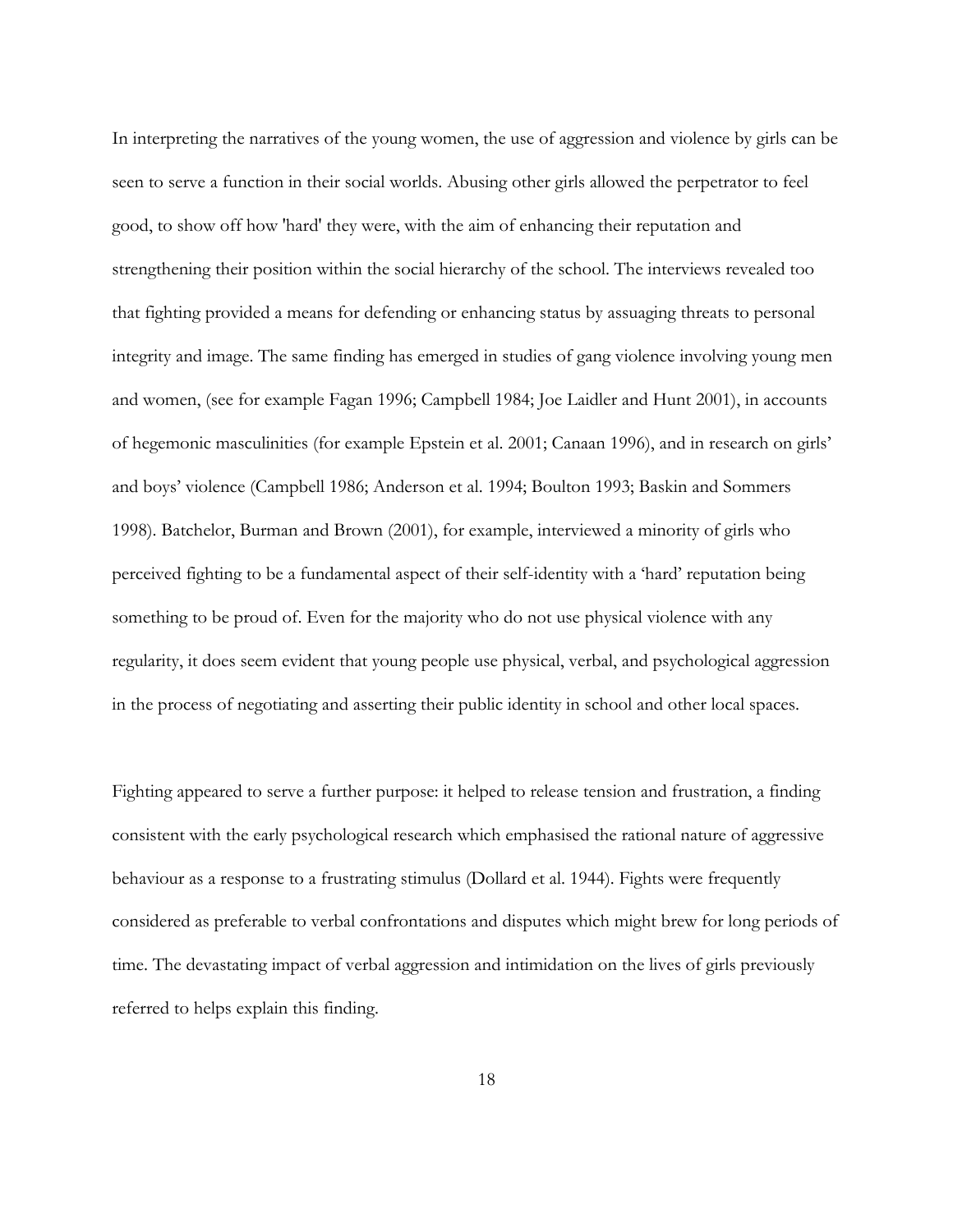Violent encounters between girls also provided entertainment both for willing participants and observers; they were perceived of as 'just a laugh', providing excitement, a 'buzz'. Fights would often pull a large crowd of spectators who would cheer and encourage the fight to continue. This was enabled by the fact that most fights were organised to take place at a time and location where detection by adults was less likely<sup>7</sup>. The entertainment value of violence has been noted in previous research (Fox, 1977; Campbell, 1981). The interviewees reported that boys might be particularly entertained by girls' fights and they would often 'egg on' the participants. There was even some suggestion that boys might be attracted to the tough girls who could 'handle' themselves in a fight. Notwithstanding this, more traditional views about the use of physical aggression by girls were also apparent. Some of the respondents noted that some boys and teachers found the sight of girls fighting disgusting, shocking, 'unladylike', and outrageous.

The young women's accounts also revealed the ritualistic nature of fights among girls. Ethologists such as Lorenz (1966) and Tinbergen (1964) have long since observed the ritualism of aggressive behaviour amongst animals, where pecking orders exist to contain inter- and intra-species violence. This is achieved by the use of minor fighting and submission gestures that guarantee minimal harm is incurred when there is motivation to attack. In the current research it was certainly the case that the way in which fights were organized did mean that the violence was limited. The fights were rulegoverned: they were only perceived to be fair when they were one-on-one encounters, and where the

<span id="page-21-0"></span><sup>7</sup> Little of girls' violence appears to come to the attention of the police. In 2000, of those offenders found guilty at court or cautioned for violence against the person offences, 14,600 (26 per cent of the total) were aged 10-17 years, and of these, only 20 per cent (n=2900) were girls (Home Office 2001).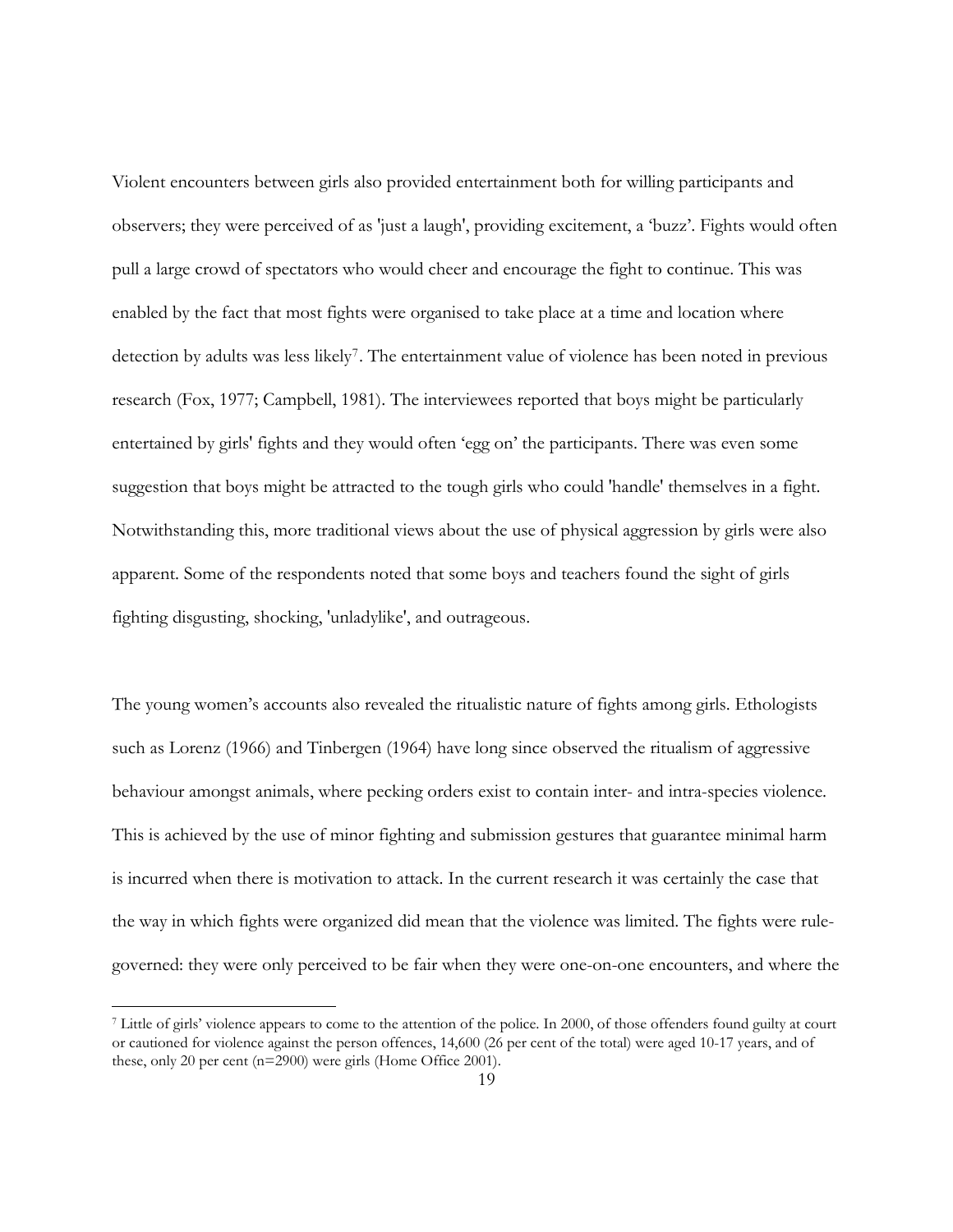girls used the same method of hair-pulling, scratching, kicking (a 'catfight') and/or punching, or using a weapon ('a real fight'). About one-half of the fights that the girls had were 'catfights', the remainder consisted of the girls throwing punches as well, but the use of weapons was only noted in fights that were observed, rather than directly participated in. The young women recalled that although fights might well lead to superficial injuries, such as bruised eyes or 'busted' lips, they were typically contained by bystanders, in that they would never be allowed to continue until 'serious' physical injuries occurred (see also Levine et al. 2002).

Consequently, the majority of the fights continued only until one or more of the spectators present usually friends or family members - chose to stop the fight when they believed that the fight was becoming too violent. Two fights were also brought to an abrupt end by the intervention of teachers and the police. A further indication of the ritualistic nature of fighting was the relationships between the two girls following the fight. Many of the girls' fights were characterised by the temporary nature of the hostility. Shortly after the fight, the dispute could be forgotten and ignored in future friendships. This suggests that the use of physical aggression by girls may be viewed simply as a means for girls to confront status-threatening behaviour by others. Once this is achieved through acceptable channels, a semblance of normal social relations can be resumed.

#### **The 'normalisation' of aggression and violence**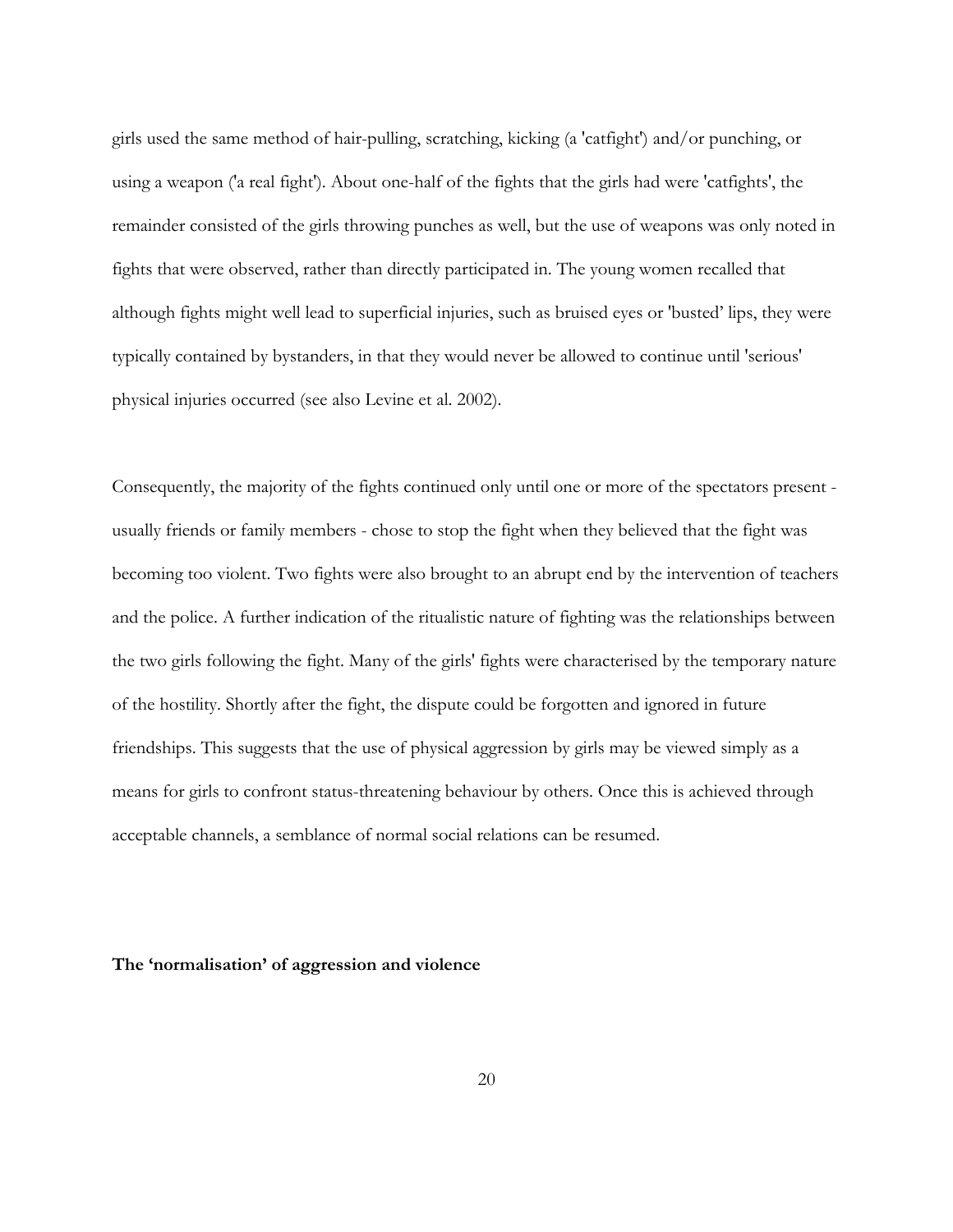The current research paints a picture of aggressive encounters between girls which often included physical violence set against the backdrop of a pecking order of girls. The use of physical aggression by girls was considered to be commonplace in schools and local neighbourhoods, albeit that it was rarely of a very serious nature. Perhaps more significantly, the young women's accounts, which drew on personal, direct and vicarious experiences, revealed that fighting by girls (and boys) was a regular occurrence in school, and as such, constituted 'normal' behaviour. For the most part (and I will return to this point later in the paper), the girls themselves did not appear to have been influenced by any external pressures to act in a gender-appropriate way by avoiding the use of physical aggression. There was not a widespread perception that using physical aggression was deviant; indeed, the respondents suggested that the girls who fought were admired by some girls, even idolised. Nor did it appear to be the case that those who observed fights attached any negative significance to the appropriateness of the use of physical aggression by girls.

The idea that violent behaviour has legitimacy for certain individuals is not a new one. Wolfgang and Ferracuti (1967), for example, argued that a system of norms, values and attitudes was present in some lower-class subcultures which supported and advocated violence, although empirical support for the subculture of violence has been lacking (Siann 1985). A more empirically embedded account of 'everyday violence' in the lives of women and men has been presented in Betsy Stanko's work, where she argues that violence is an ordinary part of life, and as such, it is routinely managed by individuals, particularly through the use of safety precautions taken to enhance personal safety (see for example Stanko 1990; Stanko and Hobdell 1993).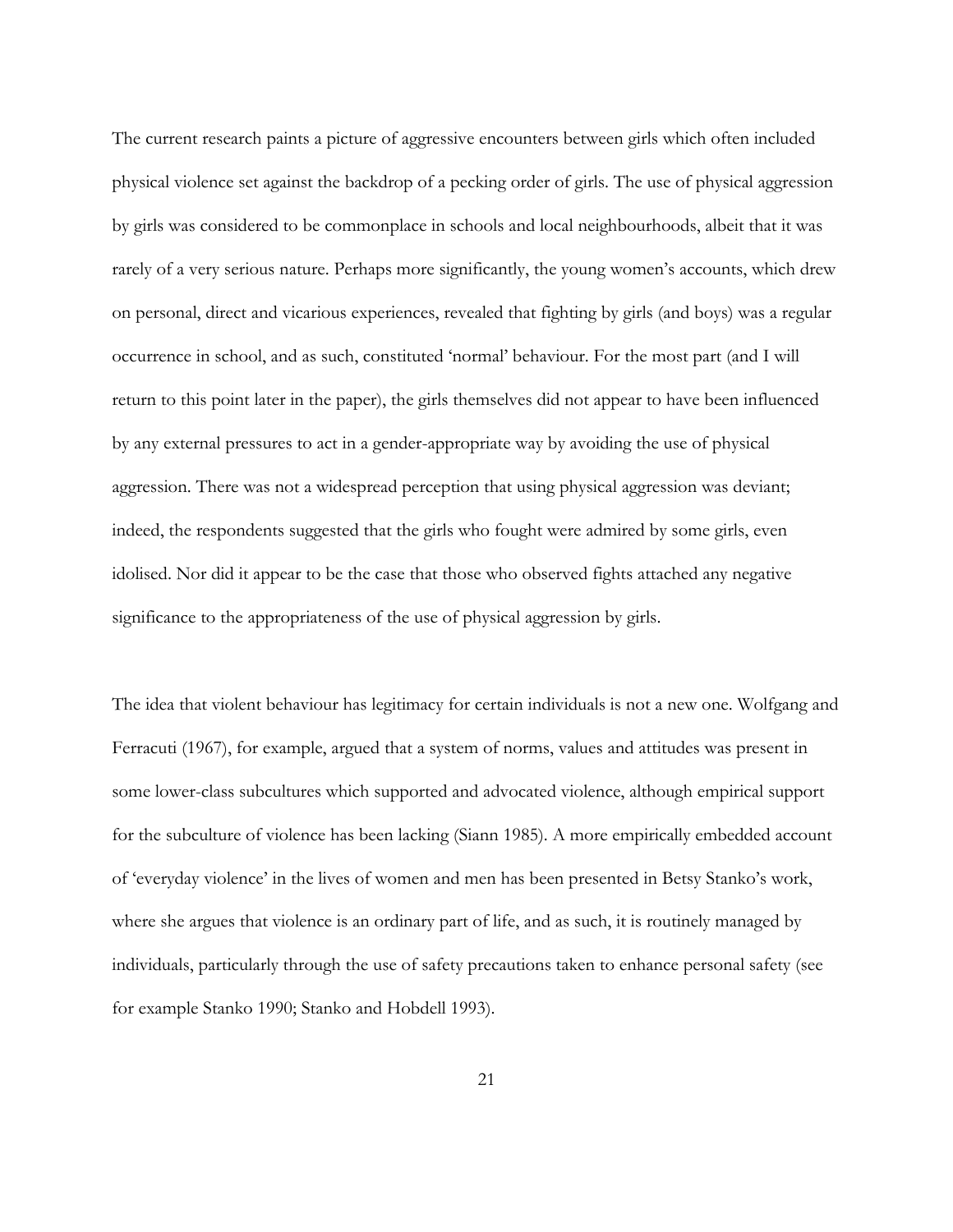Young people's conceptualisation of this 'normal violence' is a common thread running through the literatures on school bullying and victimisation. Glover et al's (2000) study of 25 secondary schools suggested that pupils absorb a culture which exists among peers; with fewer older than younger pupils indicating that they believed that there were rarely or never good reasons for fighting in school. In a similar vein, Aye Maung (1995) reported that aggressive and violent incidents involving young people aged under 16 years were typically regarded as "just something that happens, or to a lesser extent, "wrong but not a crime". Similar findings were reported in the two Scottish studies with Anderson et al. (1994: 90) noting that "[I]t is by no means an exaggeration to say that violence is an accepted part of life, for girls as well as boys.". Cullingford and Morrison's (1995) interviews with young offenders also refers to the pervasiveness of bullying and fighting in school. The general ethos of aggression was accepted as a normal aspect of school life. This perception was echoed in neighbourhood contexts in Batchelor, Burman and Brown's study, among both those who were observers of violence and those who more regularly engaged in physical violence. Similarly, the 'tyrannical spaces' inhabited by young people in two urban neighbourhoods in the East Midlands were ones in which 'acts of bullying, whether as perpetrator or victim, are not necessarily remarkable or unusual, but form an everyday part of some people's lives' (Percy-Smith and Matthews 2001: 53).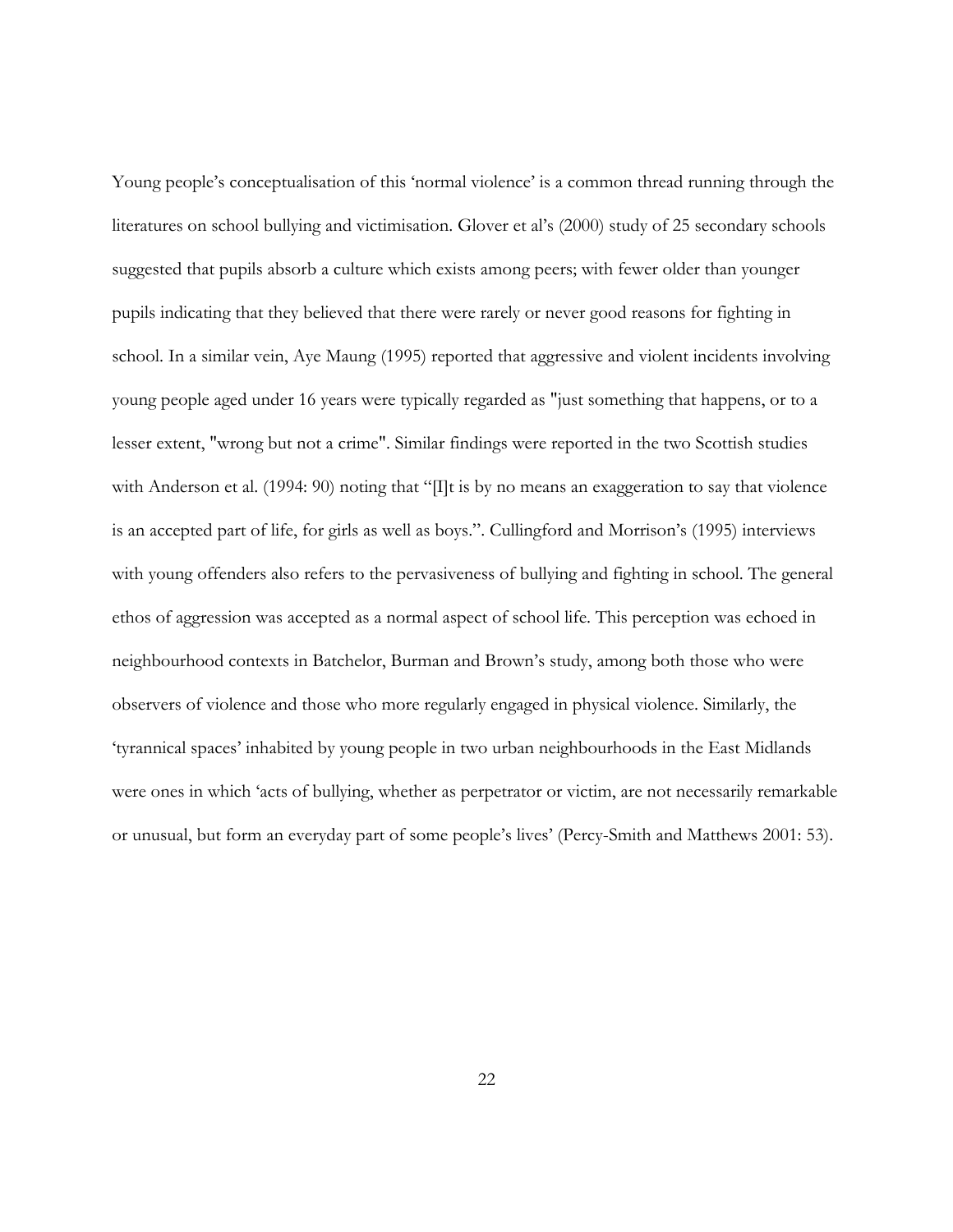While the findings from the current research and previous studies would suggest that both boys *and* girls have normalised and routinised the use of aggression and violence, Painter (1993) draws our attention to the relatively minor nature of much violence in young people's lives. She too found that violence was an everyday phenomenon for the young people she interviewed on two housing estates in the West Midlands, but she noted that little of the violence was regarded as serious. Moreover, in the current research it was clear from the reflections of the young women, once at college, that such aggressive behaviour, particularly bullying could be legitimised (and effectively neutralised) precisely because it was located in an earlier time period; bullying was 'a school-time thing'. However, for the young women, having to recall these incidents in the interview meant that they were forced to re-evaluate their actions. The majority now saw their victimisation of others in school as wrong and harmful. At the time they were not aware of the full impact of their own behaviour on the other person, and they were only able to define the events as for their own social benefit; that is part of 'having a laugh' or in building a 'hard' reputation in school.

#### *Desistance and femininity*

A common consensus was that fighting tended to stop in the mid- to late teenage years or on leaving school. Of the fifteen students who had been involved in a physical fight, none had fought in the previous six months whilst attending further education college. Thirteen of the respondents claimed that they had grown out of fighting, or that fighting was no longer necessary as it did not achieve a solution to a problem – a finding similarly reported in the Scottish study of girls' violence (Burman, Brown, Tisdall and Batchelor 2002). 'I think you do that sort of thing when you're fifteen', fighting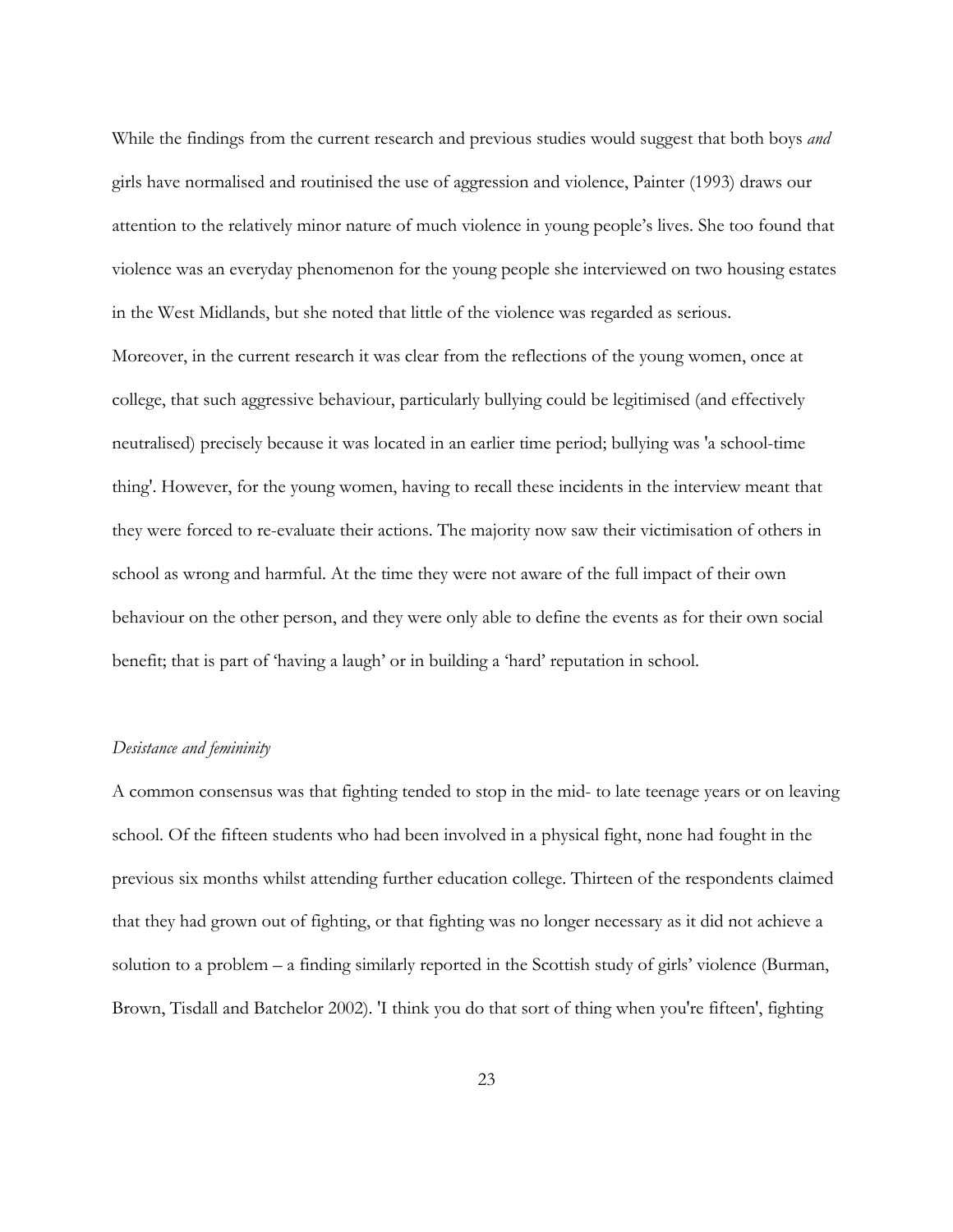'wouldn't look good', 'it's childish', or 'it's immature' were among the comments of the interviewees. Thus, both school bullying and physical fighting were regarded as activities unworthy of more mature young women. The incongruence of maturity and perpetrating violence has been similarly noted by pupils in explaining why bullying is less prevalent among older pupils (see Thompson and Arora 1991).

This new way of thinking about the use of physical aggression may well have been related to a reduction in the impact that pressure from peers had. It can also be speculated that the young women were being socialised out of using aggression - particularly that involving physical force - as a means of solving disputes with other young people. This was articulated as being about maturing, and it is certainly likely that petty disputes or attacks on personal status or integrity would be less common as they grew older. It may also have indicated an end to adolescent risk-taking behaviour aimed at challenging authority.

It is equally possible that the young women were becoming more aware of societal pressures on them to become more passive and feminine, or alternatively to be assertive through verbal means, but without resorting to physical violence. This 'swapping' of aggression for femininity was indeed suggested by some of the respondents. It was noted, for example, that as girls got older they wanted to look attractive for boys, and it is the importance of obtaining a boyfriend which prevents them from using physical aggression. One student, for example, suggested that: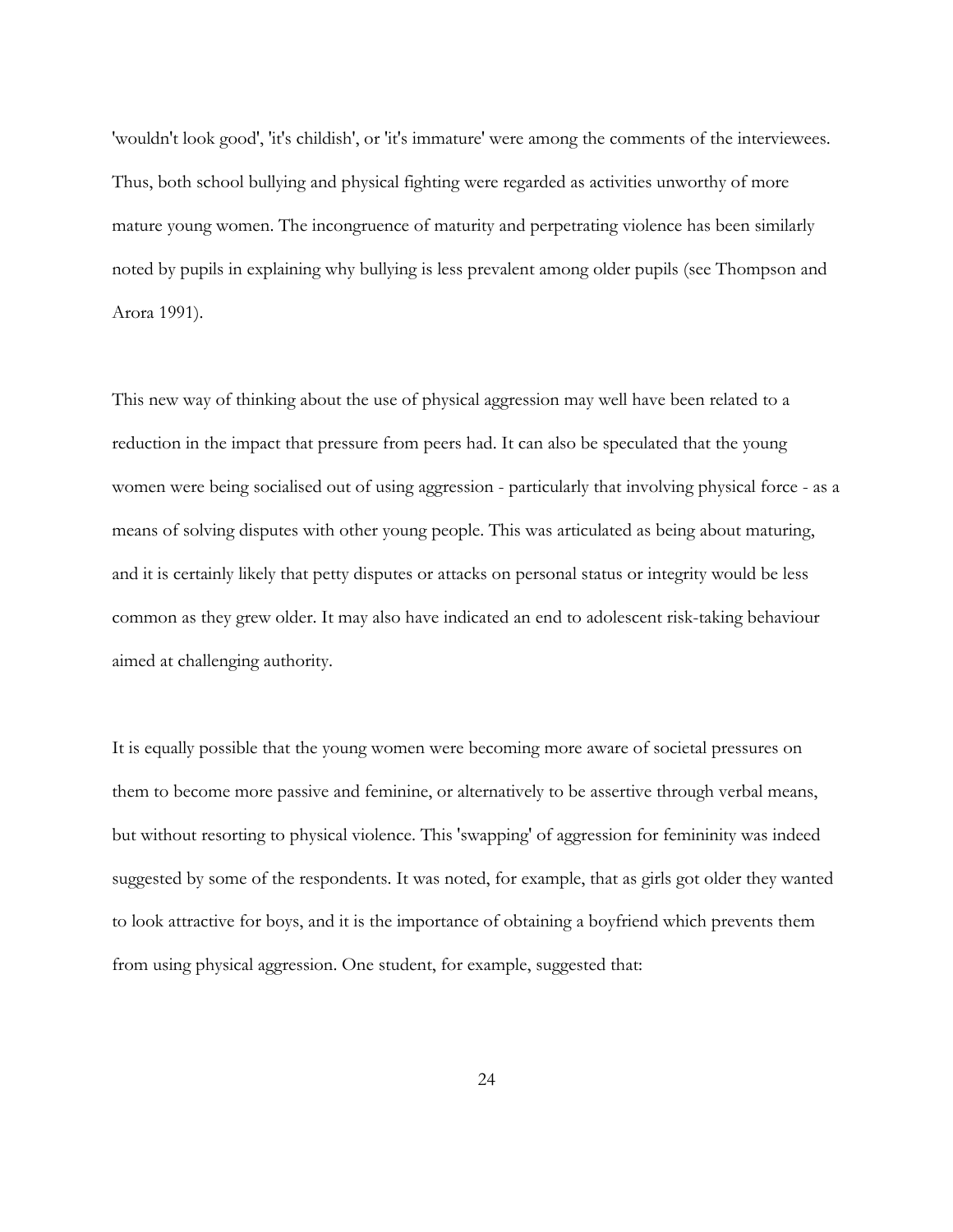[girls] are more sensible I think. They want to keep their faces... you don't look very pretty when you are going round with a black eye, do you?... I think it is unattractive to actually be in a fight because it looks tomboyish, it probably looks a bit boyish, a bit sort of manly and ... in front of blokes girls like to be seen as, sort of like, nice pretty young ladies...(Jan)

Another student, Rehana, noted that her boyfriend had told her that he wanted to 'go out with a lady, not a bloody lunatic, hooligan, gangster'. Tentative support is found for a process, whereby approaching young adulthood, girls refrain from engaging in physical aggressive acts, as they learn that it is no longer socially acceptable for them to do this. However, it was not always easy for the young women to articulate this subtle, ongoing process of checking their own behaviour against what is seen to be 'normal', adult - that is, feminine behaviour. For the majority, this process was still ongoing at the time of the interview.

This process of 'doing gender' stands in direct contrast to our knowledge about violence by girls in US street gangs. Messerschmidt (1997), for example, argues that girls engaged in gang violence are not simply 'doing masculinity'. Rather, they are doing 'bad girl femininity' which involves nurturing a reputation for violence, street fighting, and defending the 'hood' (atypical gender practices), alongside pride in physical appearance, child care and the ability to attract male gang members (typical gender practices). Likewise, Archer (1998) draws on press and police information in discussing African Caribbean girl gangs in London, arguing that their feminine dress style and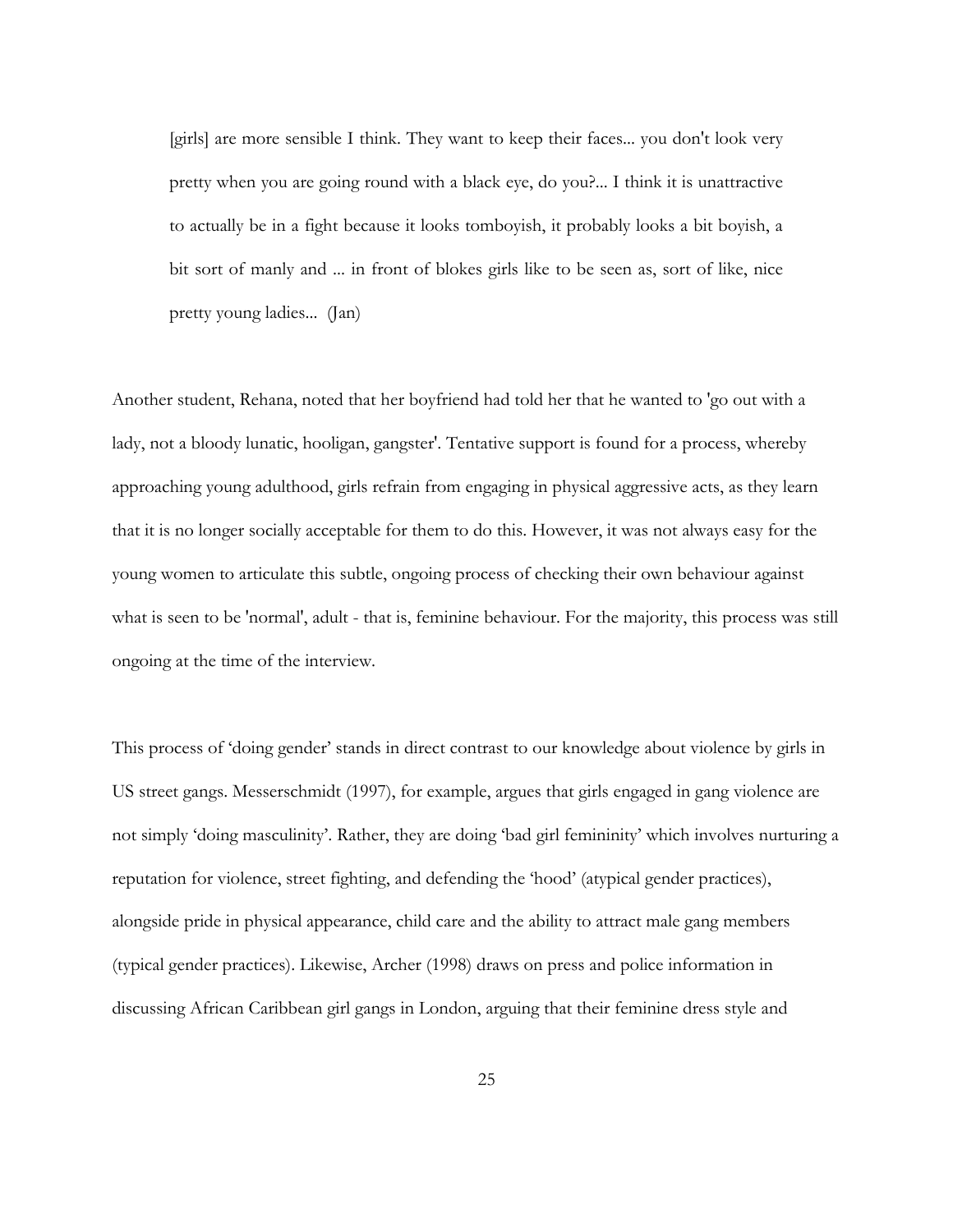appearance are central to their identity as female gang members. This is also evident in the work of Joe Laidler and Hunt (2001) which draws out the links between femininity, violence, and respectability in their research on ethnic gangs in San Francisco. This work highlights the negotiation of a position within gang structures which is itself constrained by patriarchal environments and structural positions in society.

In the current research, the swapping of aggression for femininity among the young women also needs to be considered alongside our understanding of desistance which comes from bullying and self-report offending research. Glover et al. (2000) report, for example, that there is a fall in reported physical bullying among girls and boys after Year 9 when pupils are aged 13-14 years, a finding which has been replicated in most studies of bullying (see Smith, Madsen and Moody 1999 for a fuller discussion of the age decline in being bullied). However, Glover et al. found that the fall in school-based bullying was associated with an increase in out-of-school incidents. Self-report studies have shown that desistance from offending may occur abruptly and consciously for young women following life events such as leaving school, home, forming stable partnerships and having children (Graham and Bowling 1995). It is conceivable that as they grew older, the young women in the current study, gained self-esteem and worth from other sources, such as personal relationships and a career, making the less constructive route of perpetrating violence unnecessary.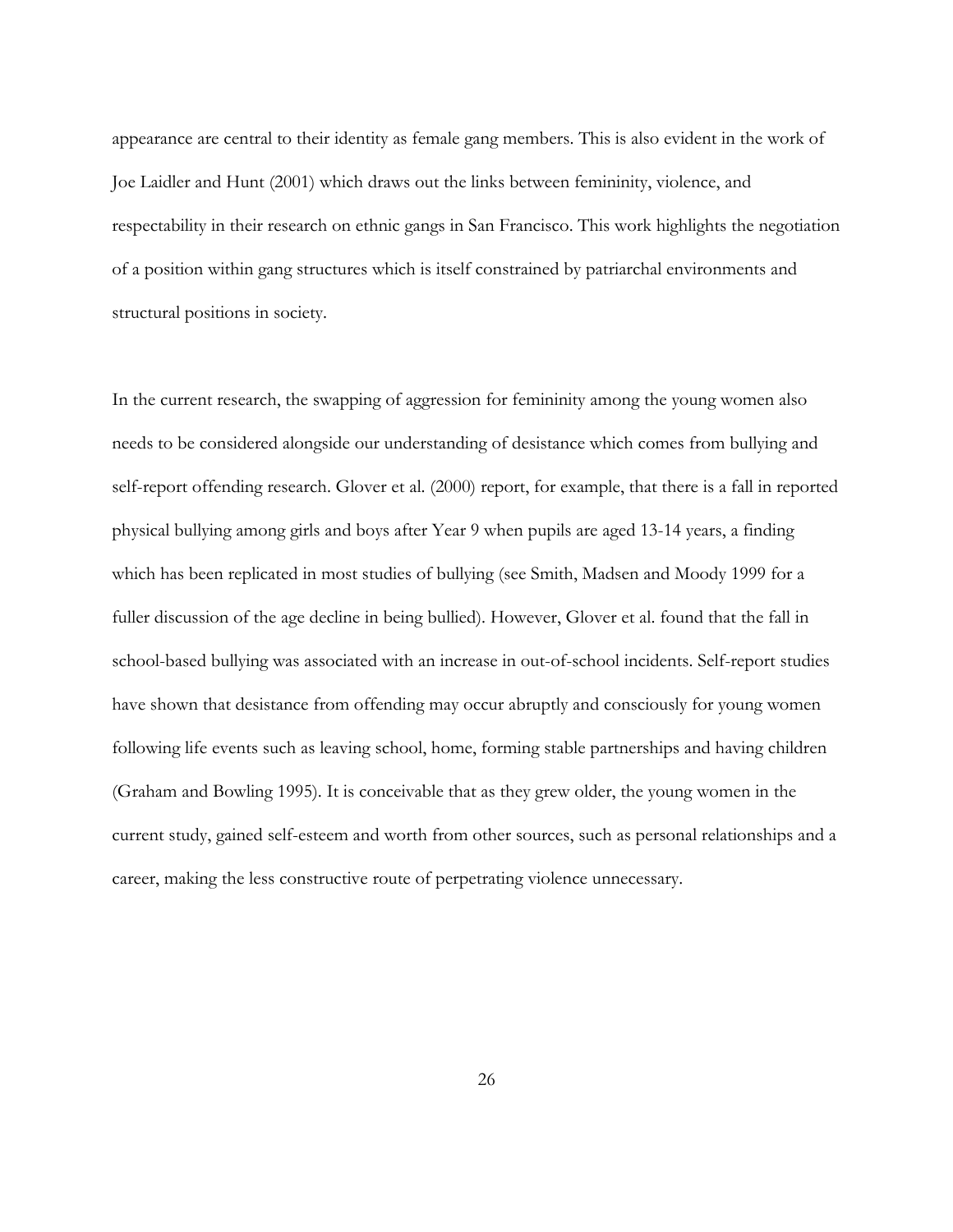#### **Implications for theory, policy and practice**

Much of the masculinities literature has concerned itself with the central role of violence in the development of hegemonic masculinity (see Connell 2002 for a recent review). The body of work reviewed in this paper makes clear the need to acknowledge that violence may well serve a function in the world of young women too, and not just those officially defined as violent (Messerschmidt 1997; Joe Laidler and Hunt 2001). As Davies (1999: 87) observed in exploring gang violence involving young women in late Victorian times, they 'also featured as both perpetrators and victims in sufficient numbers to suggest at least some blurring of the association of toughness and fighting prowess with masculinity'. This chimes with one of the central tenets of this paper, evidence for which is presented from an extensive literature conducted across disciplines and tentative findings from a small-scale exploratory study. These sources have in common the finding that there is a normalised, routinised, legitimised conception and experience of violence in the lives of young people – girls and boys.

While the notion of 'normal violence' is useful for conceptualising the bullying and fighting engaged in by girls, the task of explaining the girls' 'atypical' behaviour remains. From a feminist perspective, the use of aggression by girls is more difficult to interpret (Burbank 1994). Instead, feminist scholars and practitioners have tended to conceptualise girls' and women's aggression and violence as occurring in response to their own violent and sexual victimisation (Campbell 1984, 1981; Chesney-Lind 1987; Fitzroy 2001; Baskin and Sommers 1998), avoiding discussion of women's anger and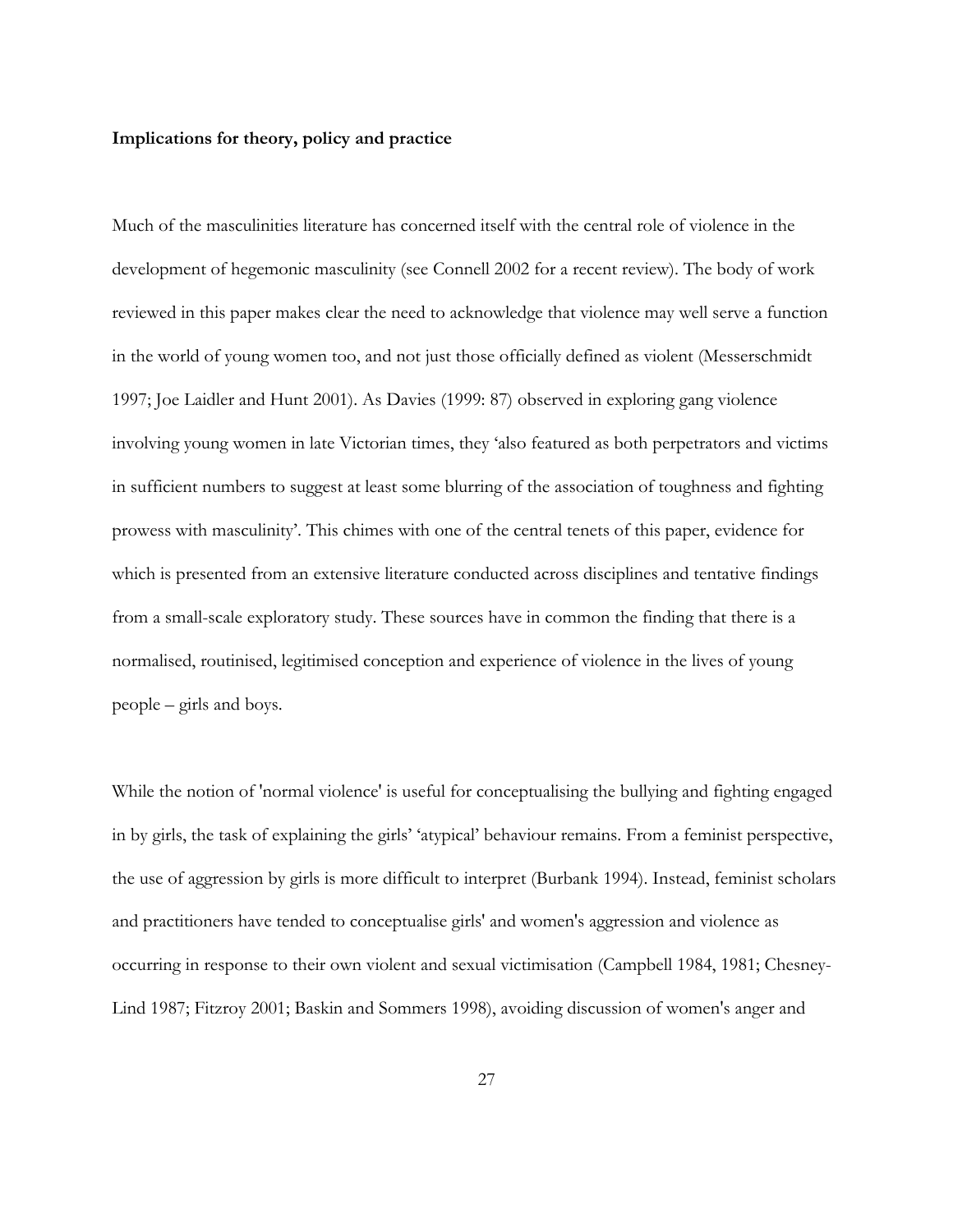aggression (Flax 1987; Fitzroy 2001). Criminologists too have failed to theorise women's occasional violence (Shaw 1995; Messerschmidt 1997). As Allen (1998) notes, this 'rendering them harmless' has the effect of denying women agency, prioritising pathological explanations for individual violent behaviour, and leaving unexplained and under-theorised the complexities of female violence (see also Miller 2001 in relation to girl gangs).

The findings from the current research cannot easily be conceptualised within the victim or individual pathology dichotomy. The data did not support the girls' use of aggression in response to their own victimisation. Furthermore, the commonality of aggression and violence in the girls' lives indicated more than pathological behaviour among a few, particularly since such behaviour at school was not considered socially unacceptable. This raises some important questions for a feminist analysis of girls' aggression and violence. For example, are we witnessing in the behaviour of girls at school, a transformation of traditional gender-appropriate behaviour? Campbell (1981) has suggested that social attitudes towards the behaviour of girls and women have changed in the postwar period, allowing them the freedom to behave in overtly aggressive ways. This change in attitudes has occurred because women are experiencing greater economic and social independence from men, and they are engaging with adolescent boys at a younger age where they may learn lessons on how to be aggressive. A study of Finnish girls certainly shows some support for an 'emancipation' from traditional gender roles for girls. Viemerö (1992) found that girls' attitudes towards the use of aggression changed in the 1990s to being seen in a more positive light than in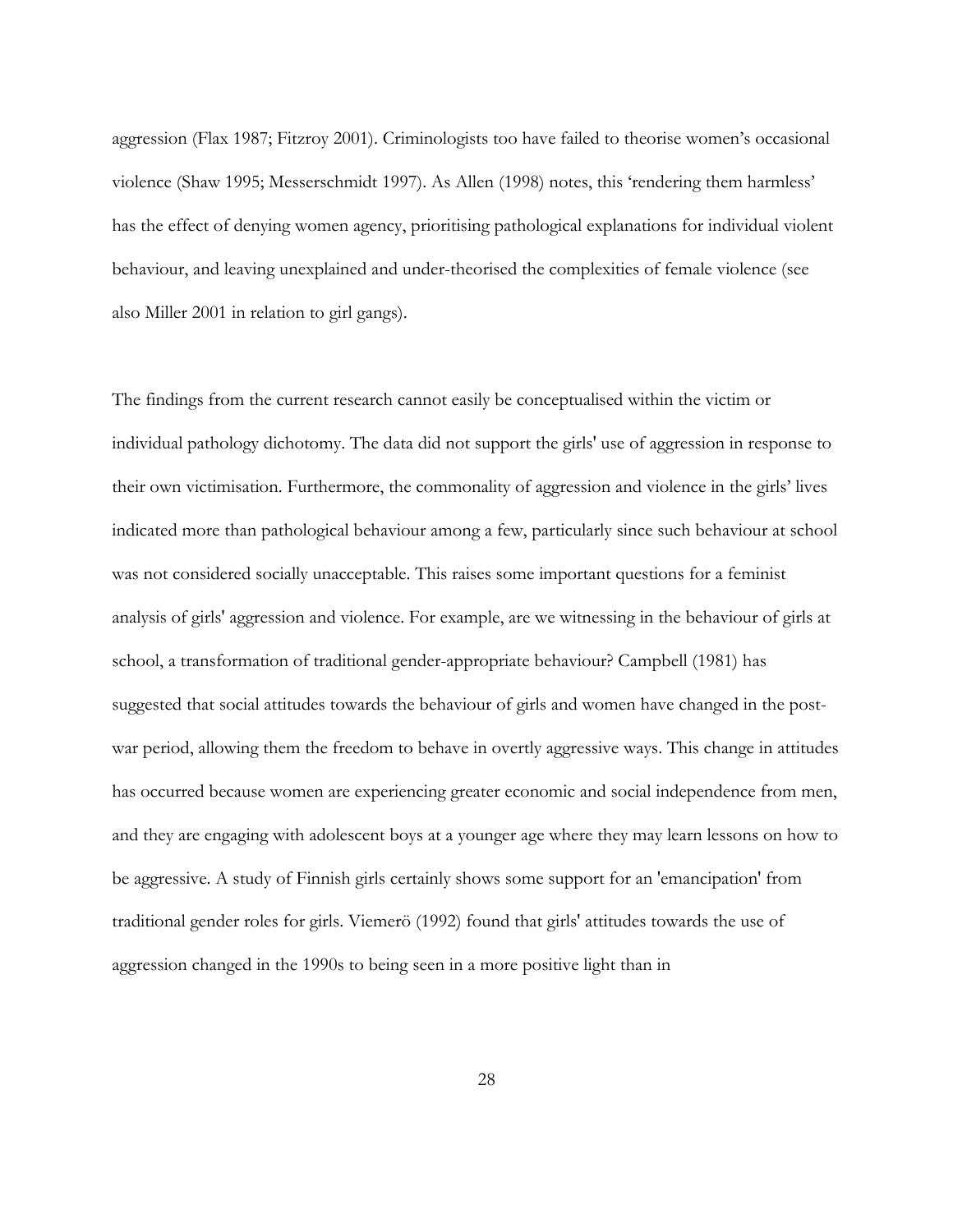the 1980s; as in the current study, aggressive behaviour among girls was associated with being popular, dominant, and having a positive self-image.

An equally thorny issue for feminists is that much aggressive behaviour by girls serves to oppress other girls as a result of their intense competition - frequently over boys or men (see also Burbank 1987; Lees 1986, 1993). This oppression of girls by other girls is at its starkest when we consider the way in which girls censure other girls' sexual behaviour, according to sexist notions of appropriate behaviour.

However, before we embrace the notion of an emancipation from some aspects of genderappropriate behaviour for girls and women, it is important to recognise that the research findings also indicate that girls' use of physical aggression during adolescence is a transitory experience, perhaps before social pressures to conform to traditional norms of gender-appropriate behaviour kick in. In addition, there is little statistical evidence to support a substantial increase in the involvement of women in violent crime, a probable corollary of their release from having to behave in gender-appropriate ways (Home Office 2001; Smart 1979; Carlen 1988).

The challenge for future feminist and criminological research, as Chesney-Lind (1987) observes, will be to formulate a coherent analysis of female aggression and violence which takes account of sex differences in personality, structural position, victimisation and socialisation. To this should be added an exploration of the social control and conformity of girls within school and community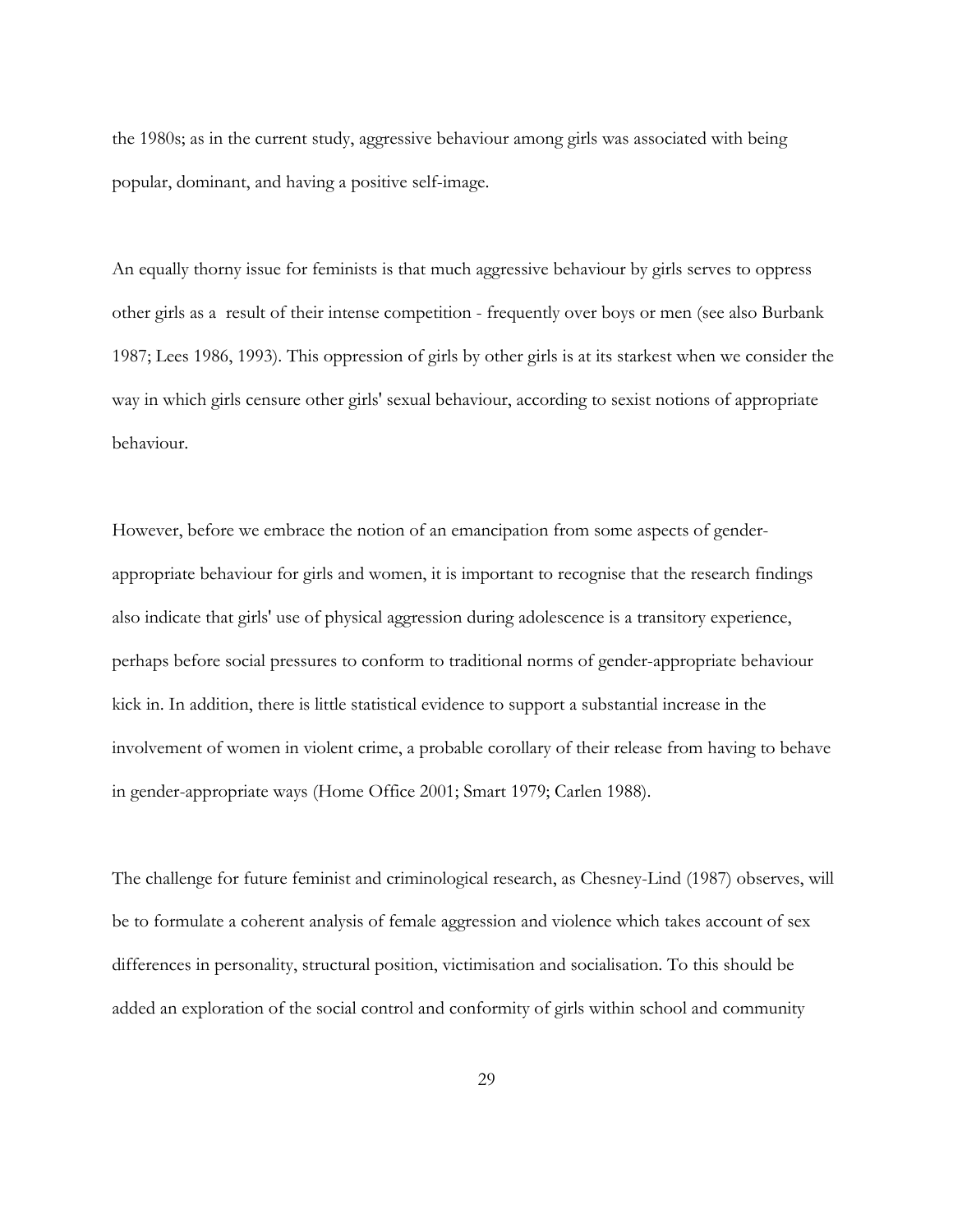settings, paying particular attention to social class and ethnicity. A comparison with those girls who do not 'mature out' of using physical aggression and who may become enmeshed in the welfare and criminal justice systems, as well as the timing of desistance and its relationship to maturational processes, would contribute significantly to our understanding of the relationship between femininity, aggression and violence. This should also enable theorising about aggression and violence by girls without an over-reliance on explanations proposed to explain male behaviour (White and Kowalski 1994; Fitzroy 2001; Burman, Batchelor, and Brown 2001), or on individualistic explanations that define such behaviour as pathological (Carlen 1988; Campbell 1993), but which can recognise the similarities and differences in male and female behaviour (Miller 2001).

Bearing in mind the rates of officially recorded violence by girls and women, and the apparent transience of adolescent violence (at least among girls), it is clearly inappropriate to advocate or recommend policy change based on these research findings. Indeed, vigilance is required in documenting and challenging the increasingly oppressive policing and criminalisation of girls who are officially defined as violent (see Worrall 2001). Nonetheless, there may be lessons for practitioners such as teachers. The school bullying literature has drawn attention to the deleterious effects of verbal, indirect and physical bullying on academic performance, health and well-being, and noted the link between bullying and adult criminality. Thus, attempts to reduce school bullying must acknowledge the ways in which girls physically and psychologically intimidate, bully and exclude each other. Consideration will need to be given to providing support where the trigger is a breakdown in friendship relations, as well as to increasing the resources available to girls (and boys)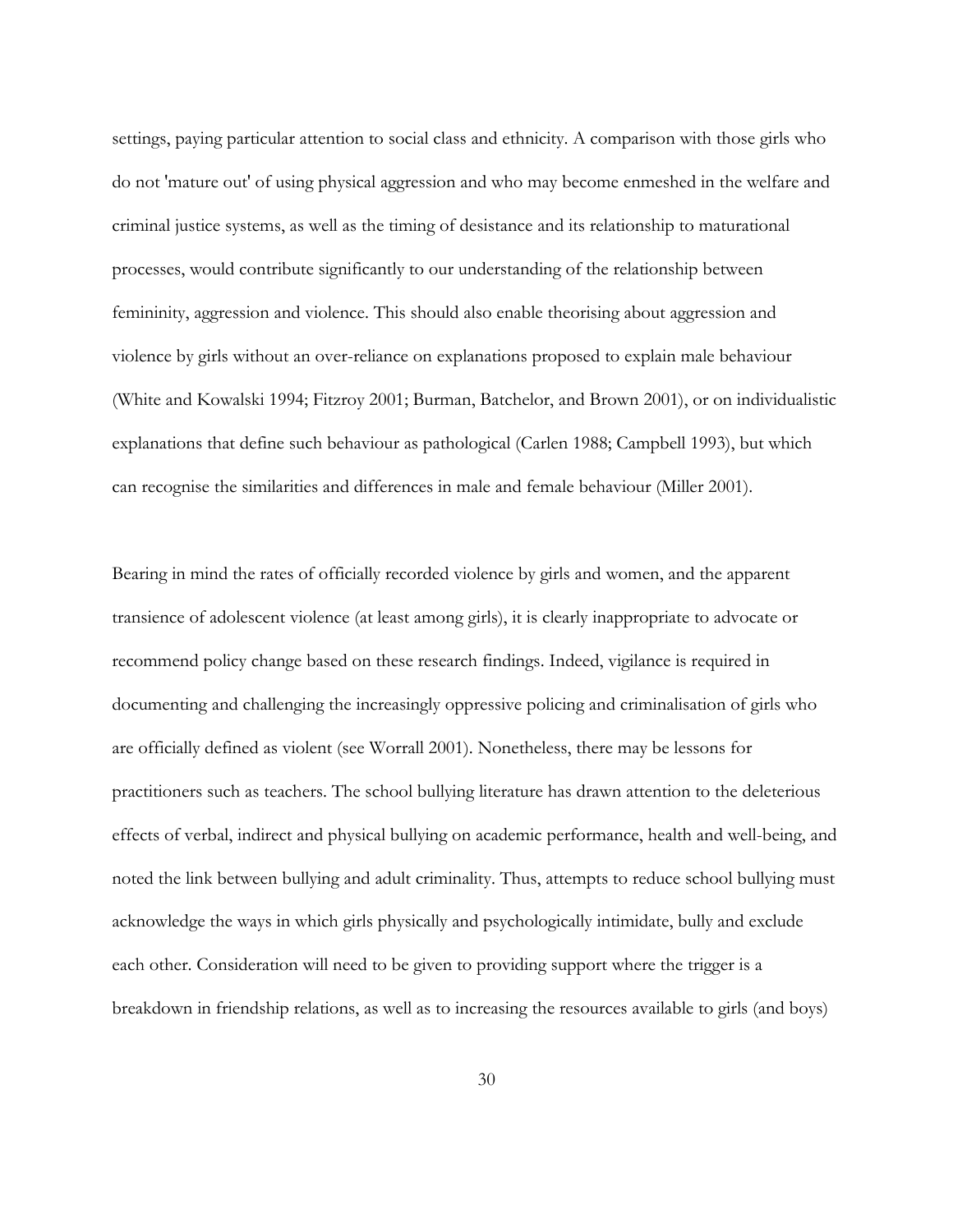in the lowest echelon of the school pecking order, to assist them in resisting and countering intimidation and bullying. That aggressive behaviour may be part of the maturation process and the development of a constructive self-identity, and has a ritualistic nature which limits the harm incurred, should not obscure the finding that aggression and violence has a taken-for-granted nature. This must surely be a cause for concern, so that challenging the apparent legitimacy that aggression and violence has for young people should be an overarching objective in any intervention.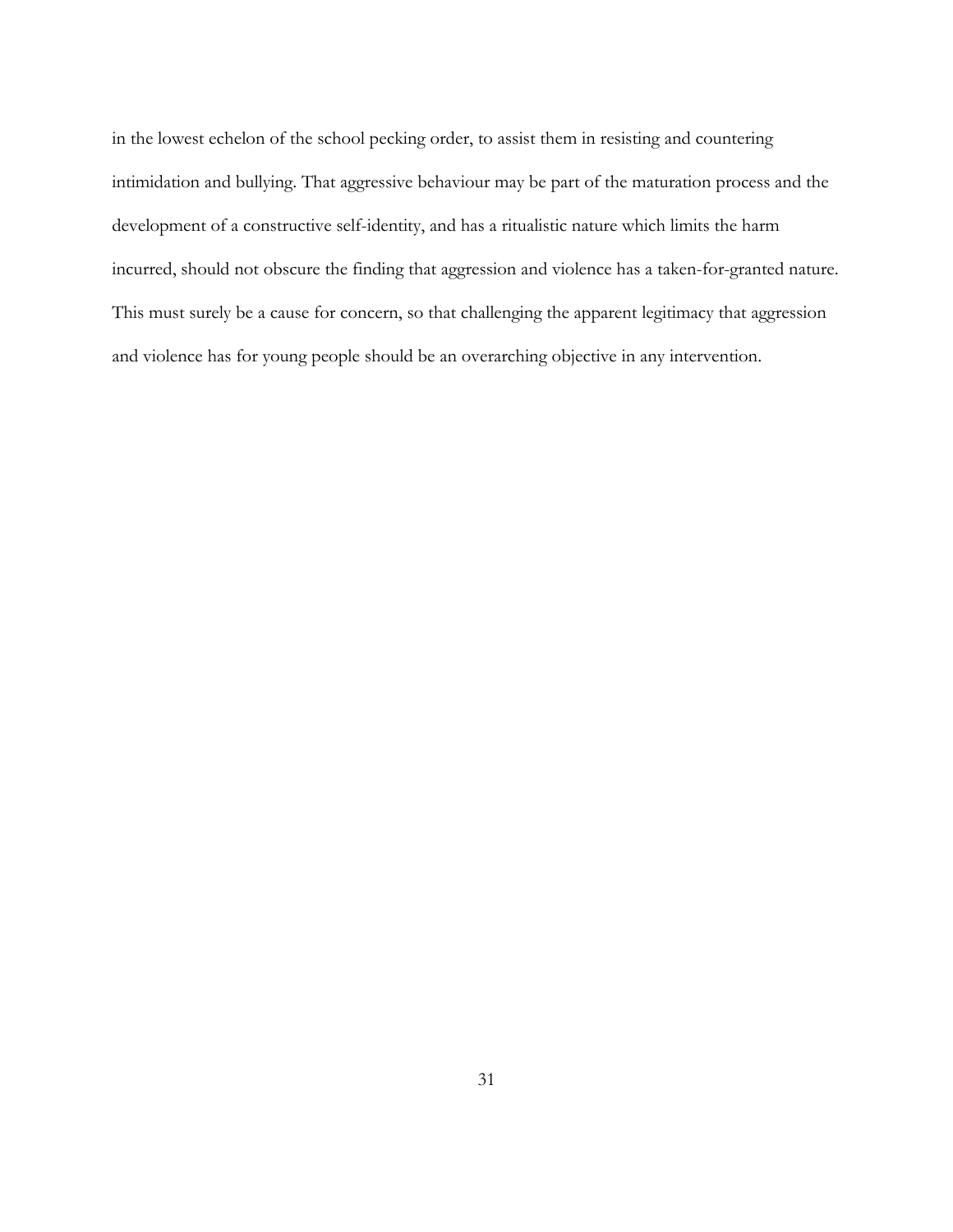#### **References**

Allen, H. (1998), 'Rendering Them Harmless: the Professional Portrayal of Women Charged with Serious Violent Crimes', in K. Daly and L. Maher, eds., *Criminology at the Crossroads: Feminist Readings in Crime and Justice*. New York, NY: Oxford University Press.

Anderson, S., R. Kinsey, I. Loader, C. Smith, with the assistance of C.G. Smith and J. Wood (1994), *Cautionary Tales: A Study of Young People and Crime in Edinburgh* Aldershot: Avebury.

Archer, D. (1998) 'Riot Grrl and Raisin Girl: Femininity Within the Female Gang – The Power of the Popular', in J. Vagg and T. Newburn, eds., *Emerging Themes in Criminology*. *The British Criminology Conferences: Selected Proceedings. Volume 1*.

(http://www.lboro.ac.uk/departments/ss/bsc/bccsp/vol01/VOL01\_02.HTM)

Arora, T. and D.A. Thompson (1987), 'Defining Bullying For A Secondary School', *Education and Child Psychology*, 4: 110- -120.

Aye Maung (1995), *Young People, Victimisation and the Police: British Crime Survey Findings on Experiences and Attitudes of 12-15 Year Olds*. Home Office Research Study No.140. London: HMSO.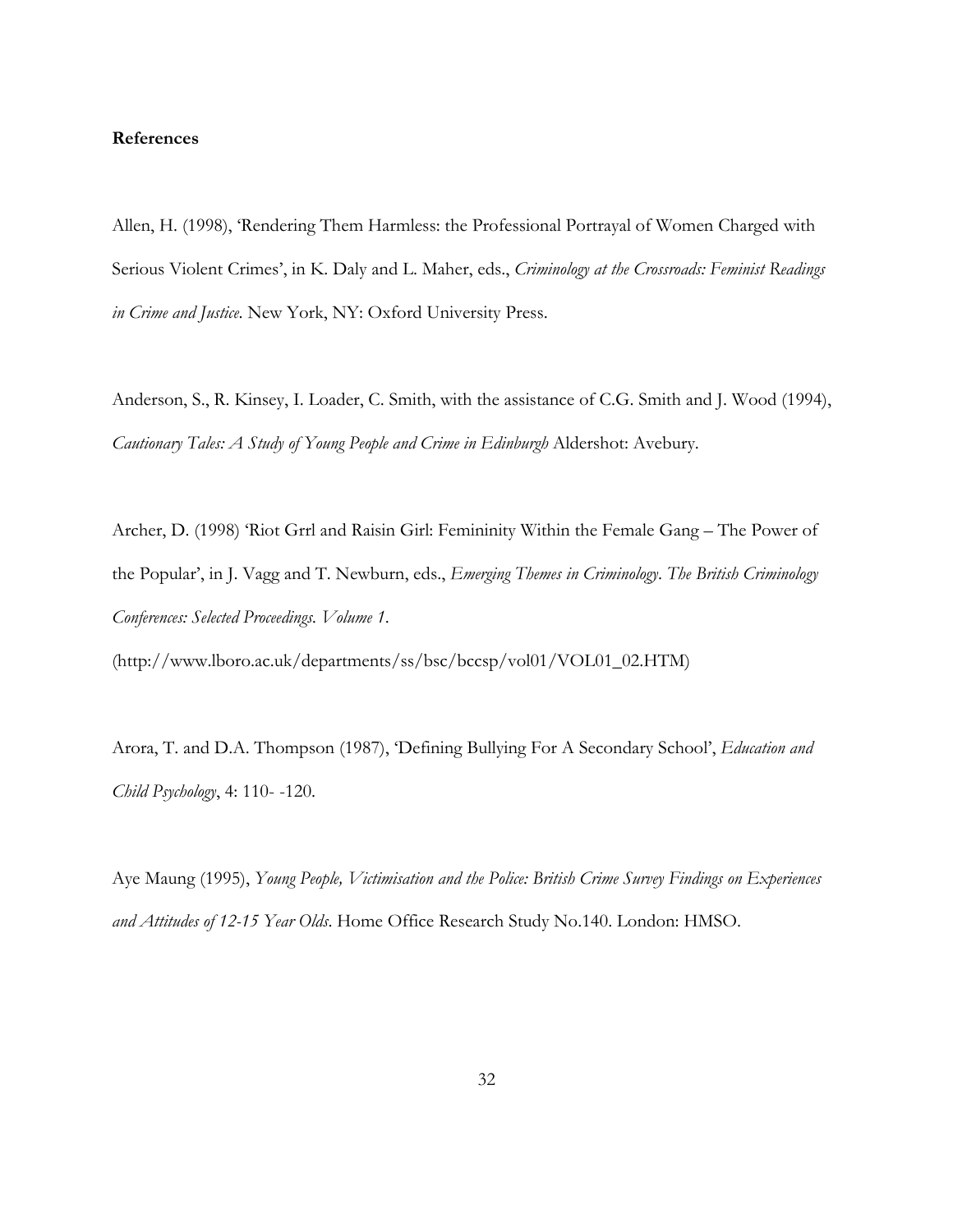Baskin, D.R. and Somers, I.B. (1998), *Casualties of Community Disorder: Women's Careers in Violent Crime*. Boulder, CO: Westview Press.

Batchelor, S., Burman, M. and Brown, J. (2001), 'Discussing Violence: Let's Hear It From The Girls', *Probation Journal*, 48/2: 125-134.

Besag, V. (1989) *Bullies and Victims in Schools: A Guide to Understanding and Management*. Milton Keynes: Open University Press.

Boulton, M.J. and Smith, P.K. (1994), Bully/Victim Problems in Middle-School Children: Stability, Self-Perceived Competence, Peer Perceptions and Peer Acceptance', *British Journal of Developmental*  Psychology, 12/3: 315-329.

Boulton, M.J. and K. Underwood (1992), 'Bully/Victim Problems Among Middle School Children', *British Journal of Educational Psychology*, 62: 73-87.

Burbank, V.K. (1994), *Fighting Women: anger and aggression in Aboriginal Australia*. Berkeley, USA: University of California Press.

Burbank, V. (1987), 'Female Aggression in Cross-Cultural Perspective', *Behavioral Science Research*, 21: 70-100.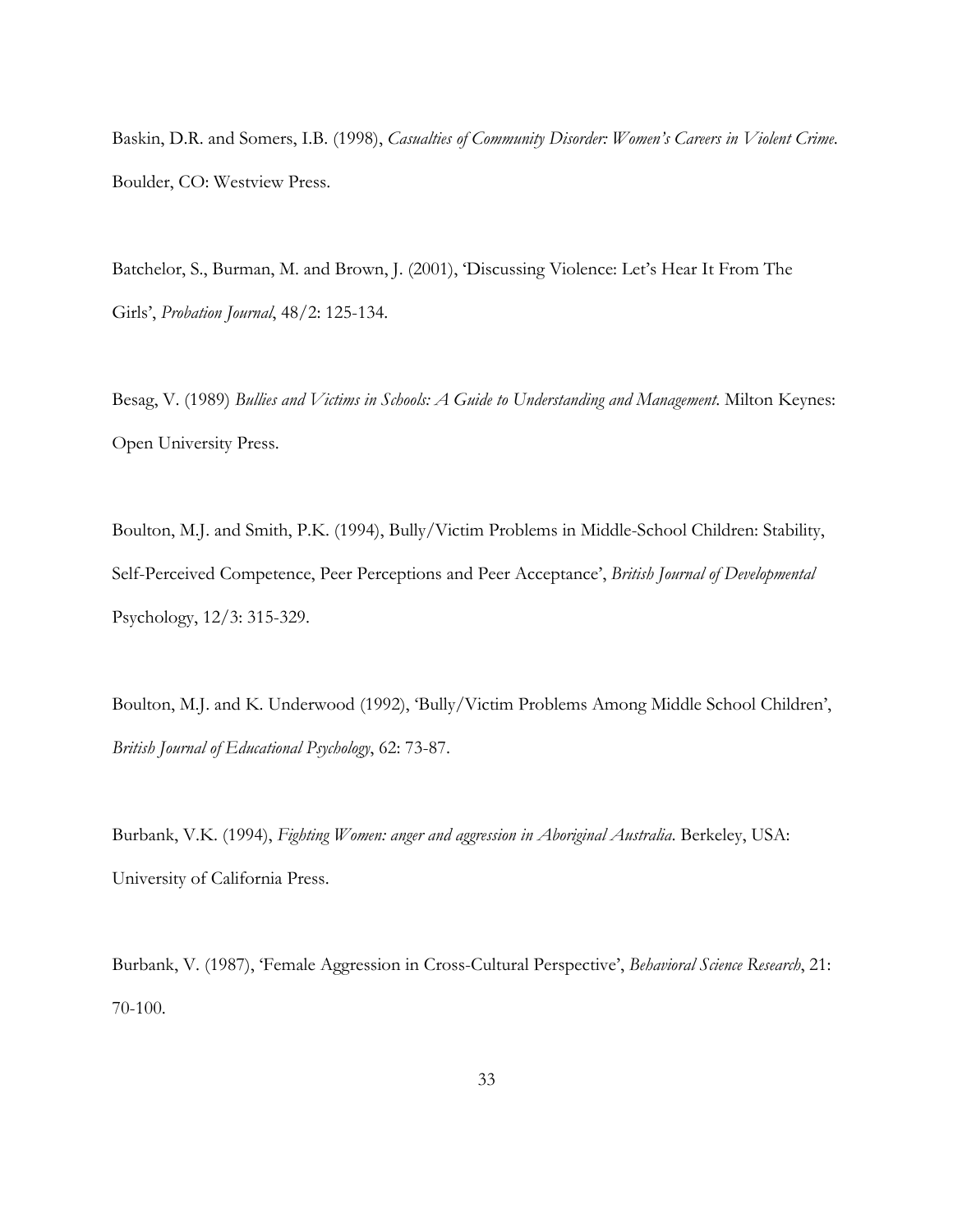Burman, M.J., Batchelor, S.A. and Brown, J.A. (2001), 'Researching Girls and Violence: Facing the Dilemmas of Fieldwork', *British Journal of Criminology*, 41: 443-459.

Burman, M.J., Brown, J., Tisdall, K. and Batchelor, S. (2002), 'A View From the Girls: Exploring Violence and Violent Behaviour', *Violence Research Programme Research Findings.* Swindon: Economic and Social Research Council.

Cairns, R.B., Cairns, B.D., Neckerman, H.J., Gest, S.D. and Gariépy, J. (1988), 'Social Networks and Aggressive Behaviour: Peer Support or Peer Rejection?', *Developmental Psychology*, 24/6: 815-823.

Campbell, A. (1981), *Girl Delinquents*. New York, USA: St. Martin's Press.

Campbell, A. (1984), *The Girls in the Gang: a report from New York City*. Oxford: Basil Blackwell.

Campbell (1986), 'Self-Report of Fighting By Females: A Preliminary Study', *British Journal of Criminology*, 26/1: 28-46.

Campbell, A. (1990), 'On the Invisibility of the Female Delinquent Peer Group', *Women & Criminal Justice*, 2/1: 41-62.

Campbell, A. (1993), *Men, Women and Aggression*. New York, USA: BasicBooks.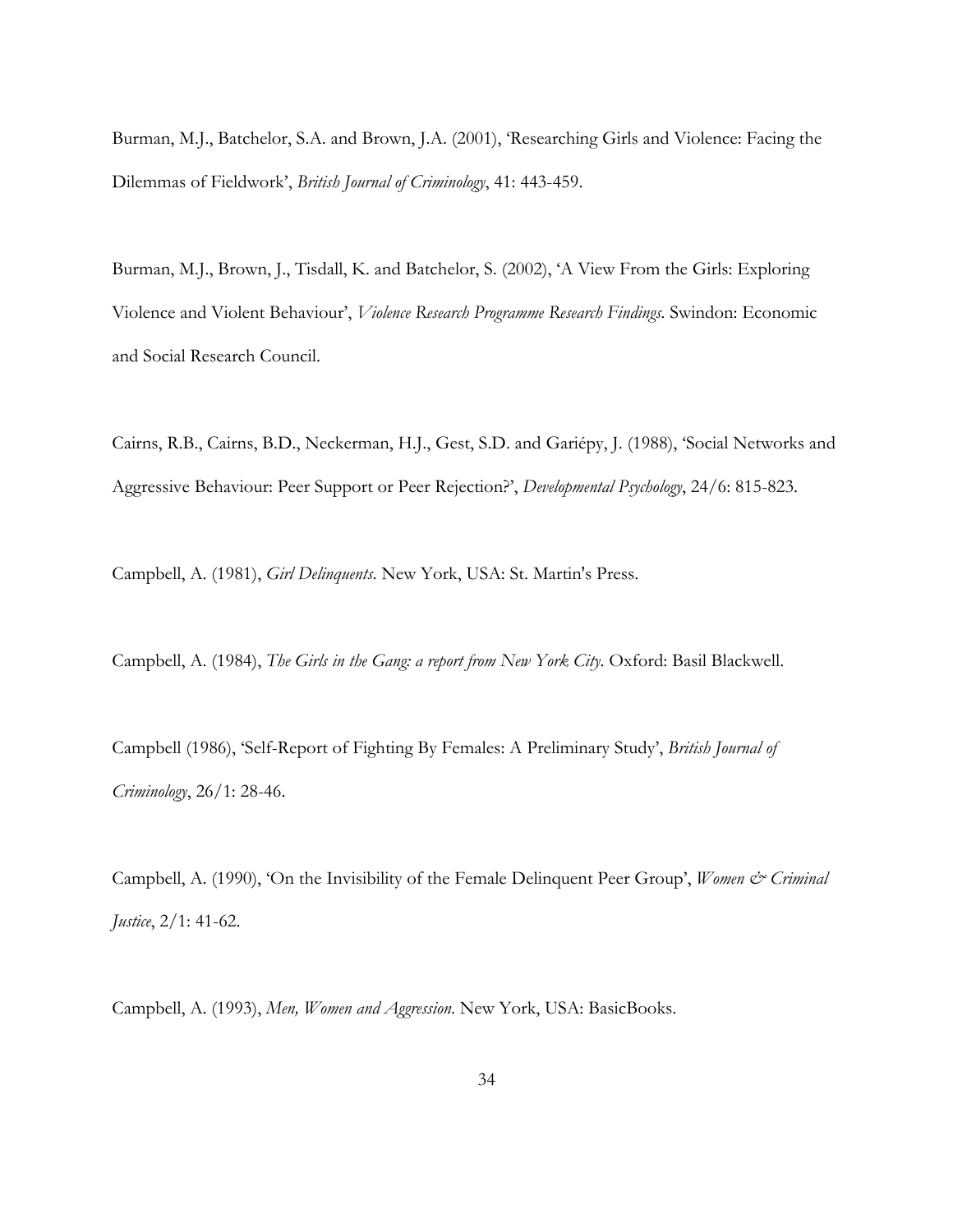Canaan, J.E. (1996), 'One thing leads to another': drinking, fighting and working-class masculinities', in M. Mac an Ghaill, ed., *Understanding Masculinities: social relations and cultural arenas*. Buckingham: Open University Press.

Carlen, P. (1988), *Women, Crime and Poverty*. Milton Keynes: Open University Press.

Cawson, P., Berridge, D., Barter, C. and Renold, E. (2002), 'Physical and Sexual Violence Between Children Living in Residential Settings: Exploring Perspectives and Experiences', *Violence Research Programme Research Findings.* Swindon: Economic and Social Research Council.

Chazan, M. (1989), 'Bullying in the Infant School', in D.P. Tattum and D.A. Lane, eds., *Bullying in Schools*. Stoke-On-Trent: Trentham Books.

Chesney-Lind, M. (1987), 'Girls and Violence: an exploration of the gender gap in serious delinquent behavior', in D.H. Cowell, I.M. Evans and C.R. O'Donnell, eds., *Childhood Aggression and Violence: sources of influence, prevention and control*. New York, USA: Plenum Press.

Connell, R. W. (2002), 'On Hegemonic Masculinity and Violence: Response to Jefferson and Hall', *Theoretical Criminology*, 6/1: 89-99.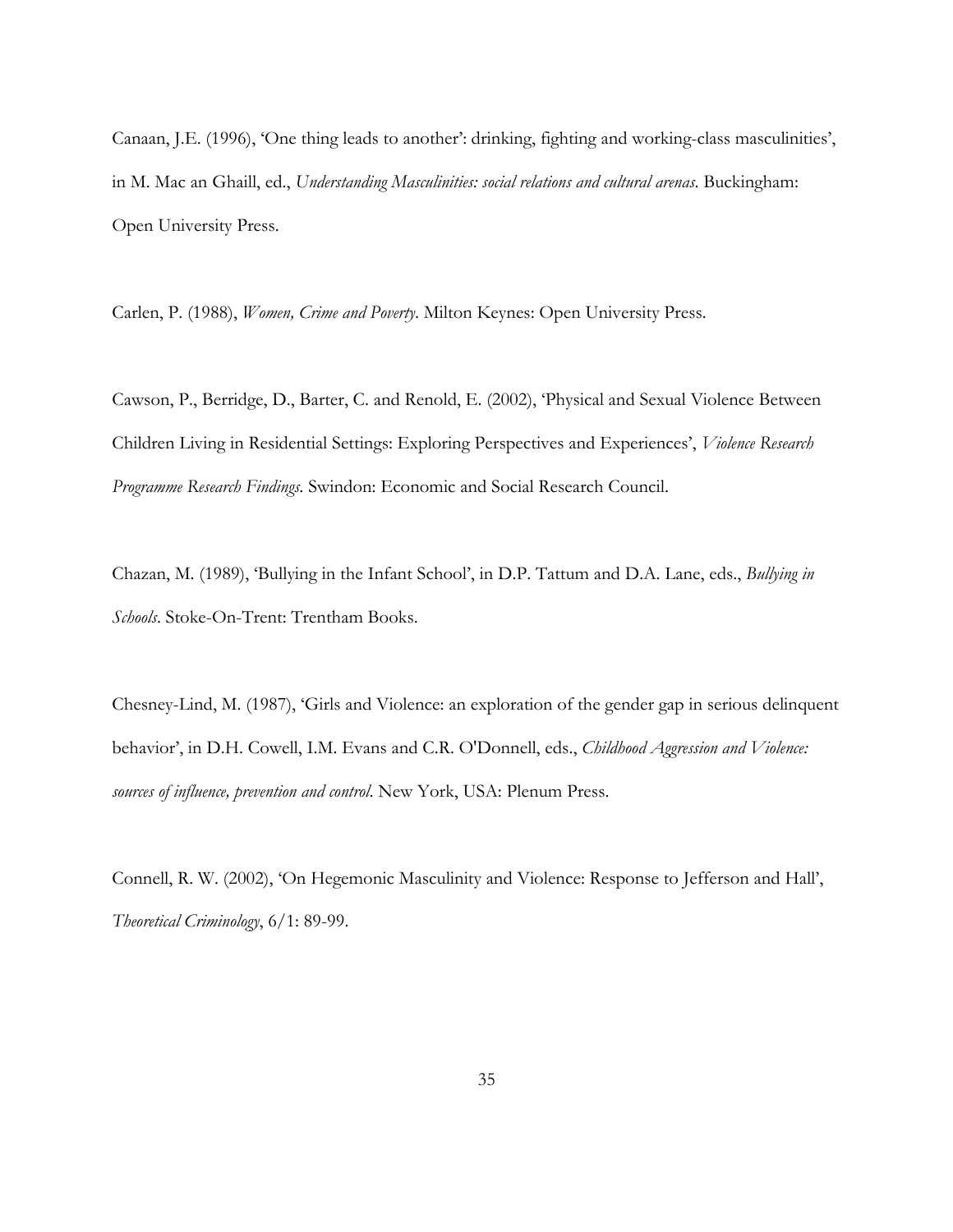Corrigan (1976), 'Doing Nothing', in S. HALL and T. Jefferson, eds., *Resistance Through Rituals: Youth Subcultures in Post-War Britain*. London: Hutchinson.

Cullingford, C. and Morrison, J. (1995), 'Bullying as a Formative influence: the relationship between the experience of school and criminality', *British Education Research Journal*, 21/5: 547-560. Dale, R.R. (1992), 'Mixed Versus Single-Sex Schools: The Social Aspect of Bullying', in M. Elliott, ed., *Bullying: A Practical Guide to Coping For Schools*. London: Longman.

Davies, A. (1999), ''These Viragoes Are No Less Cruel than the Lads': Young Women, Gangs and Violence in Late Victorian Manchester and Salford', *British Journal of Criminology*, 39/1: 72-89.

Dollard, J., N.E. Miller, L.W. Doob, O.H. Mowrer and R.R. Sears (1944), *Frustration and Aggression*. London: Kegan Paul.

Epstein, D., Kehily, M., Mac an Ghaill, M., and Redman, P. (2001), 'Boys and Girls Come Out to Play: Making Masculinities and Femininities in School Playgrounds', *Men and Masculinities*, 4/2: 158- 172.

Fagan, J. (1996), 'Gangs, Drugs, and Neighborhodd Change', in C. R. Huff, ed., *Gangs in America*. Second Edition. Thousand Oaks, CA: Sage.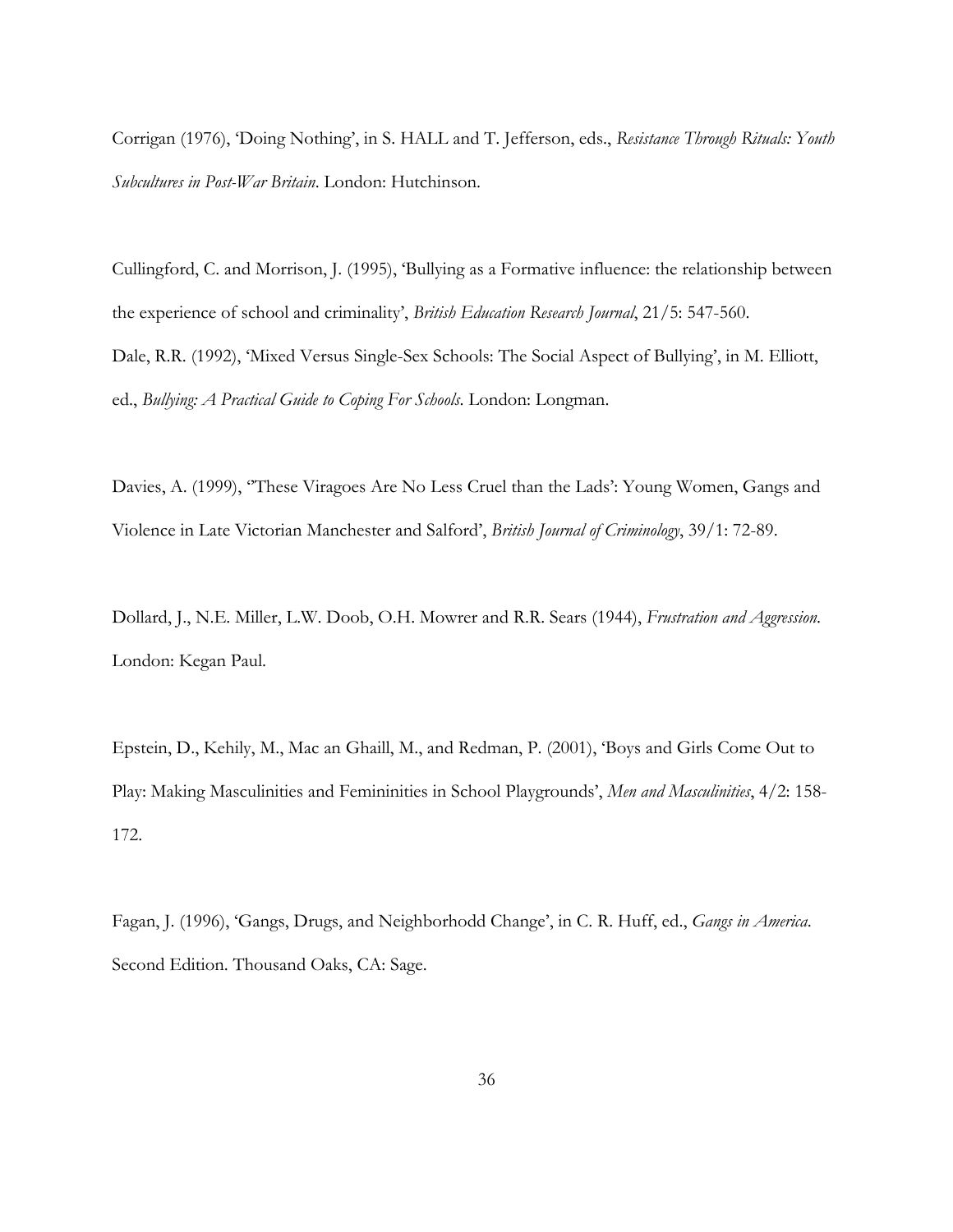Fitzroy, L. (2001), 'Violent Women: Questions for Feminist Theory, Practice and Policy', *Critical Social Policy*, 21/1: 7-34.

Flax, J. (1987), 'Postmodernism and Gender Relations in Feminist Theory', *Signs: Journal of Women in Culture and Society*, 12: 621-643.

Fox, R. (1977), 'The Inherent Rules of Violence', in P. Collett, ed., *Social Rules and Social Behaviour*. Oxford: Basil Blackwell.

Glover, D., Gough, G. and Johnson, M. with Cartwright, N. (2000), 'Bullying in 25 secondary schools: incidence, impact and intervention', *Educational Research*, 42/2: 141-156.

Graham, J. and B. Bowling (1996), *Young People and Crime*. Home Office Research Study 145. London: Home Office.

Griffiths, V. (1995), *Adolescent Girls and Their Friends: a feminist ethnography*. Gower: Avebury.

Hey, V. (1997), *The Company She Keeps: an ethnography of girls' friendship*. Buckingham: Open University Press.

Home Office (2001), *Criminal Statistics, England and Wales 2000. Statistics Relating to Crime and Criminal Proceedings for the year 2000*. Cm 5312. London: TSO.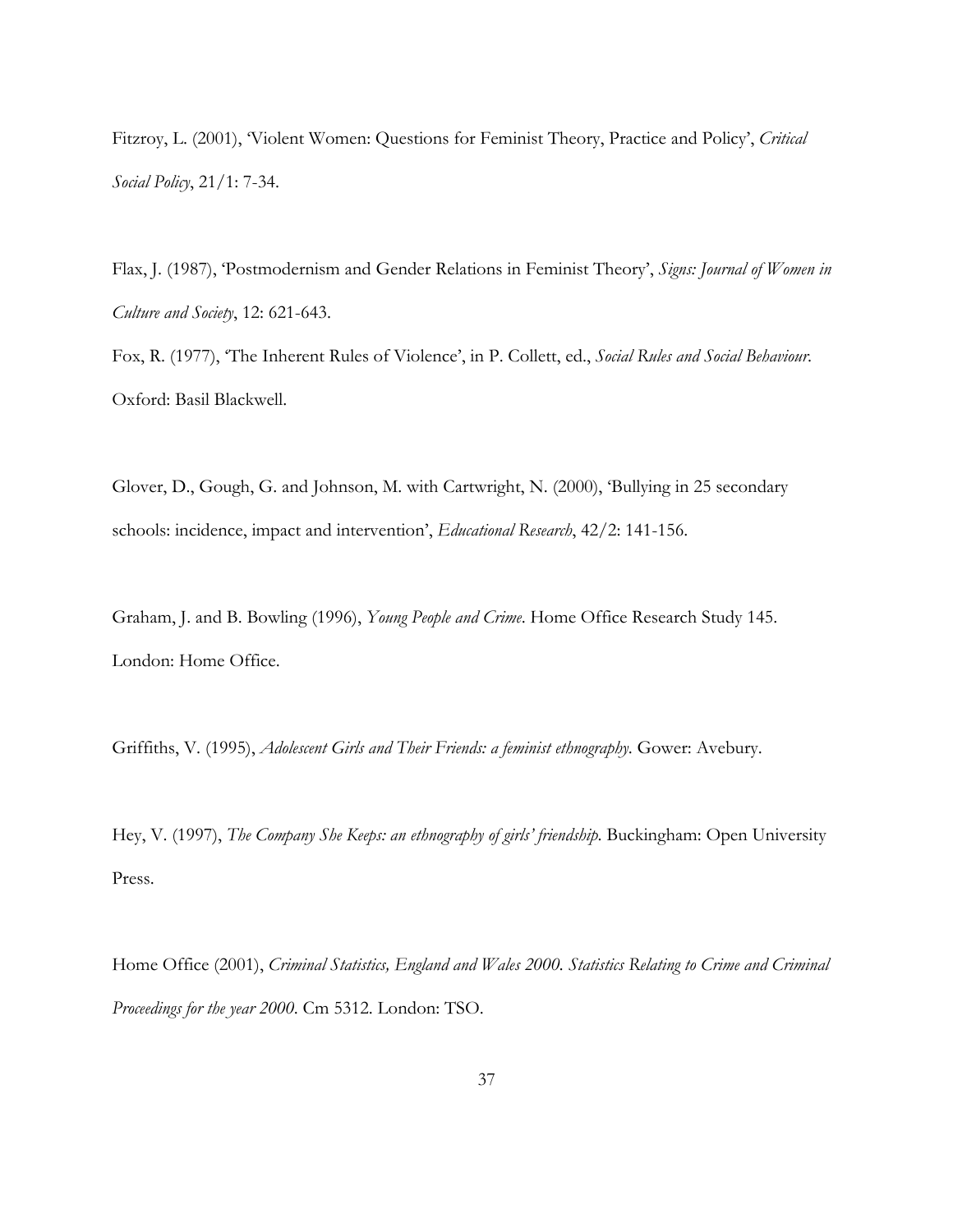Hyde, J. S. (1984), 'How Large Are Gender Differences In Aggression? A Developmental Analysis'. *Developmental Psychology*, 20/4: 722-736.

Joe Laidler, K. and Hunt, G. (2001), 'Accomplishing Femininity Among the Girls in the Gang', *British Journal of Criminology*, 41: 656-678.

Keise, C. (1992), *Sugar and Spice? Bullying in Single-Sex Schools*. Stoke-On-Trent: Trentham.

Kershaw, C., Budd, T., Kinshott, G., Mattinson, J., Mayhew, P. and Myhill, A. (2000), *The 200 British Crime Survey, England and* Wales. Home Office Statistical Bulletin 18/00. London: Home Office.

Lees, S. (1993), *Sugar and Spice: Sexuality and Adolescent Girls*. London: Penguin.

Lees, S. (1986), *Losing Out: Sexuality and Adolescent Girls*. London: Hutchinson.

Levine, M., Reicher, S., Cassidy, C. and Harrison, K. (2002), 'Promoting Intervention Against Violent Crime: A Social Identity Approach', *Violence Research Programme Research Findings.* Swindon: Economic and Social Research Council.

Lorenz, K. (1966), *On Aggression*. London: Methuen.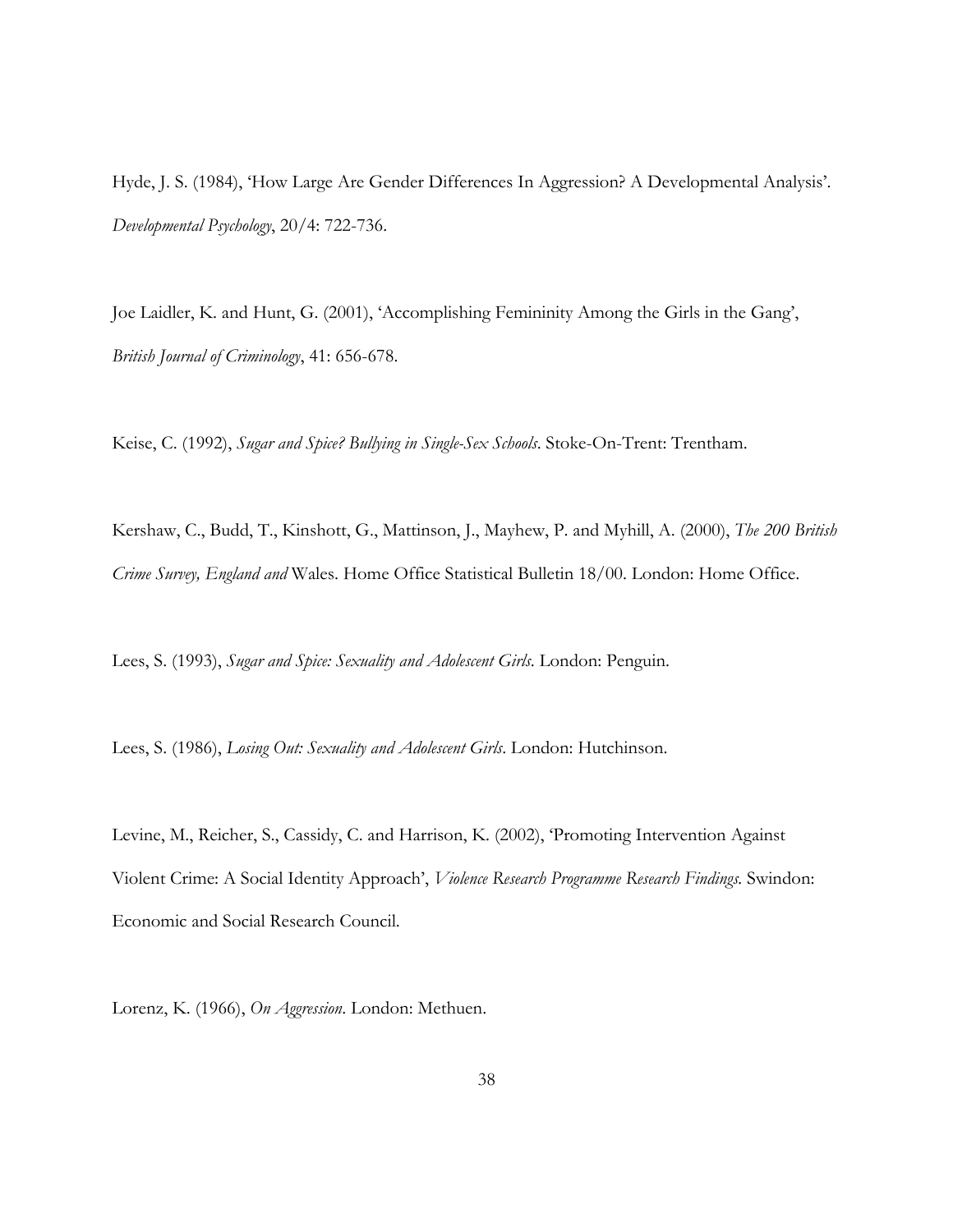McDougall, L. (1999), 'A Study of Bullying in Further Education', *Pastoral Care*, 17/2: 31-37.

Maccoby (1986), 'Social Groupings in Childhood: Their Relationship to Prosocial and Antisocial Behaviour in Boys and Girls', in D. Olweus, J. Block and M. Radke-Yarrow, eds., *Development of Antisocial and Prosocial Behavior, Research, Theories and Issues*. Florida, USA: Academic Press.

Maccoby, E.E. and Jacklin, C.N. (1974), *The Psychology of Sex Differences*. Stanford, USA: Stanford University Press.

Marsh, P.E., Rosser and R. Harré (1986), *The Rules of Disorder*. London: Routledge & Kegan Paul.

Messerschmidt, J.W. (1997), *Crime As Structured Action: Gender, Race, Class, and Crime in the Making*. Thousand Oaks, CA: Sage.

Messerschmidt, J.W. (2000), *Nine Lives: Adolescent Masculinities, The Body, and* Violence. Boulder, CO: Westview Press.

Meyenn, R.J. (1980), 'School Girls' Peer Groups', in P. Woods, ed., *Pupil Strategies in the Sociology of the School*. London: Croom Helm.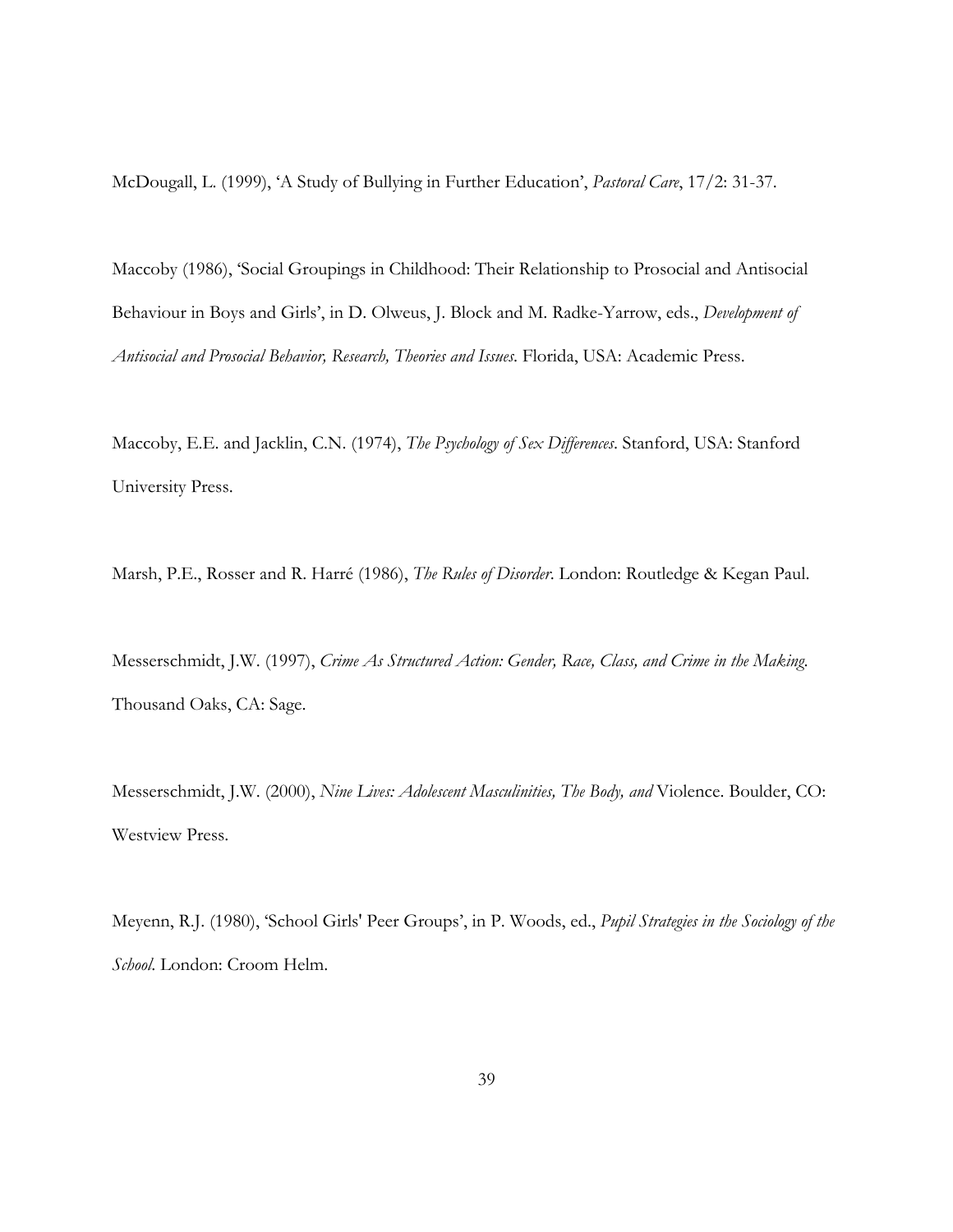Miller, J. (2001), *One of the Guys: Girls, Gangs, and Gender*. New York, NY: Oxford University Press.

Nilan, P. (1991), 'Exclusion, Inclusion and Moral Ordering in Two Girls' Friendships Groups', *Gender and Education*, 3/1: 163-182.

Olweus, D. (1990), 'Bullying Among School Children', in K. Hurrelmann and F. Losel, eds., *Health Hazards in Adolescence*. New York, USA: de Gruyter.

O'Moore, A.M. and Hillery, B. (1989), 'Bullying in Dublin Schools', *The Irish Journal of Psychology*, 10/3: 426-441.

Owens, L., Slee, P., and Shute, R. (2000), ''It Hurts a Hell of a Lot...' The Effects of Indirect Aggression on Teenage Girls', *School Psychology International*, 21/4: 359-376.

Painter, K. (1993), *The Mythology of Delinquency: An Empirical Critique*. Paper presented at the British Criminology Conference, July, Cardiff University.

Patrick, J. (1973), *A Glasgow Gang Observed*. London: Eyre Methuen.

Percy-Smith, B. and Matthews, H. (2001), 'Tyrannical Spaces: young people, bullying and urban neighbourhoods', *Local Environment*, 6/1: 49-63.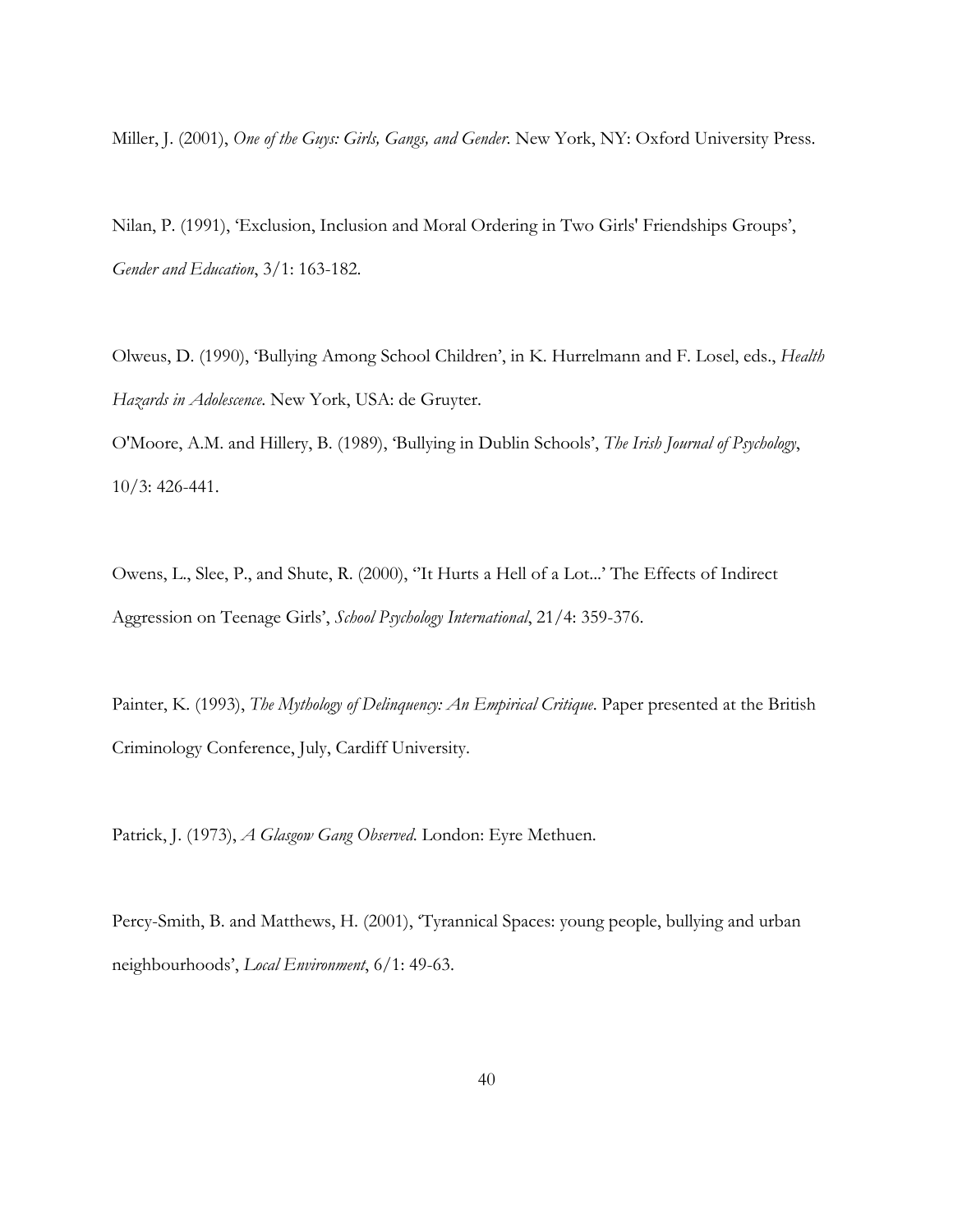Phillips, C. (1994), *Aggressive Behaviour Amongst Young People: School Bullying and Physical Fighting*. University of Manchester: Unpublished Doctoral Thesis.

Polk, K. (1994), 'Masculinity, Honour and Confrontational Homicide', in T. Newburn and E. A. Stanko, eds., *Just Boys Doing Business? Men, Masculinities and Crime*. London: Routledge.

Rivers, I. (2001), 'Retrospective Reports of School Bullying: stability of recall and its implications for research', *British Journal of Developmental Psychology*, 19/1: 129-142.

Robins, D. and P. Cohen (1978), *Knuckle Sandwich: Growing Up in the Working-Class City*. Harmondsworth: Penguin.

Savin-Williams, R.C. (1980), 'Social Interactions of Adolescent Females in Natural Groups', in H.C. Foot, A.J. Chapman and J.R. Smith, eds., *Friendship and Social Relations in Children*. Chichester: John Wiley & Sons.

Sharp, S. (1995), 'How much does bullying hurt? The effects of bullying on the personal wellbeing and educational progress of secondary aged students', *Educational and Child Psychology*, 12/2: 81-88.

Shaw, M. (1995), 'Conceptualizing Violence By Women', in R.E. Dobash, R.P. Dobash and L. Noaks, eds., *Gender and Crime*. Cardiff: University of Wales Press.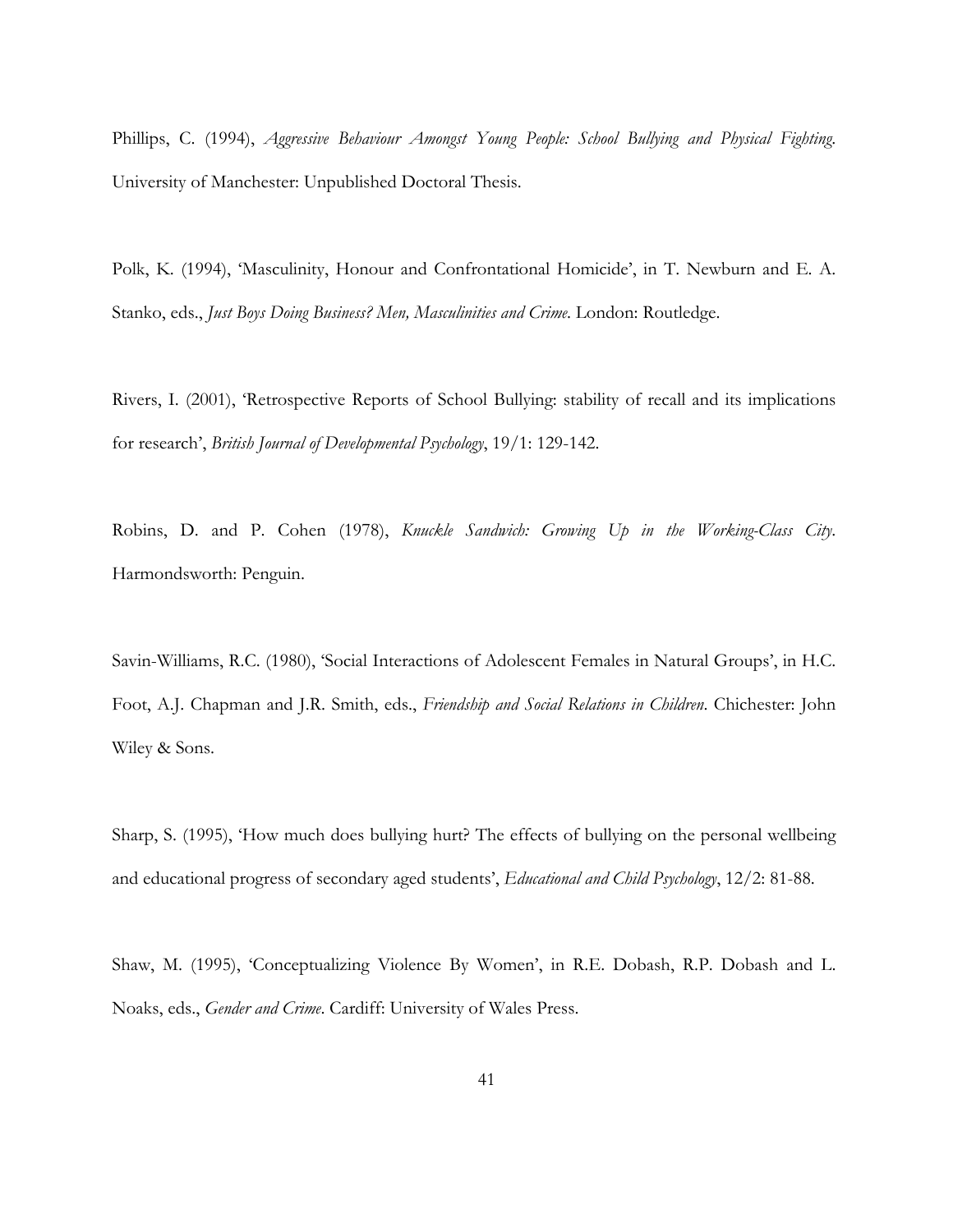Siann, G.M. Callaghan, P. Glissov, R. Lockhart and L. Rawson (1994), 'Who Gets Bullied? The Effect of School, Gender and Ethnic Group', *Educational Research*, 36/2: 123-135.

Siann, G. (1985), Accounting For Aggression: Perspectives on Aggression and Violence. London: Allen and Unwin.

Smart, C. (1979), 'The New Female Criminal: Reality Or Myth?', *British Journal of Criminology*, 19/1, January: 50-59.

Smith, P.K., Madsen, K.C. and Moody, J.C. (1999), 'What Causes the Age Decline in Reports of Being Bullied At School? Towards a Developmental Analysis of Risks of Being Bullied', *Educational Research*, 41/3: 267-285.

Stanko, E. (1990), Everyday Violence: how women and men experience sexual and physical danger. London: Pandora.

Stanko, E. and Hobdell, K. (1993), 'Assault on Men: Masculinity and Male Victimisation', *British Journal of Criminology*, 33/3: 400-415.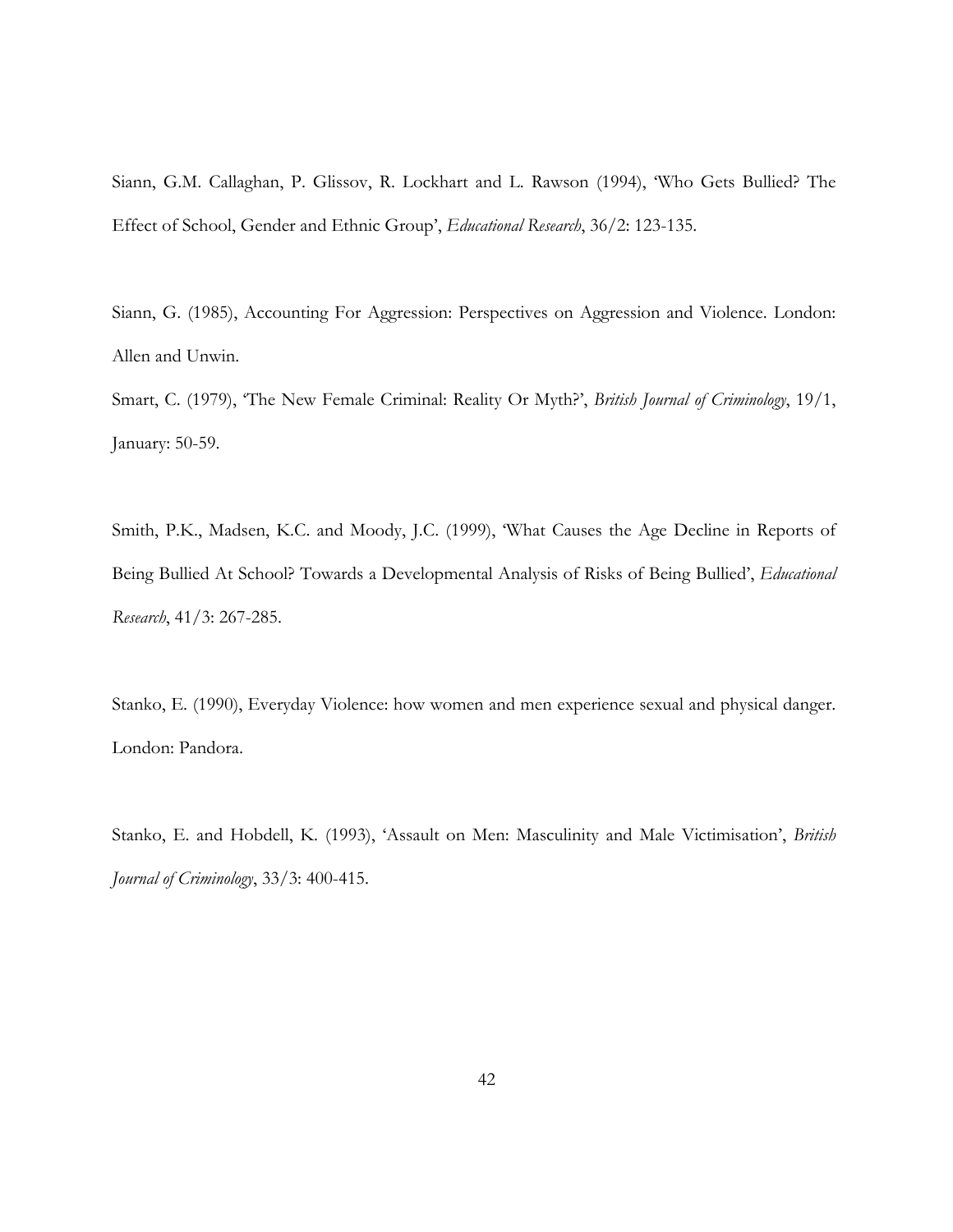Stephenson, P. and Smith, D. (1989), 'Bullying in the Junior School', in D.P. Tattum and D.A. Lane, eds., *Bullying in Schools*. Stoke-On-Trent: Trentham Books.

Sutherland, I. And Shepherd, J.P. (2002), 'A Personality-Based Model of Adolescent Violence', *British Journal of Criminology*, 42: 433-441.

Thompson, D. and Arora, T. (1991), 'Why Do Children Bully? An Evaluation of the Long-Term Effectiveness of a Whole-School Policy to Minimize Bullying', *Pastoral Care in Education*, 9/4: 8-12. Tinbergen, N. (1964), *Social Behaviour in Animals, With Special Reference to Vertebrates*. Second Edition. London: Chapman and Hall.

Viemerö, V. (1992), Changes in Patterns of Aggressiveness among Finnish Girls over a Decade', in K. Bjorkqvist and P. Niemela, eds., *Of Mice and Women: aspects of female aggression*. San Diego, USA: Academic Press.

White, J.W. and R.M Kowalski (1994), 'Deconstructing the Myth of the Nonaggressive Woman: a feminist analysis', *Psychology of Women Quarterly*, 18: 487-508.

Whitney, I. and Smith, P.K. (1993), 'A Survey of the Nature and Extent of Bullying in Junior/Middle and Secondary Schools', *Educational Research*, 35/1 Spring: 3-25.